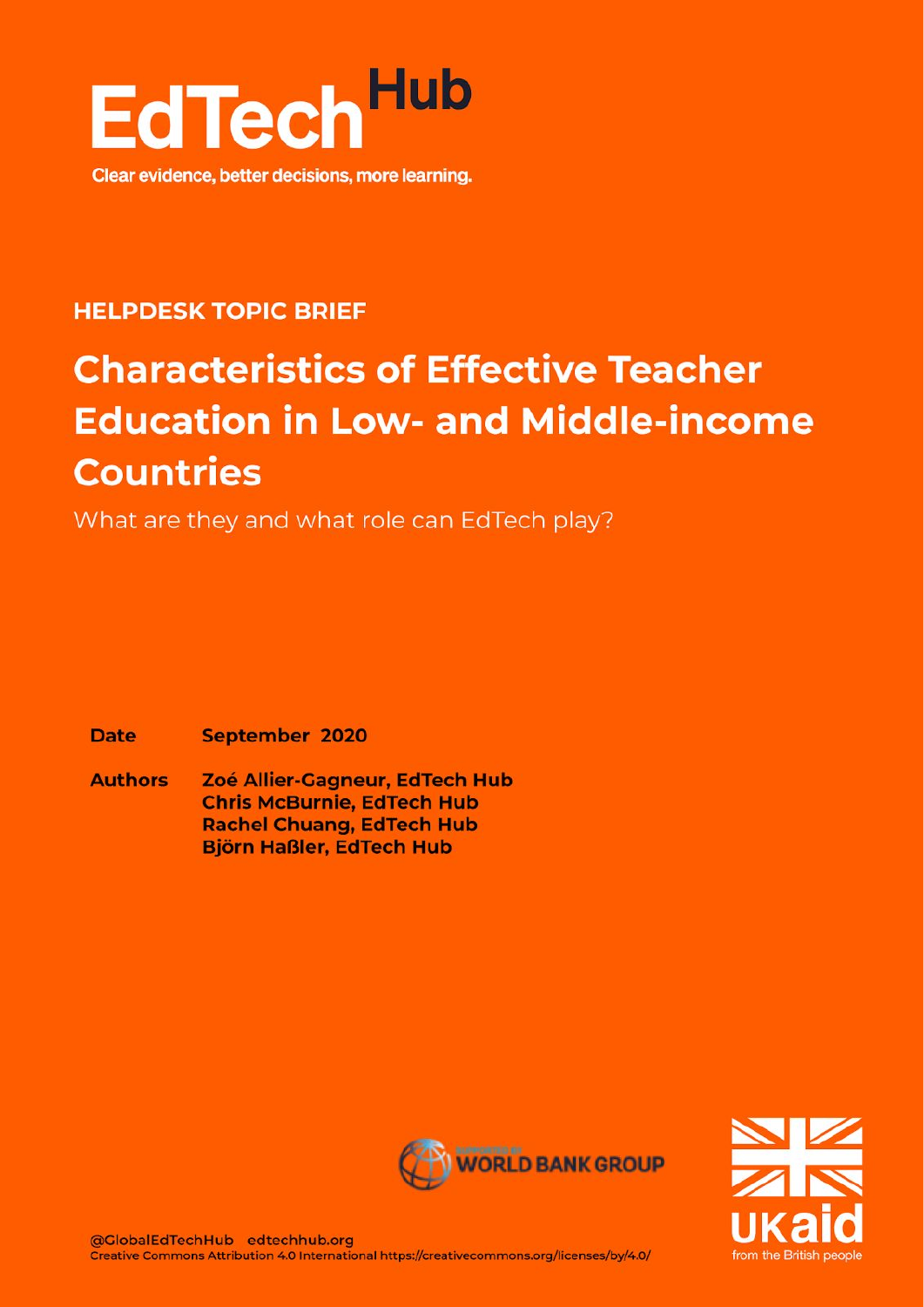### <span id="page-1-0"></span>**About this document**

| <b>Recommended</b><br>citation. | Allier-Gagneur, Z., McBurnie, C., Chuang, R., and Haßler, B. (2020). Characteristics<br>of Effective Teacher Education in Low- and Middle-Income Countries. What Are<br>They and What Role Can EdTech Play? (EdTech Hub Helpdesk Response No. 25).<br>DOI: 10.5281/zenodo.3873462. Available from: docs.edtechhub.org/lib/R9VVKUH5.<br>Available under Creative Commons Attribution 4.0 International,<br>https://creativecommons.org/licenses/by/4.0/. |  |
|---------------------------------|---------------------------------------------------------------------------------------------------------------------------------------------------------------------------------------------------------------------------------------------------------------------------------------------------------------------------------------------------------------------------------------------------------------------------------------------------------|--|
| Licence.                        | Creative Commons Attribution 4.0 International                                                                                                                                                                                                                                                                                                                                                                                                          |  |
|                                 | https://creativecommons.org/licenses/by/4.0/.                                                                                                                                                                                                                                                                                                                                                                                                           |  |
|                                 | You—dear readers—are free to share (copy and redistribute the material in any<br>medium or format) and adapt (remix, transform, and build upon the material) for<br>any purpose, even commercially. You must give appropriate credit, provide a link<br>to the license, and indicate if changes were made. You may do so in any<br>reasonable manner, but not in any way that suggests the licensor endorses you or<br>your use.                        |  |
| Identifier.                     | 2405685:R9VVKUH5; 10.5281/zenodo.3873462                                                                                                                                                                                                                                                                                                                                                                                                                |  |
| Notes.                          | The EdTech Hub is supported by UK aid and the World Bank; however, the views<br>expressed do not necessarily reflect the views of the UK government or the World<br>Bank.                                                                                                                                                                                                                                                                               |  |
| Reviewer.                       | Dr Sara Hennessy                                                                                                                                                                                                                                                                                                                                                                                                                                        |  |

### <span id="page-1-1"></span>**About the EdTech Hub Helpdesk**

The Helpdesk is the Hub's rapid response service, available to the UK Department for International Development (DFID advisers) and World Bank staff in 70 low- and middle-income countries (LMICs). It delivers just-in-time services to support education technology planning and decision-making. We aim to respond to most requests in 1–15 business days. Given the rapid nature of requests, we aim to produce comprehensive and evidence-based quality outputs, while acknowledging that our work is by no means exhaustive. For more information, please visit [https://edtechhub.org/helpdesk/.](https://edtechhub.org/helpdesk/)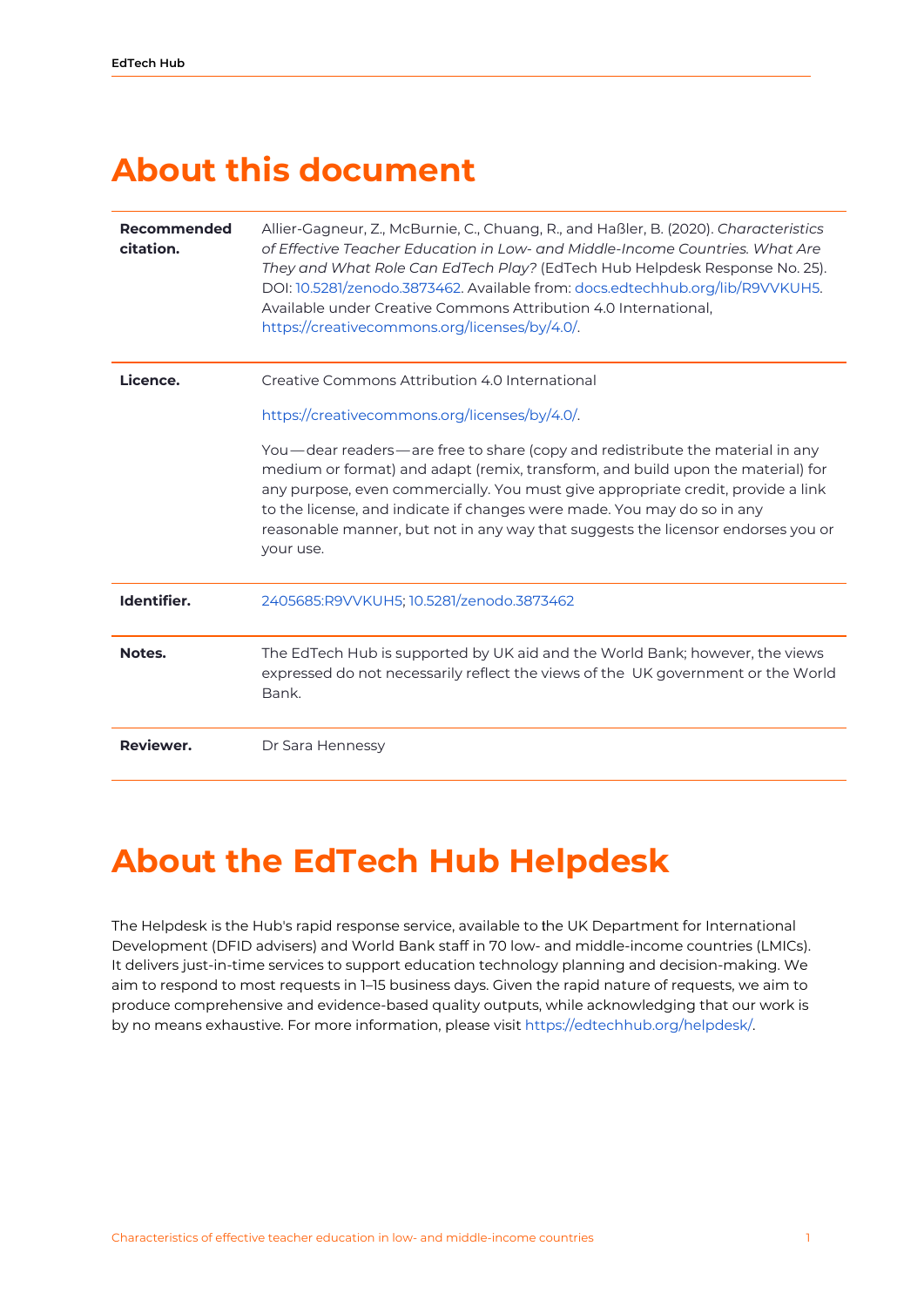## <span id="page-2-0"></span>**Table of contents**

| About this document                                                                                                                                           | 1  |
|---------------------------------------------------------------------------------------------------------------------------------------------------------------|----|
| About the EdTech Hub Helpdesk                                                                                                                                 | 1  |
| Table of contents                                                                                                                                             | 2  |
| Commonly used acronyms                                                                                                                                        | 4  |
| Purpose of this brief                                                                                                                                         | 4  |
| Executive summary                                                                                                                                             | 5  |
| Introduction                                                                                                                                                  | 6  |
| Why invest in teacher education?                                                                                                                              | 6  |
| Teacher education using EdTech                                                                                                                                | 6  |
| The current state of evidence on teacher education                                                                                                            | 6  |
| Our approach                                                                                                                                                  | 7  |
| Characteristic 1. Encourage teachers to focus on their pupils' learning                                                                                       | 9  |
| Characteristic 2. Share effective practices with teachers using modelling                                                                                     | 10 |
| Using videos to provide examples of effective practice                                                                                                        | 11 |
| Characteristic 3. Acknowledge and build on teachers' existing knowledge, views, and experiences 12                                                            |    |
| Characteristic 4. Focus on developing practical subject pedagogy rather than theoretical generic<br>pedagogy                                                  | 13 |
| Characteristic 5. Empower teachers to become reflective practitioners and structure teacher<br>education around practice-based cycles of trial and refinement | 14 |
| Characteristic 6. Incorporate peer support                                                                                                                    | 15 |
| Virtual communities of practice and social media                                                                                                              | 16 |
| Characteristic 7. Ensure teacher education programmes motivate teachers                                                                                       | 17 |
| Massive Open Online Courses                                                                                                                                   | 18 |
| Characteristic 8. Prioritise school-based teacher education                                                                                                   | 19 |
| Using mobile phones and tablets for virtual coaching                                                                                                          | 19 |
| Characteristic 9. Schedule regular, ongoing teacher education                                                                                                 | 21 |
| Characteristic 10. Provide supporting teaching and pupil learning materials                                                                                   | 22 |
| Open educational resources                                                                                                                                    | 22 |
| Community servers                                                                                                                                             | 23 |
| Audio-based teaching and learning materials                                                                                                                   | 23 |
| Using mobile phones to access TLMs                                                                                                                            | 24 |
| Characteristic 11. Ensure support from school leaders                                                                                                         | 25 |
| Using mobile phones for communication and accountability                                                                                                      | 25 |
| Characteristic 12. Create a coherent policy environment                                                                                                       | 27 |
| References                                                                                                                                                    | 28 |
| Appendix 1: Annotated list of key sources                                                                                                                     | 35 |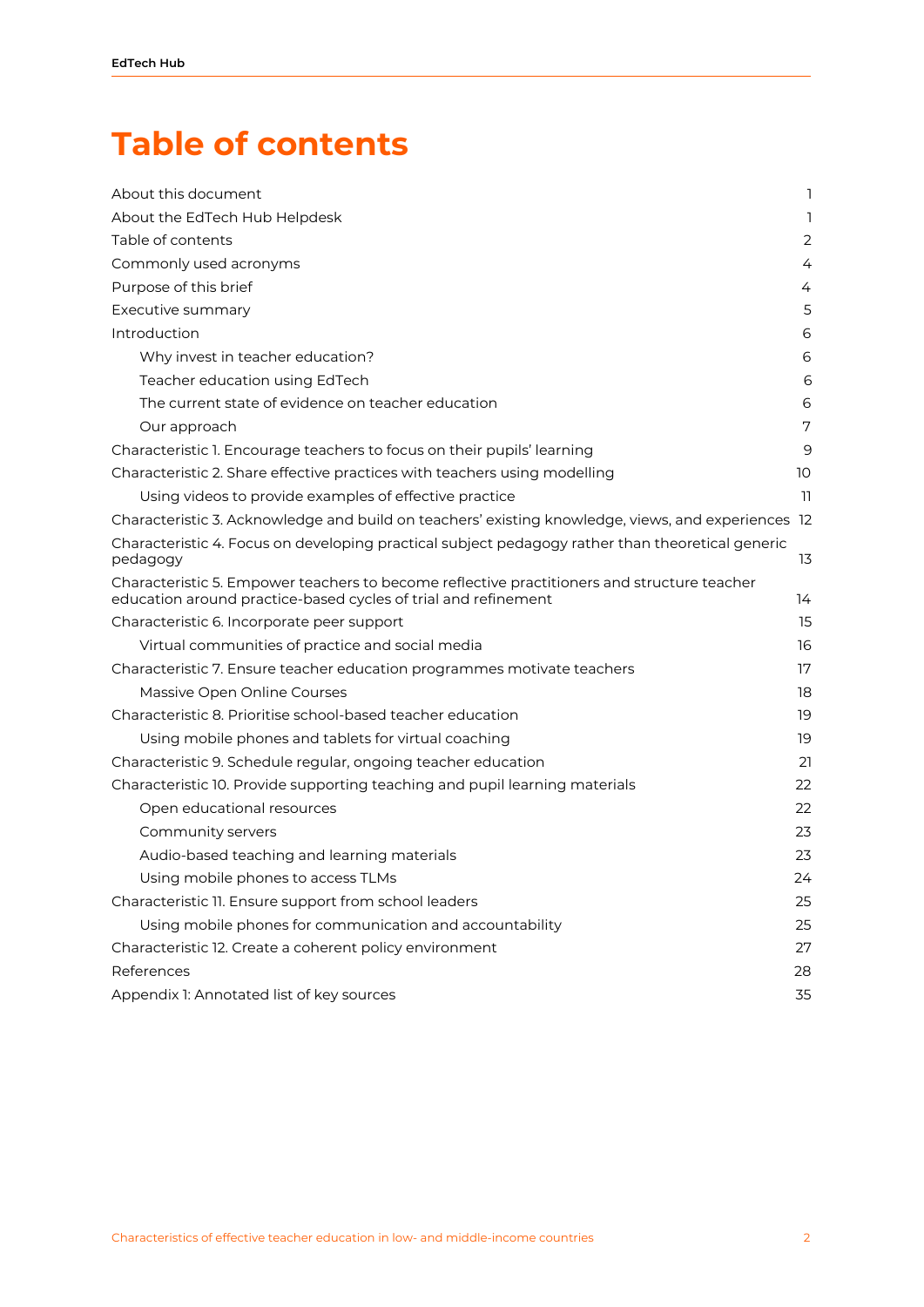### <span id="page-3-0"></span>**Commonly used acronyms**

| <b>HICs</b>  | High-income countries                                                                                                                             |
|--------------|---------------------------------------------------------------------------------------------------------------------------------------------------|
| CoPs         | Communities of practice                                                                                                                           |
| <b>ITE</b>   | Initial teacher education, also known as 'pre-service'                                                                                            |
| <b>LMICs</b> | Low- and middle-income countries                                                                                                                  |
| <b>MOOCs</b> | Massive open online courses                                                                                                                       |
| <b>OER</b>   | <b>Open Educational Resources</b>                                                                                                                 |
| <b>RCT</b>   | Randomised control trial                                                                                                                          |
| TE           | Teacher education (both initial and continuous)                                                                                                   |
| <b>TLMs</b>  | Teaching and learning materials                                                                                                                   |
| <b>TPD</b>   | Teacher professional development (continuous) = continuing teacher education =<br>continuing professional development, also known as 'in-service' |
| <b>VLE</b>   | Virtual learning environment                                                                                                                      |

### <span id="page-3-1"></span>**Purpose of this brief**

In May 2020, the UK Department for International Development (DFID) invited the Helpdesk to prepare a topic brief on technology-supported teacher education in LMICs. This brief responds to the request and includes:

- 1. An introduction to teacher education and a summary of the state of current evidence in this area.
- 2. An overview of 12 characteristics of effective teacher education.
- 3. Case studies on the use of EdTech to support teacher education.
- 4. An annotated list of key sources.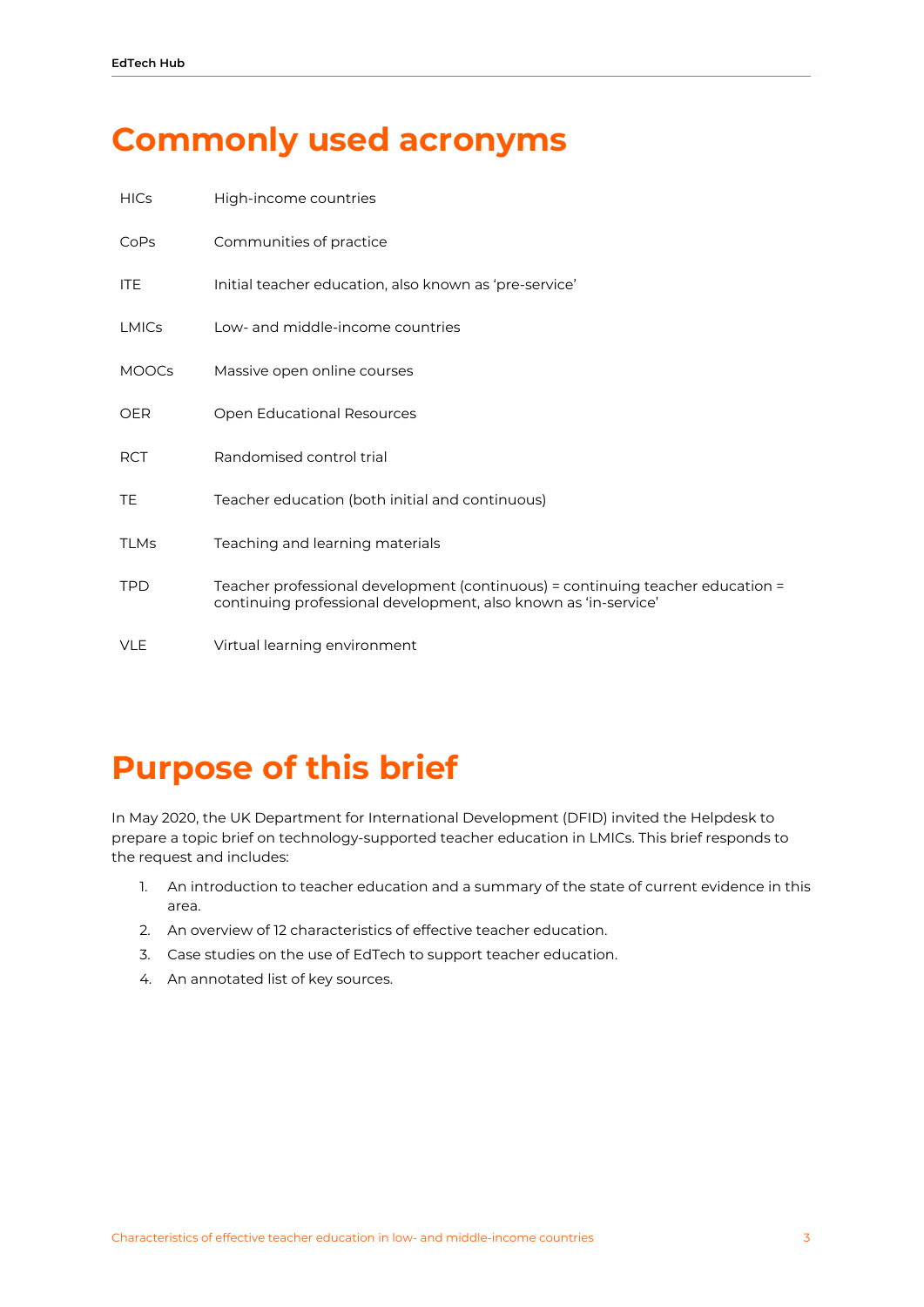### <span id="page-4-0"></span>**Executive summary**

Even though teacher education programmes have the potential to improve pupil learning outcomes, the impact of these programmes has varied widely in LMICs. A lack of understanding of the specific characteristics that underpin the success of teacher education programmes can lead to poorly designed interventions.

Current evidence does not allow researchers to conclusively identify the specific drivers of impactful teacher education programmes (⇡International: Sims & [Fletcher-Wood,](https://ref.opendeved.net/zo/zg/2405685/7/75VHL4AH/International:%20Sims%20&%20Fletcher-Wood,%202018) 2018). However, a range of reviews has identified design principles that can potentially promote improved learning outcomes while the existing evidence base develops. This paper analyses a range of literature reviews to identify characteristics of effective teacher education. Specifically, the paper recommends that programme designers:

- 1. Encourage teachers to focus on their pupils' learning;
- 2. Share effective practices with teachers using modelling;
- 3. Acknowledge and build on teachers' existing knowledge, views, and experiences;
- 4. Focus on developing practical subject pedagogy rather than theoretical general pedagogy;
- 5. Empower teachers to become reflective practitioners and structure teacher education around practice-based cycles of trial and refinement;
- 6. Incorporate peer support;
- 7. Ensure teacher education programmes motivate teachers;
- 8. Prioritise school-based teacher education;
- 9. Schedule regular, ongoing teacher education;
- 10. Provide supporting teaching and learning materials;
- 11. Ensure support from school leaders;
- 12. Create a coherent policy environment.

The use of educational technology in teacher education programmes has generated mixed results. Importantly, EdTech cannot fully substitute for in-person teacher education. Instead, EdTech should be used to build on the above characteristics and should be embedded within a framework of good practice in teacher education (⇡Fragile [contexts:](https://ref.opendeved.net/zo/zg/2405685/7/PKLI25VA/Fragile%20contexts:%20Lawrie,%20et%20al.,%202015) Lawrie, et al., 2015). For example, instant messaging services can facilitate peer support and video recordings can stimulate critical reflection.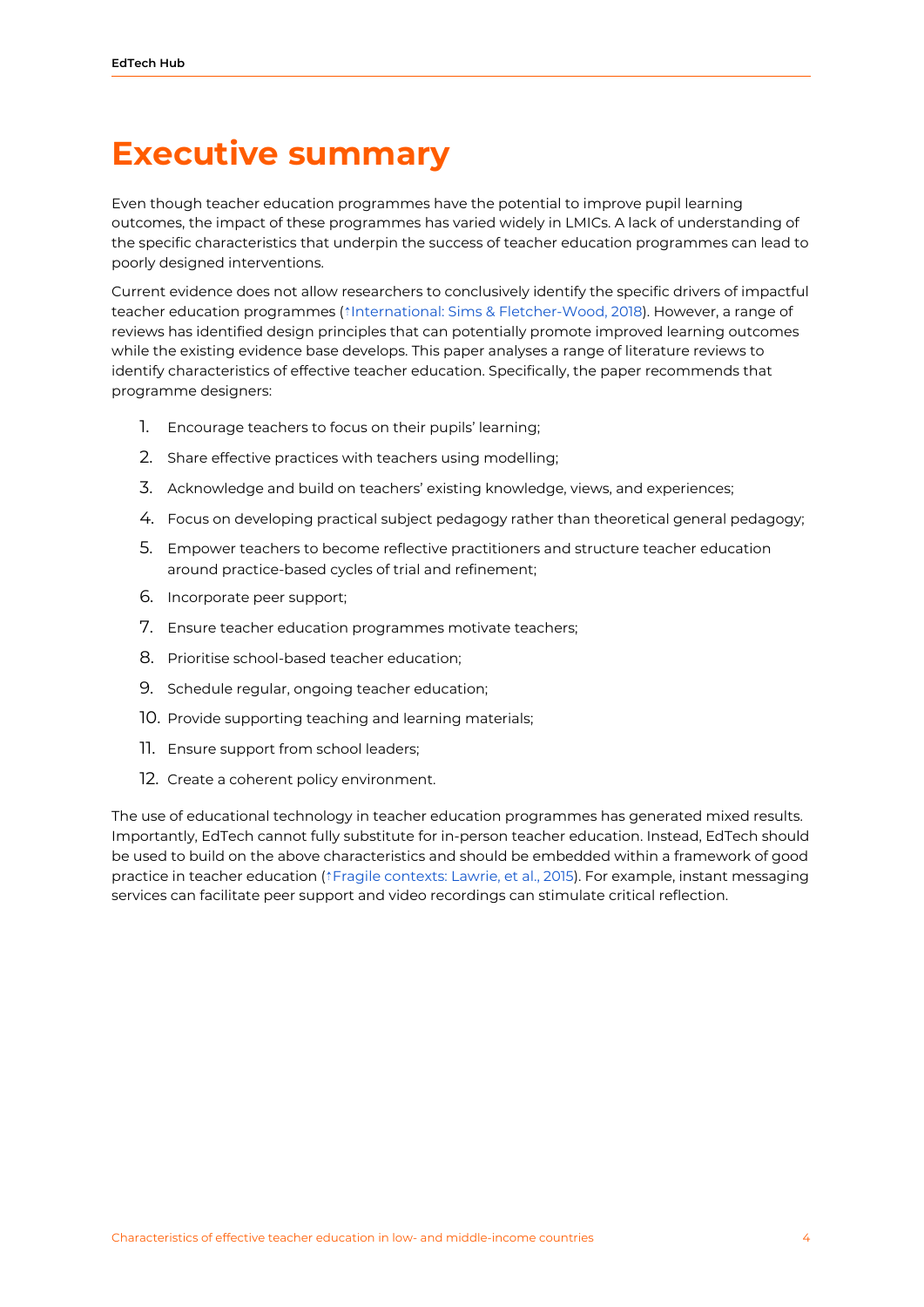### <span id="page-5-0"></span>**Introduction**

#### <span id="page-5-1"></span>**Why invest in teacher education?**

Teacher education has the potential to significantly improve pupil learning outcomes. A World Bank review paper observed that after teaching at the right level, teacher education programmes have the second-largest impact on pupil attainment in LMICs ( $\uparrow$ LMICs: Evans & [Popova,](https://ref.opendeved.net/zo/zg/2405685/7/QIM4VXJD/LMICs:%20Evans%20&%20Popova,%202016%E3%80%8Awarning:Low-%20and%20middle-income%20countries:%20Evans%20&%20Popova,%202016%E3%80%8B) 2016). Moreover, improvements in teaching quality can have positive spillover effects on the impact of other education interventions (⇡Uganda: [Buhl-Wiggers,](https://ref.opendeved.net/zo/zg/2405685/7/LSQR8MAH/Uganda:%20Buhl-Wiggers,%20et%20al.,%202017) et al., 2017).

Despite this promise, the form and impact of teacher education programmes in LMICs vary widely (⇡LMICs: [Popova,](https://ref.opendeved.net/zo/zg/2405685/7/9TQFMR8Y/LMICs:%20Popova,%20et%20al.,%202016%E3%80%8Awarning:Low-%20and%20middle-income%20countries:%20Popova,%20et%20al.,%202016%E3%80%8B) et al., 2016). Investments in improving teacher education could be cost-effective since teacher salaries represent the largest item in the primary-level budgets of LMICs ( $\uparrow$ [LMICs:](https://ref.opendeved.net/zo/zg/2405685/7/SQ5CWK8Q/Popova,%20et%20al.,%202018%E3%80%8Awarning:Low-%20and%20middle-income%20countries:%20Popova,%20et%20al.,%202018%E3%80%8B) [Popova,](https://ref.opendeved.net/zo/zg/2405685/7/SQ5CWK8Q/Popova,%20et%20al.,%202018%E3%80%8Awarning:Low-%20and%20middle-income%20countries:%20Popova,%20et%20al.,%202018%E3%80%8B) et al., 2018).

#### <span id="page-5-2"></span>**Teacher education using EdTech**

Schools have attempted to capitalise on educational technology to improve teacher education. Platforms such as WhatsApp and Facebook have been used to build virtual communities of practice ( $\frac{1}{2}$ Kenya: [Mendenhall,](https://ref.opendeved.net/zo/zg/2405685/7/32Z977JS/Kenya:%20Mendenhall,%202017) 2017). Digitally produced open educational resources have been used to reduce the costs of teaching materials (⇡LMICs: [Haßler,](https://ref.opendeved.net/zo/zg/2405685/7/H9W2X3KM/LMICs:%20Ha%C3%9Fler,%202020%E3%80%8Awarning:Low-income%20countries:%20Ha%C3%9Fler,%202020%E3%80%8B) 2020). Video recordings of lessons have enabled teachers to critically reflect on concrete examples of effective practice ( $\dagger$ [United](https://ref.opendeved.net/zo/zg/2405685/7/BWHR8RIX/United%20States:%20Borko,%20et%20al.,%202008) States: [Borko,](https://ref.opendeved.net/zo/zg/2405685/7/BWHR8RIX/United%20States:%20Borko,%20et%20al.,%202008) et al., 2008).

However, technology-supported interventions do not always work and cannot be seen as a panacea for poorly designed teacher education programmes (⇡Fragile [contexts:](https://ref.opendeved.net/zo/zg/2405685/7/PKLI25VA/Fragile%20contexts:%20Lawrie,%20et%20al.,%202015) Lawrie, et al., 2015). Previous research has attributed the mixed results of previous EdTech-based interventions to attitudinal factors, technical challenges and the pressure that teachers face in other areas of their jobs (⇡Botswana: [Boitshwarelo,](https://ref.opendeved.net/zo/zg/2405685/7/THJLBADH/Botswana:%20Boitshwarelo,%202009) 2009; ⇡LMICs: [McAleavy,](https://ref.opendeved.net/zo/zg/2405685/7/FXXS4882/LMICs:%20McAleavy,%20et%20al.,%202018%E3%80%8Awarning:Low-%20and%20middle-income%20countries:%20McAleavy,%20et%20al.,%202018%E3%80%8B) et al., 2018). Notably, the outcome of technology-supported teacher education depends on whether individuals have access to the relevant technologies (⇡[LMICs:](https://ref.opendeved.net/zo/zg/2405685/7/YAT9NL4R/LMICs:%20Orr,%20et%20al.,%202013%E3%80%8Awarning:Low-%20and%20middle-income%20countries:%20Orr,%20et%20al.,%202013%E3%80%8B) Orr, et al., 2013).

Access and infrastructure also have implications for the cost of technology-supported teacher education in LMICs. Since these countries tend to have limited technological infrastructure, the use of technology for teacher education will likely cost more there than in high-income countries (⇡[sub-Saharan](https://ref.opendeved.net/zo/zg/2405685/7/NZ3GKZCR/sub-Saharan%20Africa:%20Ha%C3%9Fler,%20et%20al.,%202018) Africa: Haßler, et al., 2018). As such, education decision-makers cannot assume that technology-supported teacher education is the most cost-effective way to raise learning outcomes (⇡LMICs: [McAleavy,](https://ref.opendeved.net/zo/zg/2405685/7/FXXS4882/LMICs:%20McAleavy,%20et%20al.,%202018%E3%80%8Awarning:Low-%20and%20middle-income%20countries:%20McAleavy,%20et%20al.,%202018%E3%80%8B) et al., 2018).

In this paper, we do not posit that technology should be used to enhance teaching quality. Instead, we explore the advantages and disadvantages that different technologies present in relation to characteristics of effective teacher education.

#### <span id="page-5-3"></span>**The current state of evidence on teacher education**

Even though many publications examine teacher education programmes, the strength of the evidence and the quality of analysis are often problematic (⇡[International:](https://ref.opendeved.net/zo/zg/2405685/7/XX6H8UUD/International:%20Schwille%20&%20Demb%C3%A9l%C3%A9,%202007) Schwille & Dembélé, [2007;](https://ref.opendeved.net/zo/zg/2405685/7/XX6H8UUD/International:%20Schwille%20&%20Demb%C3%A9l%C3%A9,%202007) ⇡[International:](https://ref.opendeved.net/zo/zg/2405685/7/9N4IMAQN/International:%20OECD,%202009) OECD, 2009; ⇡Latin America and the [Caribbean:](https://ref.opendeved.net/zo/zg/2405685/7/IWC7GUBK/Latin%20America%20and%20the%20Caribbean:%20Bruns%20&%20Luque,%202014%E3%80%8Awarning:Latin%20America%20and%20the%20Carribeans:%20Bruns%20&%20Luque,%202014%E3%80%8B) Bruns & Luque, 2014; ⇡[Kenya:](https://ref.opendeved.net/zo/zg/2405685/7/7L6V38N5/Kenya:%20Piper,%20et%20al.,%202017) [Piper,](https://ref.opendeved.net/zo/zg/2405685/7/7L6V38N5/Kenya:%20Piper,%20et%20al.,%202017) et al., 2017; <sup>\*</sup>China: [Loyalka,](https://ref.opendeved.net/zo/zg/2405685/7/JMUTWKKB/China:%20Loyalka,%20et%20al.,%202019) et al., 2019). Evaluations of teacher education programmes are often methodologically weak. In a systematic review on teacher education, ⇡[Westbrook](https://ref.opendeved.net/zo/zg/2405685/7/C85ZIVDI/Westbrook%20et%20al.%20(2013:%20LMICs)%E3%80%8Awarning:Low-%20and%20middle-income%20countries:%20Westbrook,%20et%20al.%20(2013)%E3%80%8B) et al. (2013: [LMICs\)](https://ref.opendeved.net/zo/zg/2405685/7/C85ZIVDI/Westbrook%20et%20al.%20(2013:%20LMICs)%E3%80%8Awarning:Low-%20and%20middle-income%20countries:%20Westbrook,%20et%20al.%20(2013)%E3%80%8B) concluded that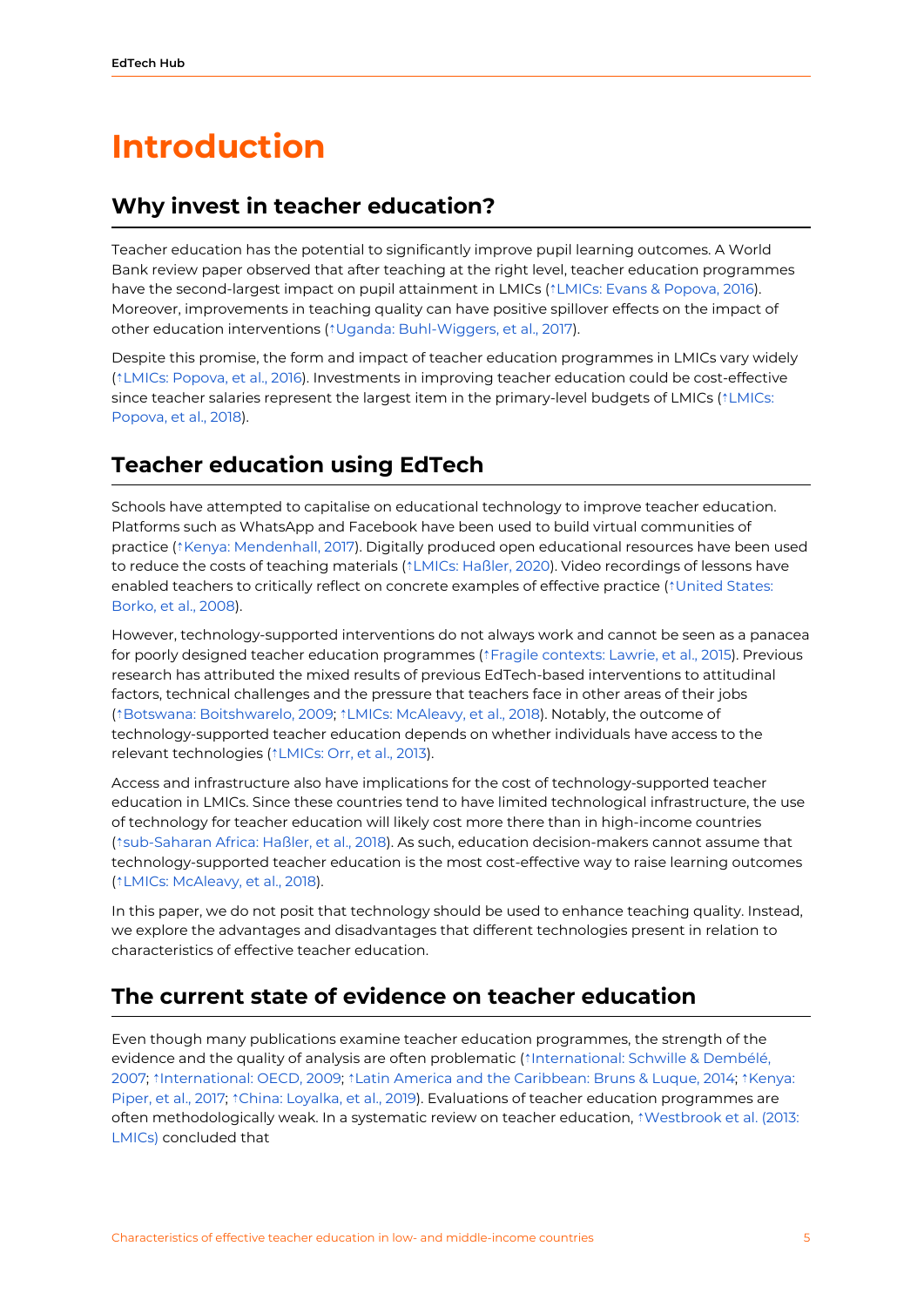**"None of the studies evaluated the impact of interventions/reforms using control and treatment schools. A small number of studies used inferential statistics to correlate specific practices with student cognitive attainment; however, they missed details of pedagogic practices. Observation-descriptive studies that drew on mixed methods and used standardised tests or national tests to measure the impact of interventions did not always use baseline tests. Qualitative studies that looked at reforms or existing conditions gave significant details of students, teachers, contexts and practices, but did not systematically assess students' learning." (p.3)**

Meanwhile, few studies measure the impact of teacher education on pupil learning. Instead, most studies focus on whether teachers adopt the methods that feature in teacher education programmes. These studies usually rely on self-reporting and rarely discuss the observer effect the likelihood that teachers make an extra effort to use new methods when under observation where classroom observations take place ( $*LMICS$ : Orr, et al., 2013).

Moreover, a limited number of studies report on the cost-effectiveness of teacher education programmes. For example, a systematic review on teacher professional development found that only 16% of studies examined the cost-effectiveness of interventions and a further 23% of studies considered overall costs (⇡[LMICs:](https://ref.opendeved.net/zo/zg/2405685/7/YAT9NL4R/LMICs:%20Orr,%20et%20al.,%202013%E3%80%8Awarning:Low-%20and%20middle-income%20countries:%20Orr,%20et%20al.%20(2013)%E3%80%8B) Orr, et al., 2013).

In addition, studies often analyse teacher education programmes as a single package and fail to disaggregate the relative impact of different programme components (⇡[United](https://ref.opendeved.net/zo/zg/2405685/7/FDVV5CN4/United%20States%20/%20International:%20Wayne,%20et%20al.,%202008%E3%80%8Awarning:United%20States/International:%20Wayne,%20et%20al.,%202008%E3%80%8B) States / [International:](https://ref.opendeved.net/zo/zg/2405685/7/FDVV5CN4/United%20States%20/%20International:%20Wayne,%20et%20al.,%202008%E3%80%8Awarning:United%20States/International:%20Wayne,%20et%20al.,%202008%E3%80%8B) Wayne, et al., 2008;  $\Delta$ [LMICs:](https://ref.opendeved.net/zo/zg/2405685/7/YAT9NL4R/LMICs:%20Orr,%20et%20al.,%202013%E3%80%8Awarning:Low-%20and%20middle-income%20countries:%20Orr,%20et%20al.,%202013%E3%80%8B) Orr, et al., 2013;  $\Delta$ [Kenya:](https://ref.opendeved.net/zo/zg/2405685/7/5LADY8ET/Kenya:%20Piper,%20et%20al.,%202018) Piper, et al., 2018). This practice is problematic as programme designers need to understand characteristics that drive impact, rather than a list of programmes that work (↑[International:](https://ref.opendeved.net/zo/zg/2405685/7/X5HM4IVD/International:%20Hill,%20et%20al.,%202013) Hill, et al., 2013).

#### <span id="page-6-0"></span>**Our approach**

This topic brief identifies characteristics of effective teacher education based on ten review papers:

- *↑* [Cordingley,](https://ref.opendeved.net/zo/zg/2405685/7/LLH3AAD5/%20Cordingley,%20et%20al.,%202015%E3%80%8Awarning:England/International:%20Cordingley,%20et%20al.,%202015%E3%80%8B) et al., 2015: ↑ England / [International](https://ref.opendeved.net/zo/zg/2405685/7/LLH3AAD5/England%20/%20International%E3%80%8Awarning:England/International:%20Cordingley,%20et%20al.,%202015%E3%80%8B)
- ↑ [Darling-Hammond,](https://ref.opendeved.net/zo/zg/2405685/7/3EICVTPU/%20Darling-Hammond,%20et%20al.,%202016:%20United%20States%20/%20International%E3%80%8Awarning:United%20States/International:%20Darling-Hammond,%20et%20al.,%202016%E3%80%8B) et al., 2016: United States / International
- ↑ [Hardman,](https://ref.opendeved.net/zo/zg/2405685/7/J57J3RGT/%20Hardman,%20et%20al.,%202011:%20Kenya%20/%20Uganda%20/%20Tanzania) et al., 2011: Kenya / Uganda / Tanzania
- ↑ Haßler, et al., 2020: [Sub-Saharan](https://ref.opendeved.net/zo/zg/2405685/7/TRRZUHFS/%20Ha%C3%9Fler,%20et%20al.,%202020:%20Sub-Saharan%20Africa%E3%80%8Awarning:sub-Saharan%20Africa:%20Ha%C3%9Fler,%20et%20al.,%202020%E3%80%8B) Africa
- ↑ [McAleavy,](https://ref.opendeved.net/zo/zg/2405685/7/FXXS4882/%20McAleavy,%20et%20al.,%202018:%20LMICs%E3%80%8Awarning:Low-%20and%20middle-income%20countries:%20McAleavy,%20et%20al.,%202018%E3%80%8B) et al., 2018: LMICs
- ↑ Orr, et al., 2013: [LMICs](https://ref.opendeved.net/zo/zg/2405685/7/YAT9NL4R/%20Orr,%20et%20al.,%202013:%20LMICs%E3%80%8Awarning:Low-%20and%20middle-income%20countries:%20Orr,%20et%20al.,%202013%E3%80%8B)
- ↑ [Popova,](https://ref.opendeved.net/zo/zg/2405685/7/SQ5CWK8Q/%20Popova,%20et%20al.,%202018%E3%80%8Awarning:Low-%20and%20middle-income%20countries:%20Popova,%20et%20al.,%202018%E3%80%8B) et al., 2018: ↑[LMICs](https://ref.opendeved.net/zo/zg/2405685/7/SQ5CWK8Q/LMICs%E3%80%8Awarning:Low-%20and%20middle-income%20countries:%20Popova,%20et%20al.,%202018%E3%80%8B)
- *↑* [Power,](https://ref.opendeved.net/zo/zg/2405685/7/26U2C9E5/%20Power,%20et%20al.,%202019%E3%80%8Awarning:Poor%20and%20marginalised%20communities:%20Power,%20et%20al.,%202019%E3%80%8B) et al., 2019: ↑ Poor and marginalised [communities](https://ref.opendeved.net/zo/zg/2405685/7/26U2C9E5/Poor%20and%20marginalised%20communities%E3%80%8Awarning:Poor%20and%20marginalised%20communities:%20Power,%20et%20al.,%202019%E3%80%8B)
- ↑ [Timperley,](https://ref.opendeved.net/zo/zg/2405685/7/FUMAUAXK/%20Timperley,%20et%20al.,%202007%E3%80%8Awarning:New%20Zealand:%20Timperley,%20et%20al.,%202007%E3%80%8B) et al., 2007: ↑ New [Zealand](https://ref.opendeved.net/zo/zg/2405685/7/FUMAUAXK/New%20Zealand%20%E3%80%8Awarning:New%20Zealand:%20Timperley,%20et%20al.,%202007%E3%80%8B)
- ↑ [Westbrook,](https://ref.opendeved.net/zo/zg/2405685/7/C85ZIVDI/%20Westbrook,%20et%20al.,%202013%E3%80%8Awarning:Low-%20and%20middle-income%20countries:%20Westbrook,%20et%20al.,%202013%E3%80%8B) et al., 2013: ↑ [LMICs](https://ref.opendeved.net/zo/zg/2405685/7/C85ZIVDI/LMICs%E3%80%8Awarning:Low-%20and%20middle-income%20countries:%20Westbrook,%20et%20al.,%202013%E3%80%8B)

The focus, methodology and conclusions of the above studies are described in more detail in Appendix 1. Based on these studies, this brief recommends that programme designers:

- 1. Encourage teachers to focus on their pupils' learning;
- 2. Share effective practices with teachers using modelling;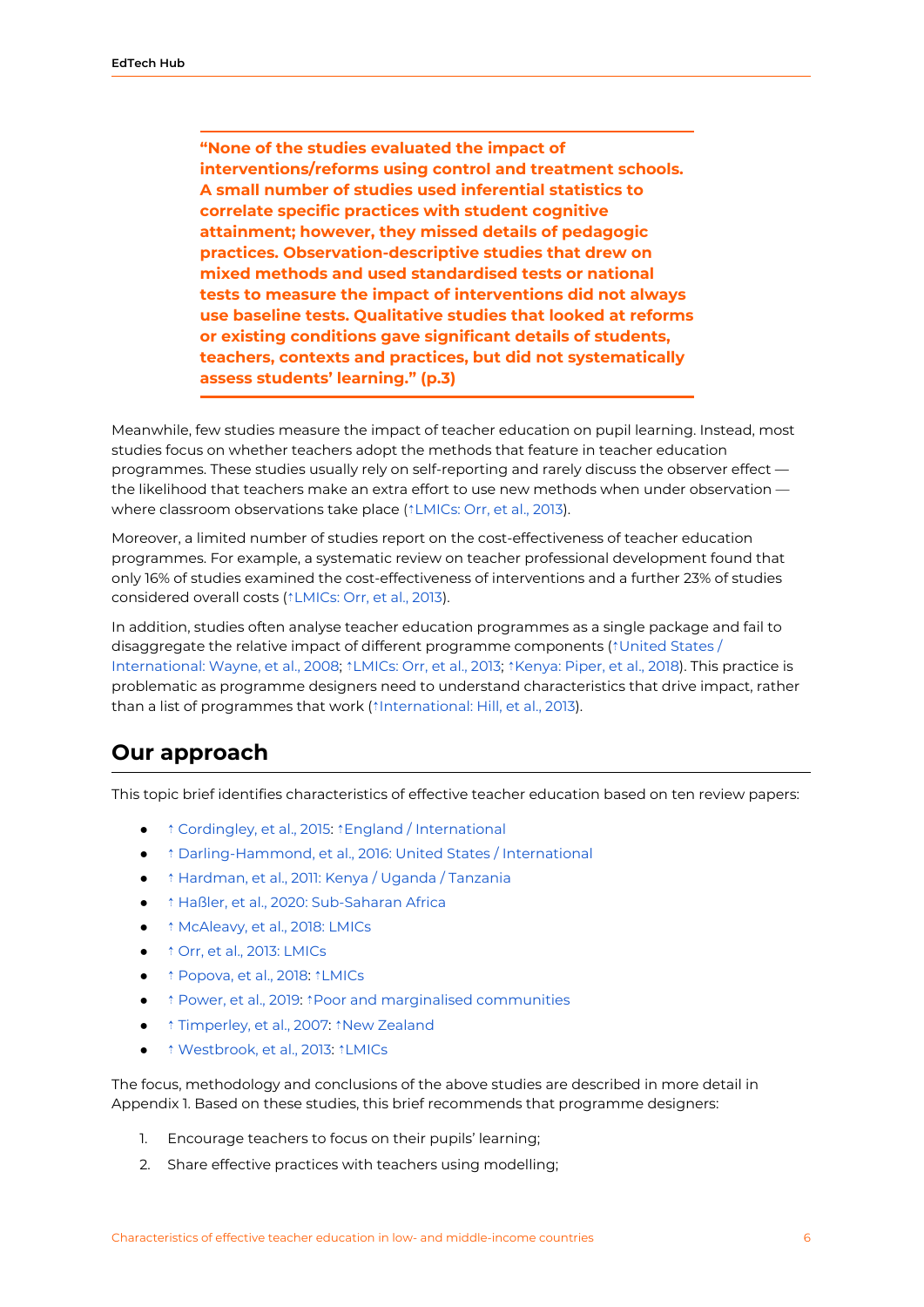- 3. Acknowledge and build on teachers' existing knowledge, views, and experiences;
- 4. Focus on developing practical subject pedagogy rather than theoretical general pedagogy;
- 5. Empower teachers to become reflective practitioners and structure teacher education around practice-based cycles of trial and refinement;
- 6. Incorporate peer support;
- 7. Ensure teacher education programmes motivate teachers;
- 8. Prioritise school-based teacher education;
- 9. Schedule regular, ongoing teacher education;
- 10. Provide supporting teaching and learning materials;
- 11. Ensure support from school leaders;
- 12. Create a coherent policy environment.

In outlining these characteristics, the paper recognises the limitations of using current evidence to establish a set of design principles for teacher education (⇡International: Sims & [Fletcher-Wood,](https://ref.opendeved.net/zo/zg/2405685/7/75VHL4AH/International:%20Sims%20&%20Fletcher-Wood,%202018%E3%80%8Awarning:International:%20Sims%20&%20Fletcher-Wood%20(2018)%E3%80%8B) [2018](https://ref.opendeved.net/zo/zg/2405685/7/75VHL4AH/International:%20Sims%20&%20Fletcher-Wood,%202018%E3%80%8Awarning:International:%20Sims%20&%20Fletcher-Wood%20(2018)%E3%80%8B)). The existing evidence base does not allow researchers to distinguish the 'active ingredients' of teacher education programmes from causally redundant features (⇡[ibid](https://ref.opendeved.net/zo/zg/2405685/7/75VHL4AH/ibid.%E3%80%8Awarning:International:%20Sims%20&%20Fletcher-Wood%20(2018)%E3%80%8B)). In the absence of a suitable alternative, this paper adopts the position of *<i>i*Scutt & Baeyer (2019: [International\)](https://ref.opendeved.net/zo/zg/2405685/7/36UKQ92L/Scutt%20&%20Baeyer%20(2019:%20International)%E3%80%8Awarning:International:%20Scutt%20&%20Baeyer%20%20(2019)%E3%80%8B)

> **"We have a plausibly helpful set of design principles expressed across a number of reviews about professional development. While no individual feature would seem to offer any guarantee of success, it seems like a good bet to stay focused on carefully designed programmes that align broadly with all of them until such time as a developing evidence base can offer us more granular and specific recommendations." (p. 66)**

Under each characteristic, the paper highlights evidence from a range of other studies. The paper draws on evidence from low- and middle-income countries where it exists and evidence from high-income countries where relevant. All references within the paper indicate the source's geographic focus to clearly highlight the context of different findings.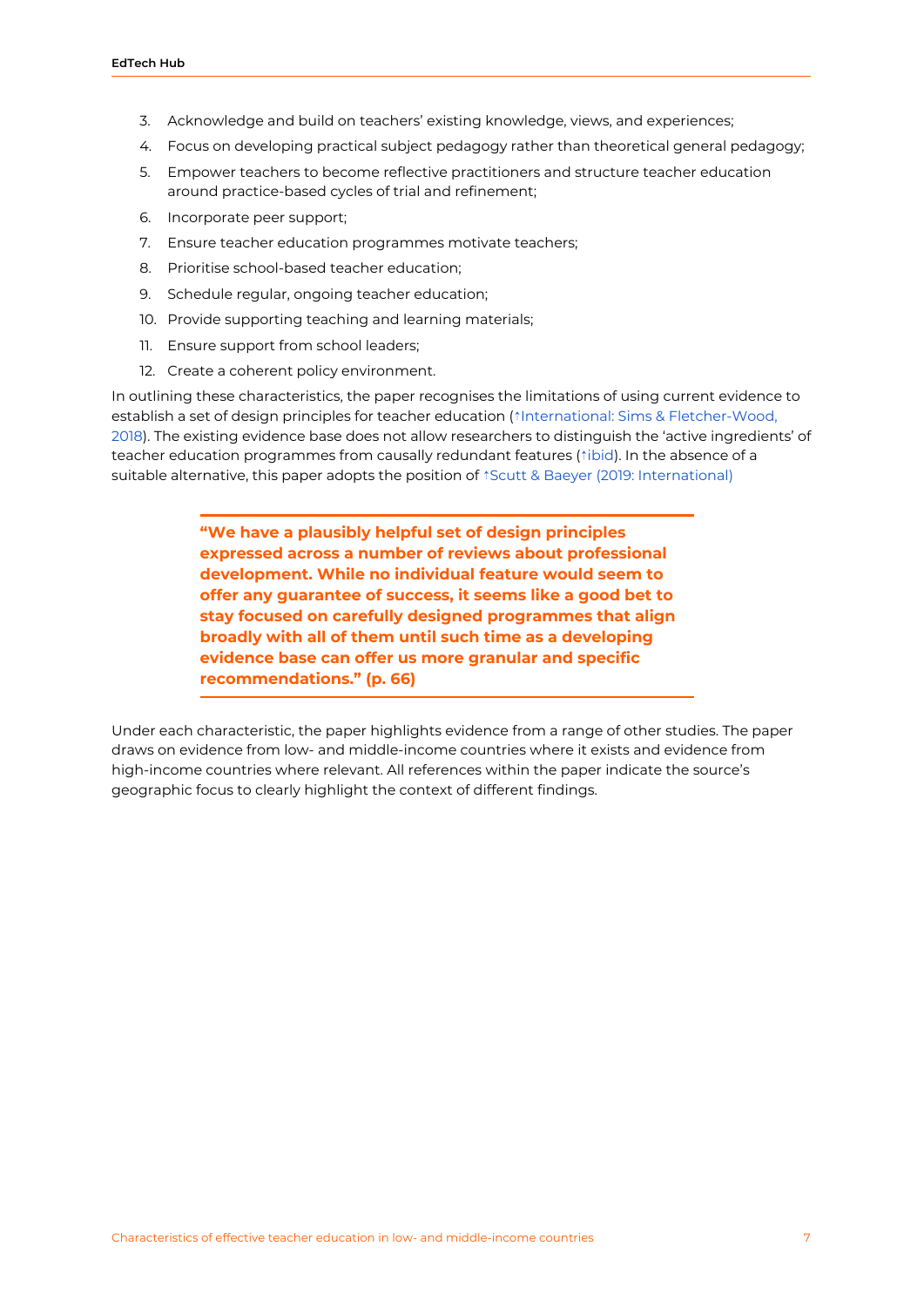## <span id="page-8-0"></span>**Characteristic 1. Encourage teachers to focus on their pupils' learning**

Teacher education programmes should explicitly promote pupil learning outcomes ( $\dagger$ [England](https://ref.opendeved.net/zo/zg/2405685/7/LLH3AAD5/England%20/%20International:%20Cordingley,%20et%20al.,%202015%E3%80%8Awarning:England/International:%20Cordingley,%20et%20al.,%202015%E3%80%8B) / [International:](https://ref.opendeved.net/zo/zg/2405685/7/LLH3AAD5/England%20/%20International:%20Cordingley,%20et%20al.,%202015%E3%80%8Awarning:England/International:%20Cordingley,%20et%20al.,%202015%E3%80%8B) Cordingley, et al., 2015; ⇡LMICs: Evans & [Popova,](https://ref.opendeved.net/zo/zg/2405685/7/QIM4VXJD/LMICs:%20Evans%20&%20Popova,%202016%E3%80%8Awarning:Low-%20and%20middle-income%20countries:%20Evans%20&%20Popova,%202016%E3%80%8B) 2016; ⇡[sub-Saharan](https://ref.opendeved.net/zo/zg/2405685/7/NZ3GKZCR/sub-Saharan%20Africa:%20Ha%C3%9Fler,%20et%20al.,%202018) Africa: Haßler, et al., [2018](https://ref.opendeved.net/zo/zg/2405685/7/NZ3GKZCR/sub-Saharan%20Africa:%20Ha%C3%9Fler,%20et%20al.,%202018)). Pupil learning outcomes cover a broad range of outcomes including foundational and socio-emotional skills.

Teachers should be supported to understand how their pupils learn (↑England / [International:](https://ref.opendeved.net/zo/zg/2405685/7/LLH3AAD5/England%20/%20International:%20Cordingley,%20et%20al.,%202015%E3%80%8Awarning:England/International:%20Cordingley,%20et%20al.,%202015%E3%80%8B) [Cordingley,](https://ref.opendeved.net/zo/zg/2405685/7/LLH3AAD5/England%20/%20International:%20Cordingley,%20et%20al.,%202015%E3%80%8Awarning:England/International:%20Cordingley,%20et%20al.,%202015%E3%80%8B) et al., 2015). Teacher education programmes should prepare teachers to use formative assessment to collect information on their pupils' learning (⇡England / [International:](https://ref.opendeved.net/zo/zg/2405685/7/LLH3AAD5/England%20/%20International:%E3%80%8Awarning:England/International:%20Cordingley,%20et%20al.,%202015%E3%80%8B) ⇡[Cordingley,](https://ref.opendeved.net/zo/zg/2405685/7/LLH3AAD5/Cordingley,%20et%20al.%202015) et al. [2015\)](https://ref.opendeved.net/zo/zg/2405685/7/LLH3AAD5/Cordingley,%20et%20al.%202015). In doing so, these teachers place their pupils at the centre of the teaching and learning process.

Teachers can use data from formative assessment to tailor educational content to pupil needs (⇡[LMICs:](https://ref.opendeved.net/zo/zg/2405685/7/HQFK65IQ/LMICs:%20World%20Bank,%202018%E3%80%8Awarning:Low-%20and%20middle-income%20countries:%20World%20Bank,%202018%E3%80%8B) World Bank, 2018; ⇡[International:](https://ref.opendeved.net/zo/zg/2405685/7/7JBG673D/International:%20Education%20Commission,%202019%E3%80%8Awarning:%20International:%20Education%20Commission,%202019%E3%80%8B) Education Commission, 2019). In a series of randomised controlled trials (RCTs) on Pratham's Teaching at the Right Level programme, the Abdul Latif Jameel Poverty Action Lab (J-PAL) found that this practice consistently improves learning outcomes (⇡India: [Banerjee,](https://ref.opendeved.net/zo/zg/2405685/7/LEGZTSPV/India:%20Banerjee,%20et%20al.,%202016) et al., 2016). In Ghana, ⇡Duflo, et al. [\(2020\)](https://ref.opendeved.net/zo/zg/2405685/7/YXBSPAQ7/Duflo,%20et%20al.%20(2020)) conducted a randomised evaluation of a teacher professional development programme that focused on targeting instruction to the learning level of pupils. After two years, the programme increased pupil achievement on a combined English and numeracy test by 0.08 standard deviations (SD). The programme entailed an annual per-pupil cost of US \$10.65 and led to test score gains of 0.36 SD per US \$100 (⇡[ibid.\)](https://ref.opendeved.net/zo/zg/2405685/7/YXBSPAQ7/ibid.).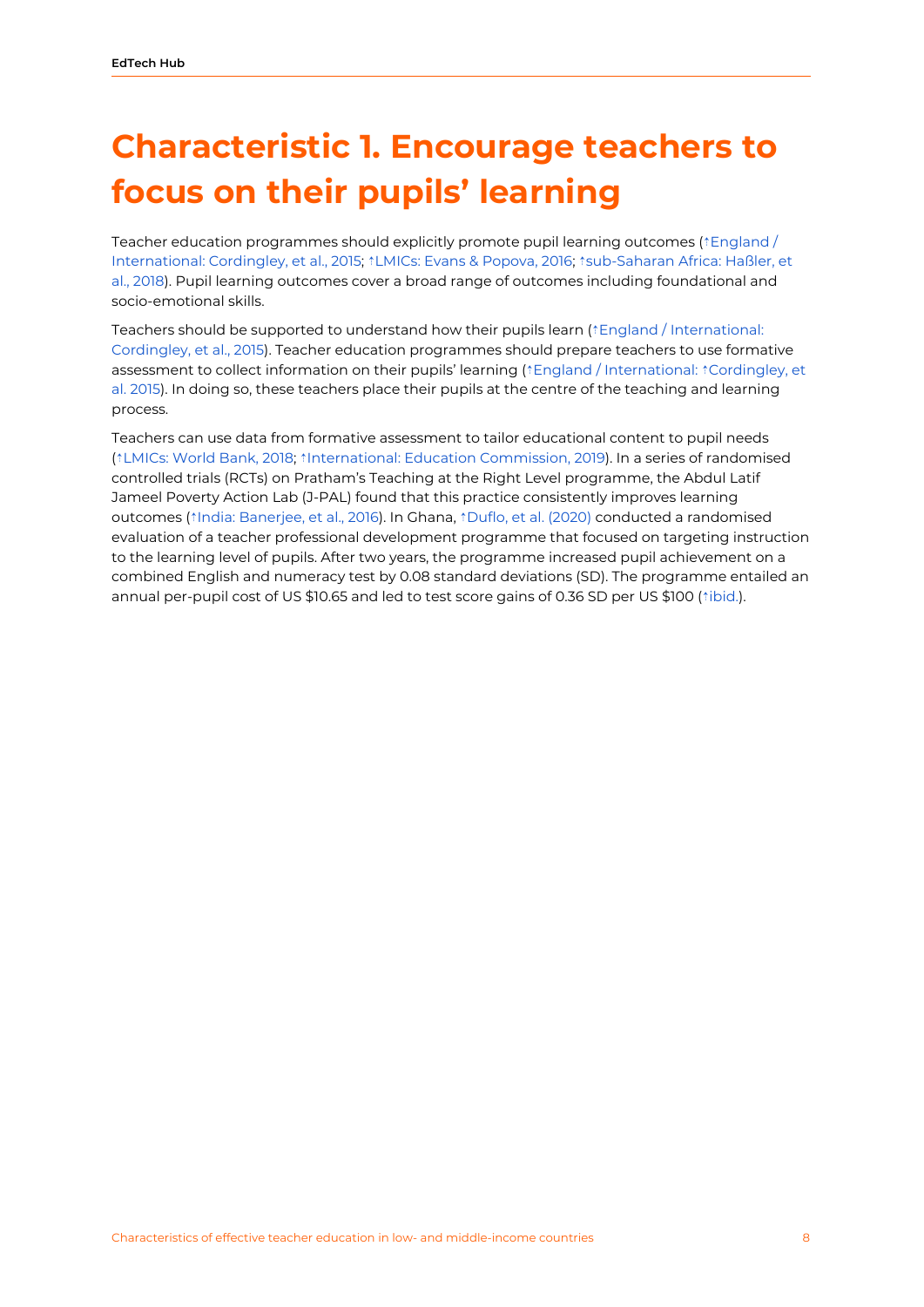## <span id="page-9-0"></span>**Characteristic 2. Share effective practices with teachers using modelling**

Teachers can only raise learning outcomes if they are aware of and use teaching practices that have been shown to be effective ( $\text{\texttt{``sub-Saharan Africa:} }\text{Haßler}, \text{et al., 2020}.$  $\text{\texttt{``sub-Saharan Africa:} }\text{Haßler}, \text{et al., 2020}.$  $\text{\texttt{``sub-Saharan Africa:} }\text{Haßler}, \text{et al., 2020}.$  What practices improve pupils' learning is the subject of research and debate within the educational community.  $\text{``Westbrook, et al.}$  $\text{``Westbrook, et al.}$  $\text{``Westbrook, et al.}$ (2013: [LMICs\)](https://ref.opendeved.net/zo/zg/2405685/7/C85ZIVDI/Westbrook,%20et%20al.%20(2013:%20LMICs)%E3%80%8Awarning:Low-%20and%20middle-income%20countries:%20Westbrook,%20et%20al.,%20(2013)%E3%80%8B) identified three strategies that in turn lead to effective teaching practices:

- 1. Giving feedback and paying sustained and inclusive attention to all pupils.
- 2. Creating an environment where pupils feel safe.
- 3. Drawing on pupils' prior knowledge and relating content to the everyday experiences of learners.

The Great Teaching Toolkit (⇡England / [International:](https://ref.opendeved.net/zo/zg/2405685/7/4IL87MTM/England%20/%20International:%20Coe,%20et%20al.,%202019%E3%80%8Awarning:England/International:%20Coe,%20et%20al.,%202019%E3%80%8B) Coe, et al., 2019) suggests that teachers who want to increase their effectiveness should focus on four priority areas with 17 individual elements within them:

- 1. Understanding the content they are teaching and how it is learnt.
- 2. Creating a supportive environment for learning.
- 3. Managing the classroom to maximise the opportunity to learn.
- 4. Presenting content, activities and interactions that activate their pupils' thinking.

Providing a comprehensive summary of this field of research is beyond the remit of this work. However, the above principles give an indication of the type of practices that could be shared with teachers during teacher development sessions.

Research suggests that modelling certain practices during teacher development sessions is a useful way of sharing effective teaching practices with teachers (*<u>¡United States / International</u>:* [Darling-Hammond,](https://ref.opendeved.net/zo/zg/2405685/7/3EICVTPU/United%20States%20/%20International:%20Darling-Hammond,%20et%20al.,%202016%E3%80%8Awarning:United%20States/International:%20Darling-Hammond,%20et%20al.,%202016%E3%80%8B) et al., 2016; ⇡LMICs: [McAleavy,](https://ref.opendeved.net/zo/zg/2405685/7/FXXS4882/LMICs:%20McAleavy,%20et%20al.,%202018%E3%80%8Awarning:Low-%20and%20middle-income%20countries:%20McAleavy,%20et%20al.,%202018%E3%80%8B) et al., 2018; ⇡LMICs: [Westbrook,](https://ref.opendeved.net/zo/zg/2405685/7/C85ZIVDI/LMICs:%20Westbrook,%20et%20al.,%202013%E3%80%8Awarning:Low-%20and%20middle-income%20countries:%20Westbrook,%20et%20al.,%202013%E3%80%8B) et al., 2013). Teachers need to have seen and experienced different ways of teaching. Otherwise, they cannot be expected to implement new techniques alone in their classrooms (⇡LMICs: [McAleavy,](https://ref.opendeved.net/zo/zg/2405685/7/FXXS4882/LMICs:%20McAleavy,%20et%20al.,%202018%E3%80%8Awarning:Low-%20and%20middle-income%20countries:%20McAleavy,%20et%20al.,%202018%E3%80%8B) et al., 2018). ⇡[Westbrook,](https://ref.opendeved.net/zo/zg/2405685/7/C85ZIVDI/Westbrook,%20et%20al.%20(2013:%20LMICs)%E3%80%8Awarning:Low-%20and%20middle-income%20countries:%20Westbrook,%20et%20al.%20%20(2013)%E3%80%8B) et al. (2013: LMICs) suggest that modelling will be especially effective if it takes place in situations that approximate teachers' real environment such as their classroom.

Teachers can discover new effective practices by inviting their colleagues into their classroom and observing them while they teach (⇡[sub-Saharan](https://ref.opendeved.net/zo/zg/2405685/7/TRRZUHFS/sub-Saharan%20Africa:%20Ha%C3%9Fler,%20et%20al.,%202020) Africa: Haßler, et al., 2020). For example, a review from New Zealand explains how successful programmes asked specialist mathematics teachers to work with small groups of children so that other teachers could observe their practice (<sup>\*</sup>[New](https://ref.opendeved.net/zo/zg/2405685/7/2XPLP8YB/New%20Zealand%20Government,%202018) Zealand [Government,](https://ref.opendeved.net/zo/zg/2405685/7/2XPLP8YB/New%20Zealand%20Government,%202018) 2018). Teachers may also be given access to artefacts such as high-quality lesson plans, unit plans, pupils' work, and video or written case studies of teaching (⇡[LMICs:](https://ref.opendeved.net/zo/zg/2405685/7/FXXS4882/LMICs:%20McAleavy,%20et%20al.,%202018%E3%80%8Awarning:Low-%20and%20middle-income%20countries:%20McAleavy,%20et%20al.,%202018%E3%80%8B) [McAleavy,](https://ref.opendeved.net/zo/zg/2405685/7/FXXS4882/LMICs:%20McAleavy,%20et%20al.,%202018%E3%80%8Awarning:Low-%20and%20middle-income%20countries:%20McAleavy,%20et%20al.,%202018%E3%80%8B) et al., 2018; ⇡United States / International: [Darling-Hammond,](https://ref.opendeved.net/zo/zg/2405685/7/3EICVTPU/United%20States%20/%20International:%20Darling-Hammond,%20et%20al.,%202016%E3%80%8Awarning:United%20States/International:%20Darling-Hammond,%20et%20al.,%202016%E3%80%8B) et al., 2016).

Modelling can even be taken a step further with teacher education programmes incorporating active learning. Teachers can be engaged and asked to design and try out teaching strategies themselves. This allows programmes to move away from traditional lecture-based models that have no connections to teachers' classrooms (⇡United States / International: [Darling-Hammond,](https://ref.opendeved.net/zo/zg/2405685/7/3EICVTPU/United%20States%20/%20International:%20Darling-Hammond,%20et%20al.,%202016%E3%80%8Awarning:United%20States/International:%20Darling-Hammond,%20et%20al.,%202016%E3%80%8B) et al., [2016\)](https://ref.opendeved.net/zo/zg/2405685/7/3EICVTPU/United%20States%20/%20International:%20Darling-Hammond,%20et%20al.,%202016%E3%80%8Awarning:United%20States/International:%20Darling-Hammond,%20et%20al.,%202016%E3%80%8B). ⇡[Popova,](https://ref.opendeved.net/zo/zg/2405685/7/SQ5CWK8Q/Popova,%20et%20al.%20(2018:%20LMICs)%E3%80%8Awarning:Low-%20and%20middle-income%20countries:%20Popova,%20et%20al.%20(2018)%E3%80%8B) et al. (2018: LMICs) found that when teachers engaged in such lesson enactment, there was an associated significant 0.10 SD increase in pupils' learning outcomes.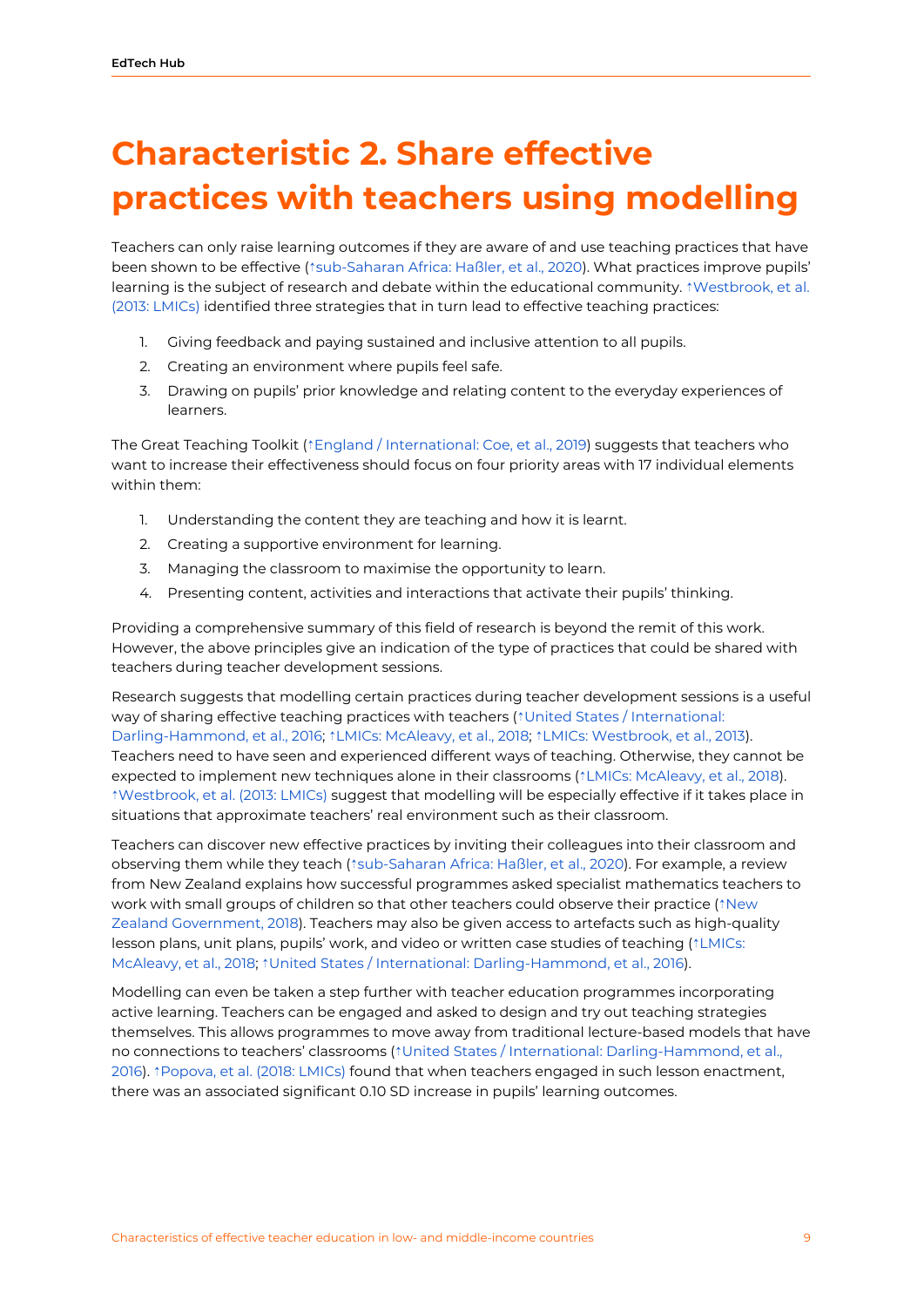#### <span id="page-10-0"></span>**Using videos to provide examples of effective practice**

Since video is becoming more accessible and affordable, interest in the use of this technology for teacher education has grown (⇡[International:](https://ref.opendeved.net/zo/zg/2405685/7/TKGRWCS3/International:%20Major%20&%20Watson,%202017%E3%80%8Awarning:%20International:%20Major%20&%20Watson,%202017%E3%80%8B) Major & Watson, 2017). Using video within this context has several advantages. It enables teachers who do not have models of effective teaching at hand to observe examples of authentic high-quality teaching (⇡LMICs: [McAleavy,](https://ref.opendeved.net/zo/zg/2405685/7/FXXS4882/LMICs:%20McAleavy,%20et%20al.,%202018%E3%80%8Awarning:Low-%20and%20middle-income%20countries:%20McAleavy,%20et%20al.,%202018%E3%80%8B) et al., 2018). Video also captures complex information that would otherwise be difficult to convey ( $\dagger$ [International:](https://ref.opendeved.net/zo/zg/2405685/7/QX23PU84/International:%20Marsh%20&%20Mitchell,%202014) Marsh & [Mitchell,](https://ref.opendeved.net/zo/zg/2405685/7/QX23PU84/International:%20Marsh%20&%20Mitchell,%202014) 2014). This is reflected in one Bangladeshi teacher's comment (reported in ⇡[Bangladesh:](https://ref.opendeved.net/zo/zg/2405685/7/UTNGW9R7/Bangladesh:%20Shohel%20&%20Power,%202010) [Shohel](https://ref.opendeved.net/zo/zg/2405685/7/UTNGW9R7/Bangladesh:%20Shohel%20&%20Power,%202010) & Power, 2010) who states that

> **"Without video, it would have been very difficult initially to understand activities of students and teachers in the classroom and how teachers are using gestures, which gesture students are picking up rapidly, continuity of lessons and how to use devices and so on."**

Teachers describe videos as being more engaging than non-digital resources (⇡India: [Wolfenden,](https://ref.opendeved.net/zo/zg/2405685/7/J2QYZC4N/%20India:%20Wolfenden,%20et%20al.,%202017%E3%80%8Awarning:%20India:%20Wolfenden,%20et%20al.,%20no%20date%E3%80%8B) et al., [2017\)](https://ref.opendeved.net/zo/zg/2405685/7/J2QYZC4N/%20India:%20Wolfenden,%20et%20al.,%202017%E3%80%8Awarning:%20India:%20Wolfenden,%20et%20al.,%20no%20date%E3%80%8B). If they are adapted to the local context, videos can demonstrate to teachers that a new pedagogy is possible in their own classroom practice (¡[Bangladesh:](https://ref.opendeved.net/zo/zg/2405685/7/VLPHGQ5H/Bangladesh:%20Woodward,%20et%20al.,%202014) Woodward, et al., 2014). In addition, videos can ensure teacher education is personalised, especially if teachers record their own lessons (⇡[ibid.](https://ref.opendeved.net/zo/zg/2405685/7/VLPHGQ5H/ibid.%E3%80%8Awarning:Bangladesh:%20Woodward,%20et%20al.,%202014%E3%80%8B)). Such a practice can enable teachers to obtain an objective view of their teaching by removing the emotional involvement that features during and immediately after a lesson (⇡[International:](https://ref.opendeved.net/zo/zg/2405685/7/MSWLJ5Z6/International:%20Roth,%20et%20al.,%202007) Roth, et al., 2007). Finally, video can be a useful stimulus for in-depth and analytical peer discussion (<sup>↑</sup>[United](https://ref.opendeved.net/zo/zg/2405685/7/BWHR8RIX/United%20States:%20Borko,%20et%20al.,%202008) States: Borko, et al., 2008; ↑Poor and marginalised [communities:](https://ref.opendeved.net/zo/zg/2405685/7/26U2C9E5/Poor%20and%20marginalised%20communities:%20Power,%20et%20al.,%202019) [Power,](https://ref.opendeved.net/zo/zg/2405685/7/26U2C9E5/Poor%20and%20marginalised%20communities:%20Power,%20et%20al.,%202019) et al., 2019).

Perhaps because of these various advantages, several positive outcomes have been associated with the use of video for teacher education. The Teacher Education through School-based Support (TESS)-India programme, for example, used low-cost tablets and mobile phones to document teachers' classroom practices (⇡Poor and marginalised [communities:](https://ref.opendeved.net/zo/zg/2405685/7/26U2C9E5/Poor%20and%20marginalised%20communities:%20Power,%20et%20al.,%202019) Power, et al., 2019). A study of this programme reported that teachers became more confident in their teaching and classroom management as a result of viewing the videos. Teachers who took part in TESS-India also said that videos were the main drivers of their pedagogic change (⇡India: [Wolfenden,](https://ref.opendeved.net/zo/zg/2405685/7/J2QYZC4N/India:%20Wolfenden,%20et%20al.,%202017%E3%80%8Awarning:%20India:%20Wolfenden,%20et%20al.,%202017%E3%80%8B) et al., 2017). Teachers' classroom practice and pupils' engagement improved as a result of this programme (⇡[Poor](https://ref.opendeved.net/zo/zg/2405685/7/26U2C9E5/Poor%20and%20marginalised%20communities:%20Power,%20et%20al.,%202019) and marginalised [communities:](https://ref.opendeved.net/zo/zg/2405685/7/26U2C9E5/Poor%20and%20marginalised%20communities:%20Power,%20et%20al.,%202019) Power, et al., 2019).

A different programme, English in Action (EIA), reported similar positive outcomes. This programme originally used iPods and later Nokia phones with SD cards to provide teachers with videos of effective practices, which were discussed in pairs. Teachers who had benefited from this programme spoke positively of the videos. They were able to specifically demonstrate activities they had copied from the video clips and applied with proficiency in their classrooms. Interestingly, a critical reflection on lessons learned from this programme points out that teachers needed to be guided through the videos. They did not always see in the videos what the programme designers wanted them to see (⇡[Bangladesh:](https://ref.opendeved.net/zo/zg/2405685/7/VLPHGQ5H/Bangladesh:%20Woodward,%20et%20al.,%202014) Woodward, et al., 2014).

Despite these encouraging reports, exhaustive evidence on the use of videos for teacher education in LMICs is lacking (⇡[International:](https://ref.opendeved.net/zo/zg/2405685/7/TKGRWCS3/%20International:%20Major%20&%20Watson,%202017) Major & Watson, 2017). Even when the international literature on the subject is taken into account, results are inconclusive. A recent scoping review found that it is not currently possible to confidently claim that video is effective to support teacher professional development (TPD). Although video viewing is potentially powerful, practitioners should approach any large investment in video-based teacher education carefully ( $\text{`ibid.}$ ).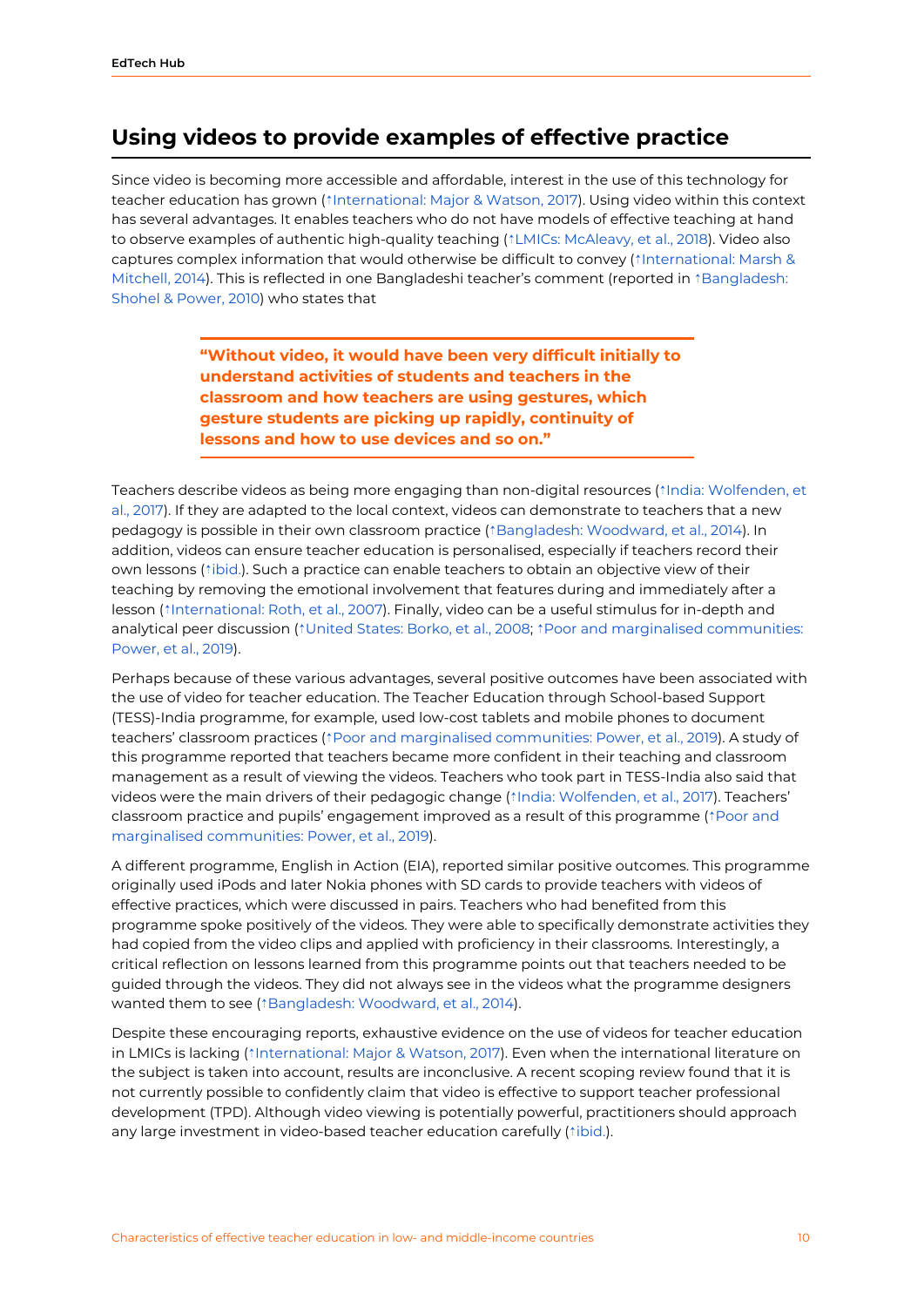# <span id="page-11-0"></span>**Characteristic 3. Acknowledge and build on teachers' existing knowledge, views, and experiences**

It is important for teacher education programmes to acknowledge and leverage teachers' backgrounds (⇡England / [International:](https://ref.opendeved.net/zo/zg/2405685/7/LLH3AAD5/England%20/%20International:%20Cordingley,%20et%20al.,%202015%E3%80%8Awarning:England/International:%20Cordingley,%20et%20al.,%202015%E3%80%8B) Cordingley, et al., 2015; ⇡LMICs: [Westbrook,](https://ref.opendeved.net/zo/zg/2405685/7/C85ZIVDI/LMICs:%20Westbrook,%20et%20al.,%202013%E3%80%8Awarning:Low-%20and%20middle-income%20countries:%20Westbrook,%20et%20al.,%202013%E3%80%8B) et al., 2013). The teaching workforce is heterogeneous, with teachers differing in terms of their gender, location within a country, educational experience and qualification, teaching experience, and attitudes and beliefs ( $*LMICS$ : [Westbrook,](https://ref.opendeved.net/zo/zg/2405685/7/C85ZIVDI/LMICs:%20Westbrook,%20et%20al.,%202013%E3%80%8Awarning:Low-%20and%20middle-income%20countries:%20Westbrook,%20et%20al.,%202013%E3%80%8B) et al., 2013).

Teachers often start to participate in teacher education programmes after several years of experience (⇡[sub-Saharan](https://ref.opendeved.net/zo/zg/2405685/7/TRRZUHFS/sub-Saharan%20Africa:%20Ha%C3%9Fler,%20et%20al.,%202020) Africa: Haßler, et al., 2020). This is especially true of untrained or under-trained teachers and in the case of teacher professional development. As a result of these years of experience, teachers will have developed a set of beliefs and techniques that they regularly use ( $\frac{1}{2}$  LMICs: [Westbrook,](https://ref.opendeved.net/zo/zg/2405685/7/C85ZIVDI/LMICs:%20Westbrook,%20et%20al.,%202013%E3%80%8Awarning:Low-%20and%20middle-income%20countries:%20Westbrook,%20et%20al.,%202013%E3%80%8B) et al., 2013). They are thus likely to reject new ideas that go against their pre-existing beliefs unless these beliefs are surfaced and conflicts are addressed as part of their professional development ( ${[England / International: Cordingley, et al., 2015; {[LMICs: McAlexy, et al.,$  ${[England / International: Cordingley, et al., 2015; {[LMICs: McAlexy, et al.,$  ${[England / International: Cordingley, et al., 2015; {[LMICs: McAlexy, et al.,$ [2018](https://ref.opendeved.net/zo/zg/2405685/7/FXXS4882/LMICs:%20McAleavy,%20et%20al.,%202018%E3%80%8Awarning:Low-%20and%20middle-income%20countries:%20McAleavy,%20et%20al.,%202018%E3%80%8B); ⇡[LMICs:](https://ref.opendeved.net/zo/zg/2405685/7/YAT9NL4R/LMICs:%20Orr,%20et%20al.,%202013%E3%80%8Awarning:Low-%20and%20middle-income%20countries:%20Orr,%20et%20al.,%202013%E3%80%8B) Orr, et al., 2013; ⇡LMICs: [Popova,](https://ref.opendeved.net/zo/zg/2405685/7/SQ5CWK8Q/LMICs:%20Popova,%20et%20al.,%202018%E3%80%8Awarning:Low-%20and%20middle-income%20countries:%20Popova,%20et%20al.,%202018%E3%80%8B) et al., 2018; ⇡New Zealand: [Timperley,](https://ref.opendeved.net/zo/zg/2405685/7/FUMAUAXK/New%20Zealand:%20Timperley,%20et%20al.,%202007) et al., 2007).

Teachers may need to try out new ideas many times before their practice changes long-term (⇡LMICs: [McAleavy,](https://ref.opendeved.net/zo/zg/2405685/7/FXXS4882/LMICs:%20McAleavy,%20et%20al.,%202018%E3%80%8Awarning:Low-%20and%20middle-income%20countries:%20McAleavy,%20et%20al.,%202018%E3%80%8B) et al., 2018). Indeed, experimental, observation and neuroscience research shows that it is necessary to repeatedly practice new behaviours before they become automatic (⇡[International:](https://ref.opendeved.net/zo/zg/2405685/7/XZK2S4WM/International:%20Wood%20&%20Neil,%202007) Wood & Neil, 2007, as cited in ⇡International: Sims & [Fletcher-Wood,](https://ref.opendeved.net/zo/zg/2405685/7/75VHL4AH/International:%20Sims%20&%20Fletcher-Wood,%202018) 2018). Interestingly (especially for the discussion on characteristic 2 and 8), meta-analysis results suggest that practising new techniques in the environment where you aim to reproduce them in the future (i.e., the classroom) helps to overwrite old habits (⇡[High-income](https://ref.opendeved.net/zo/zg/2405685/7/FQQMQ9MQ/High-income%20countries:%20Webb%20&%20Sheeran,%202006) countries: Webb & Sheeran, 2006, as cited in ⇡International: Sims & [Fletcher-Wood,](https://ref.opendeved.net/zo/zg/2405685/7/75VHL4AH/International:%20Sims%20&%20Fletcher-Wood,%202018) 2018).

Evidence suggests that the needs of novice teachers differ from those of more senior staff members (⇡LMICs: [McAleavy,](https://ref.opendeved.net/zo/zg/2405685/7/FXXS4882/LMICs:%20McAleavy,%20et%20al.,%202018%E3%80%8Awarning:Low-%20and%20middle-income%20countries:%20McAleavy,%20et%20al.,%202018%E3%80%8B) et al., 2018). Novices' working memory quickly becomes overwhelmed by complex tasks (⇡[International:](https://ref.opendeved.net/zo/zg/2405685/7/GQ7VHTE3/International:%20Paas%20&%20van%20Gog,%202006) Paas & van Gog, 2006, as cited in ⇡[International:](https://ref.opendeved.net/zo/zg/2405685/7/75VHL4AH/International:%20Sims%20&%20Fletcher-Wood,%202018) Sims & [Fletcher-Wood,](https://ref.opendeved.net/zo/zg/2405685/7/75VHL4AH/International:%20Sims%20&%20Fletcher-Wood,%202018) 2018). Educating novices as experts would not be appropriate. Instead, they should be provided with sufficient scaffolding to stop them from becoming overwhelmed and help them focus on the salient aspects of a situation (⇡International: Sims & [Fletcher-Wood,](https://ref.opendeved.net/zo/zg/2405685/7/75VHL4AH/International:%20Sims%20&%20Fletcher-Wood,%202018) 2018).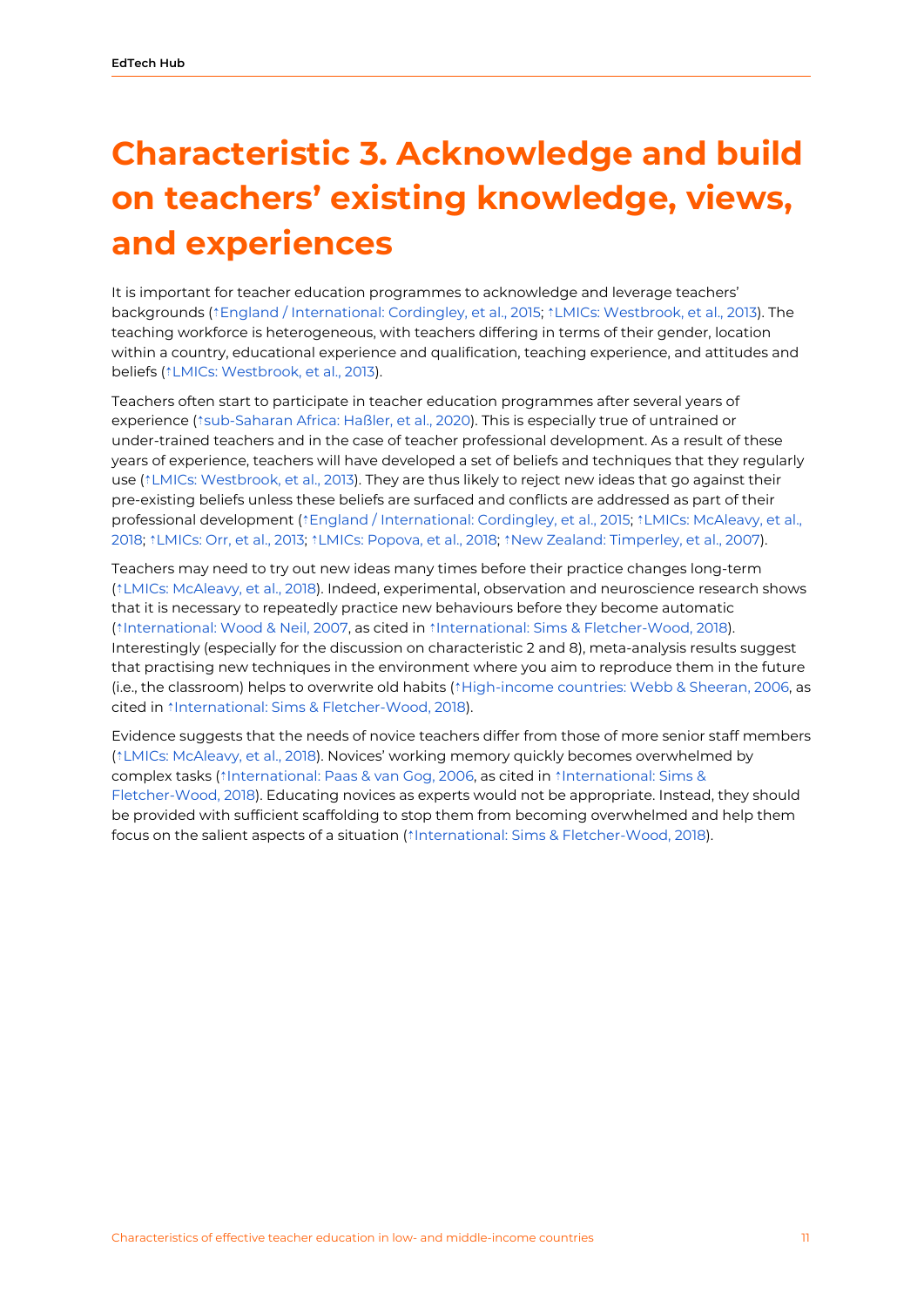# <span id="page-12-0"></span>**Characteristic 4. Focus on developing practical subject pedagogy rather than theoretical generic pedagogy**

Teacher education programmes need to anchor the pedagogical techniques that are transmitted to teachers within a subject-specific context. Professional development which focuses on generic strategies is unlikely to be effective. Strategies such as group work, targeted questioning or formative assessment, which are taught without reference to the context of, for example, mathematics, science, or literacy, are unlikely to become part of teachers' everyday practice (⇡England / [International:](https://ref.opendeved.net/zo/zg/2405685/7/LLH3AAD5/England%20/%20International:%20Cordingley,%20et%20al.,%202015%E3%80%8Awarning:England/International:%20Cordingley,%20et%20al.,%202015%E3%80%8B) Cordingley, et al., 2015; ⇡United States / International: [Darling-Hammond,](https://ref.opendeved.net/zo/zg/2405685/7/3EICVTPU/United%20States%20/%20International:%20Darling-Hammond,%20et%20al.,%202016%E3%80%8Awarning:United%20States/International:%20Darling-Hammond,%20et%20al.,%202016%E3%80%8B) et al., [2016](https://ref.opendeved.net/zo/zg/2405685/7/3EICVTPU/United%20States%20/%20International:%20Darling-Hammond,%20et%20al.,%202016%E3%80%8Awarning:United%20States/International:%20Darling-Hammond,%20et%20al.,%202016%E3%80%8B); ⇡LMICs: [McAleavy,](https://ref.opendeved.net/zo/zg/2405685/7/FXXS4882/LMICs:%20McAleavy,%20et%20al.,%202018%E3%80%8Awarning:Low-%20and%20middle-income%20countries:%20McAleavy,%20et%20al.,%202018%E3%80%8B) et al., 2018; World Bank study, as cited in ⇡Poor and [marginalised](https://ref.opendeved.net/zo/zg/2405685/7/26U2C9E5/Poor%20and%20marginalised%20communities:%20Power,%20et%20al.,%202019) [communities:](https://ref.opendeved.net/zo/zg/2405685/7/26U2C9E5/Poor%20and%20marginalised%20communities:%20Power,%20et%20al.,%202019) Power, et al., 2019). This idea is supported by the research of ⇡[Popova,](https://ref.opendeved.net/zo/zg/2405685/7/SQ5CWK8Q/Popova,%20et%20al.%20(2018:%20LMICs)%E3%80%8Awarning:Low-%20and%20middle-income%20countries:%20Popova,%20et%20al.,%20(2018)%E3%80%8B) et al. (2018: [LMICs\)](https://ref.opendeved.net/zo/zg/2405685/7/SQ5CWK8Q/Popova,%20et%20al.%20(2018:%20LMICs)%E3%80%8Awarning:Low-%20and%20middle-income%20countries:%20Popova,%20et%20al.,%20(2018)%E3%80%8B) who developed an In-Service Teacher Training Survey Instrument (ITTSI) and used it to compare the characteristics of programmes that resulted in large pupil learning gains. The authors found that programmes with no subject-specific focus had a statistically significantly 0.24 SD lower impact on pupil learning (↑LMICs: [Popova,](https://ref.opendeved.net/zo/zg/2405685/7/SQ5CWK8Q/LMICs:%20Popova,%20et%20al.,%202018) et al., 2018).

This conclusion should not be taken to mean that teacher education within schools needs to occur solely in groups that are segregated in terms of curriculum subject. <sup>↑</sup>[Haßler,](https://ref.opendeved.net/zo/zg/2405685/7/TRRZUHFS/Ha%C3%9Fler,%20et%20al.%20(2020:%20sub-Saharan%20Africa)%E3%80%8Awarning:sub-Saharan%20Africa:%20Ha%C3%9Fler,%20et%20al.%20%20(2020)%E3%80%8B) et al. (2020: [sub-Saharan](https://ref.opendeved.net/zo/zg/2405685/7/TRRZUHFS/Ha%C3%9Fler,%20et%20al.%20(2020:%20sub-Saharan%20Africa)%E3%80%8Awarning:sub-Saharan%20Africa:%20Ha%C3%9Fler,%20et%20al.%20%20(2020)%E3%80%8B) Africa) suggest that pedagogical subject differences only become important once basic pedagogy is mastered. Until that is the case, teachers of mathematics, for example, can still benefit from hearing about the pedagogy used to teach literacy. In fact, in small schools, conducting whole-school teacher education enables every teacher to learn from their most experienced and effective colleagues. These colleagues may or may not be teaching the same curriculum subject as them. Hence whole-school teacher education can still be appropriate.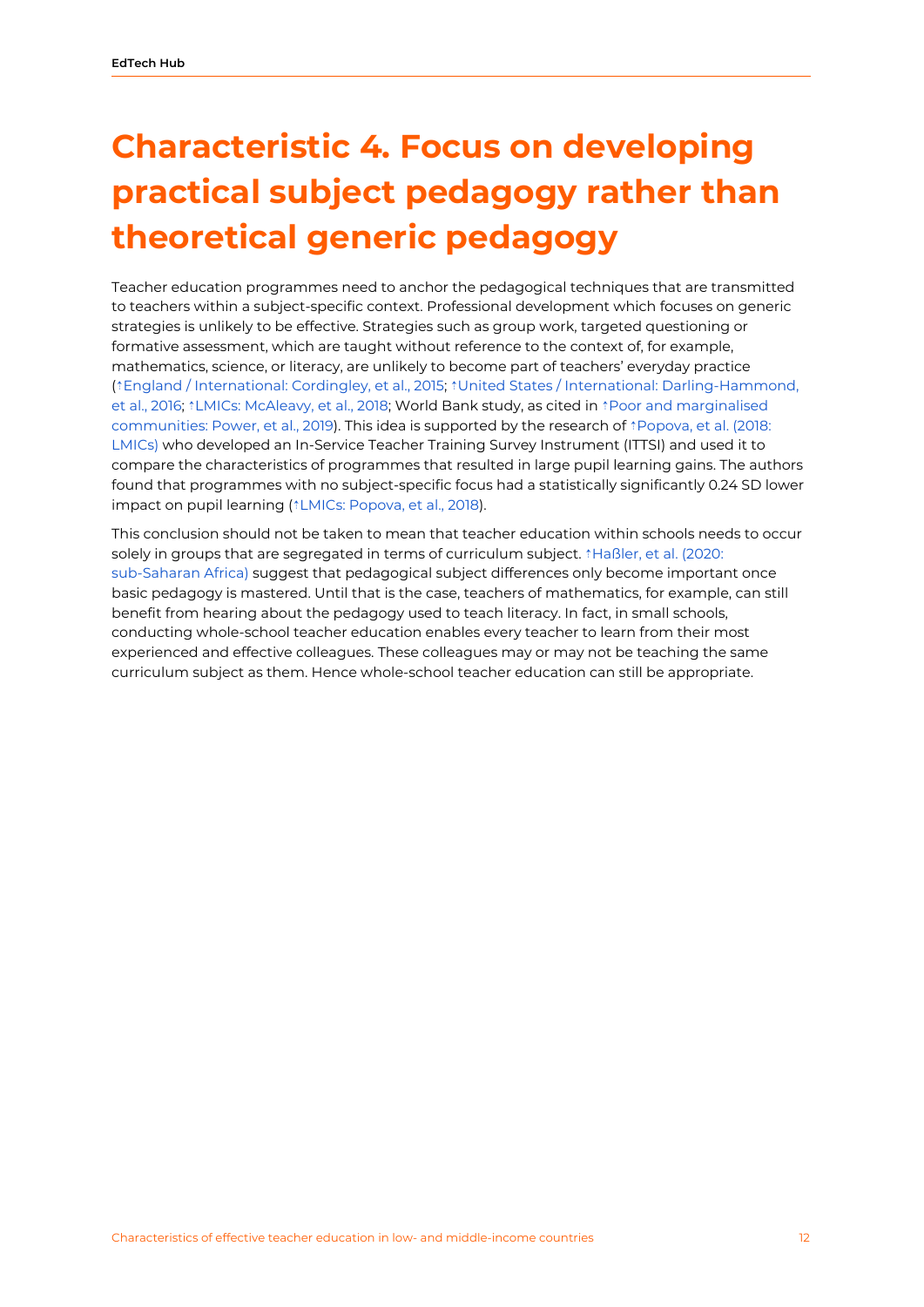# <span id="page-13-0"></span>**Characteristic 5. Empower teachers to become reflective practitioners and structure teacher education around practice-based cycles of trial and refinement**

As *<i>t*Orr, et al. (2013: [LMICs\)](https://ref.opendeved.net/zo/zg/2405685/7/YAT9NL4R/Orr,%20et%20al.%20(2013:%20LMICs)%E3%80%8Awarning:Low-%20and%20middle-income%20countries:%20Orr,%20et%20al.%20%20(2013)%E3%80%8B) point out, allowing teachers to apply in the classroom what they learned during professional development sessions can significantly enhance their performance. Applying new skills in different contexts can allow teachers to deepen their understanding of theory (⇡England / [International:](https://ref.opendeved.net/zo/zg/2405685/7/LLH3AAD5/England%20/%20International:%20Cordingley,%20et%20al.,%202015%E3%80%8Awarning:England/International:%20Cordingley,%20et%20al.,%202015%E3%80%8B) Cordingley, et al., 2015; ⇡New Zealand: [Timperley,](https://ref.opendeved.net/zo/zg/2405685/7/FUMAUAXK/New%20Zealand:%20Timperley,%20et%20al.,%202007) et al., 2007).

⇡[Timperley](https://ref.opendeved.net/zo/zg/2405685/7/FUMAUAXK/Timperley%20et%20al.%20(2007:%20New%20Zealand)%E3%80%8Awarning:New%20Zealand:%20Timperley,%20et%20al.%20(2007)%E3%80%8B) et al. (2007: New Zealand), for example, describe how allowing teachers to apply what they have learned can help them change some of their prevailing internal discourses. They cite the example of professional development courses which attempted to shift teachers' focus from facts, procedures and memorisation to processes of inquiry and to the development of pupils' conceptual understanding. As teachers became more able to implement inquiry-based approaches in practice, they could see pupils' learning deepening. This then changed what they thought constituted effective teaching.

Teachers should not only be encouraged to apply what they learned in the classroom but they should also be helped to reflect on their teaching. This is considered to be central to alter teacher practice and sustain learning (⇡England / [International:](https://ref.opendeved.net/zo/zg/2405685/7/LLH3AAD5/England%20/%20International:%20Cordingley,%20et%20al.,%202015%E3%80%8Awarning:England/International:%20Cordingley,%20et%20al.,%202015%E3%80%8B) Cordingley, et al., 2015). ⇡[Westbrook,](https://ref.opendeved.net/zo/zg/2405685/7/C85ZIVDI/Westbrook,%20et%20al.%20(2013:%20LMICs)%E3%80%8Awarning:Low-%20and%20middle-income%20countries:%20Westbrook,%20et%20al%20(2013)%E3%80%8B) et al. (2013: [LMICs\)](https://ref.opendeved.net/zo/zg/2405685/7/C85ZIVDI/Westbrook,%20et%20al.%20(2013:%20LMICs)%E3%80%8Awarning:Low-%20and%20middle-income%20countries:%20Westbrook,%20et%20al%20(2013)%E3%80%8B), for example, describe six studies across Ghana, Pakistan, Benin, and India which implemented follow-up sessions where teachers were observed and given constructive feedback. Regular meetings were also facilitated by trainers or mentors where the teachers' practice was discussed. The authors report that teachers' practices reflected their training. They used a wide range of practices, resulting in higher pupil attainment. This may be because structured reflection enables teachers to move from simply thinking about how a lesson went to more immediate reflection-in-action (⇡[ibid.\)](https://ref.opendeved.net/zo/zg/2405685/7/C85ZIVDI/ibid.%E3%80%8Awarning:Low-%20and%20middle-income%20countries:%20Westbrook,%20et%20al.,%202013%E3%80%8B). This, in turn, can inform instructional decision-making: teachers are able to judge the impact of teaching on learning and identify next teaching steps (↑New [Zealand:](https://ref.opendeved.net/zo/zg/2405685/7/FUMAUAXK/New%20Zealand:%20Timperley,%20et%20al.,%202007) [Timperley,](https://ref.opendeved.net/zo/zg/2405685/7/FUMAUAXK/New%20Zealand:%20Timperley,%20et%20al.,%202007) et al., 2007).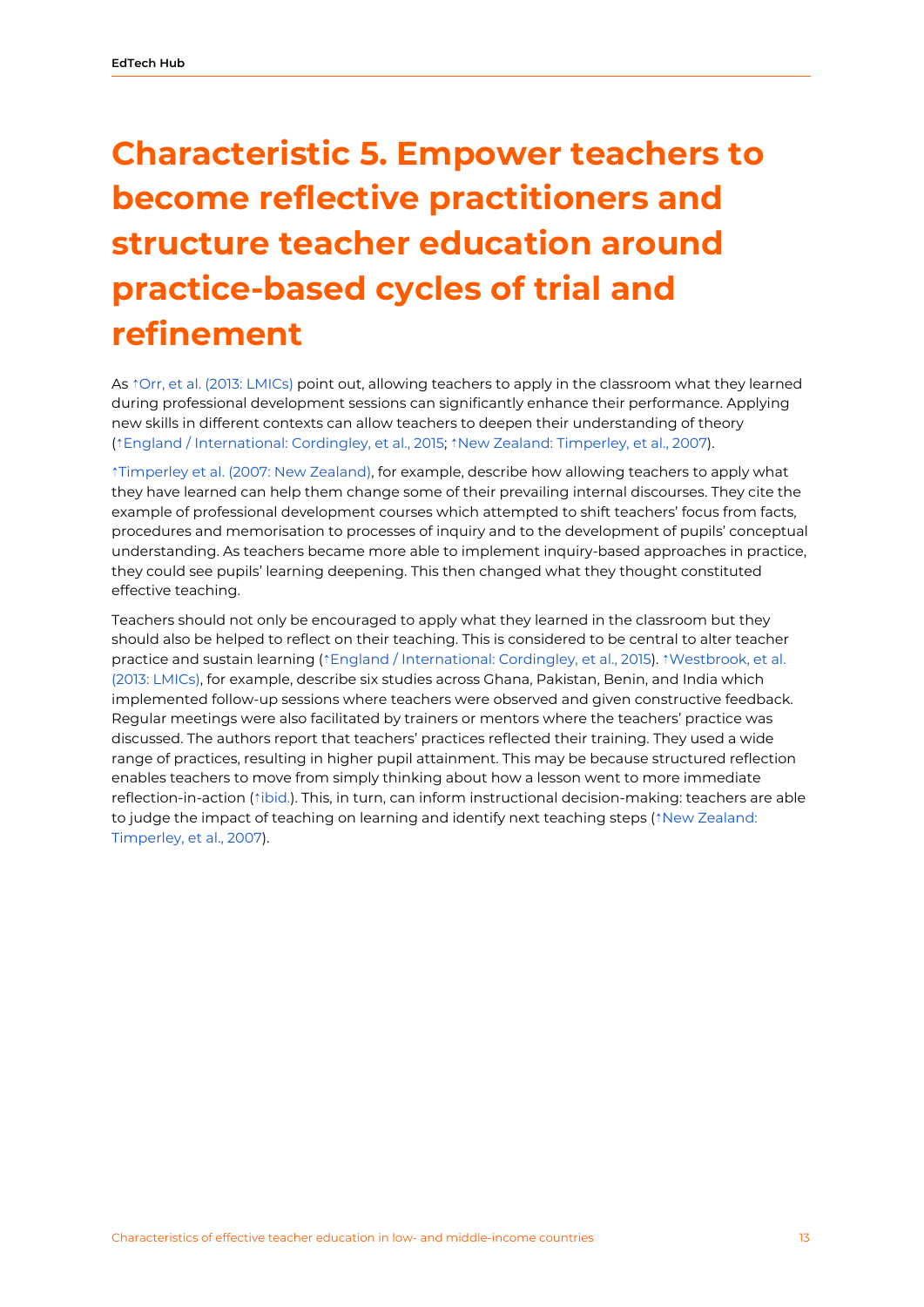## <span id="page-14-0"></span>**Characteristic 6. Incorporate peer support**

Several reviews note that peer support is a key element of effective teacher education (examples include ⇡[LMICs:](https://ref.opendeved.net/zo/zg/2405685/7/YAT9NL4R/LMICs:%20Orr,%20et%20al.,%202013%E3%80%8Awarning:Low-%20and%20middle-income%20countries:%20Orr,%20et%20al.,%202013%E3%80%8B) Orr, et al., 2013; ⇡LMICs: [Westbrook,](https://ref.opendeved.net/zo/zg/2405685/7/C85ZIVDI/LMICs:%20Westbrook,%20et%20al.,%202013%E3%80%8Awarning:Low-%20and%20middle-income%20countries:%20Westbrook,%20et%20al.,%202013%E3%80%8B) et al., 2013; ⇡Fragile [contexts:](https://ref.opendeved.net/zo/zg/2405685/7/XABT3JHM/Fragile%20contexts:%20Burns%20&%20Lawrie,%202015) Burns & Lawrie, [2015;](https://ref.opendeved.net/zo/zg/2405685/7/XABT3JHM/Fragile%20contexts:%20Burns%20&%20Lawrie,%202015) ⇡Poor and marginalised [communities:](https://ref.opendeved.net/zo/zg/2405685/7/26U2C9E5/Poor%20and%20marginalised%20communities:%20Power,%20et%20al.,%202019) Power, et al., 2019). As ⇡[Darling-Hammond,](https://ref.opendeved.net/zo/zg/2405685/7/3EICVTPU/Darling-Hammond,%20et%20al.%20(2016:%20United%20States%20/%20International)%E3%80%8Awarning:United%20States/International:%20Darling-Hammond,%20et%20al.%20%20(2016)%E3%80%8B) et al. (2016: United States / [International\)](https://ref.opendeved.net/zo/zg/2405685/7/3EICVTPU/Darling-Hammond,%20et%20al.%20(2016:%20United%20States%20/%20International)%E3%80%8Awarning:United%20States/International:%20Darling-Hammond,%20et%20al.%20%20(2016)%E3%80%8B) state:

> **"High-quality PD [professional development] creates space for teachers to share ideas and collaborate in their learning, often in job-embedded contexts. By working collaboratively, teachers can create communities that positively change the culture and instruction of their entire grade level, department, school and / or district" (p. v)**

Yet, collegiality alone is not enough. Learning can be limited when teacher education programmes only focus on working together. Instead, teachers need to have a shared commitment to improving pupil learning outcomes, establishing common goals and developing approaches to achieve them. If these conditions are in place, communities of practice can enable teachers to build their understanding of effective teaching and challenge problematic beliefs as they analyse the impact of teaching on pupil learning (<sup>↑</sup>New Zealand: [Timperley,](https://ref.opendeved.net/zo/zg/2405685/7/FUMAUAXK/New%20Zealand:%20Timperley,%20et%20al.,%202007) et al., 2007).

Different approaches to peer support can enable teachers to effectively collaborate.

- Teachers can share teaching and pupil learning resources, lesson plans and assessment practices (⇡LMICs: [Westbrook,](https://ref.opendeved.net/zo/zg/2405685/7/C85ZIVDI/LMICs:%20Westbrook,%20et%20al.,%202013%E3%80%8Awarning:Low-%20and%20middle-income%20countries:%20Westbrook,%20et%20al.,%202013%E3%80%8B) et al., 2013). This may be useful in cases where several teachers teach the same grade level.
- Teachers can work together to plan concrete classroom activities and to jointly reflect on their past experiences (↑[sub-Saharan](https://ref.opendeved.net/zo/zg/2405685/7/CUHYHFLV/sub-Saharan%20Africa:%20Ha%C3%9Fler,%20et%20al.,%202018) Africa: Haßler, et al., 2018).
- Structured peer observation can enable teachers to deepen their understanding of effective teaching practices and to support their colleagues' professional development.
- Teachers can engage in collective enquiry to explore their beliefs, challenge their assumptions and identify shared steps for positive change. The ⇡New Zealand [Government](https://ref.opendeved.net/zo/zg/2405685/7/2XPLP8YB/New%20Zealand%20Government%20(2018)) [\(2018\)](https://ref.opendeved.net/zo/zg/2405685/7/2XPLP8YB/New%20Zealand%20Government%20(2018)) outlines several approaches to collective enquiry such as diagnosing pupil strengths and weaknesses and posing 'sensitive questions' that prompt teachers to examine their practices.

The viability and success of school-based communities of practice depend on a number of enabling factors. Teachers will require a suitable venue and a regular time slot to participate in peer support (⇡Kenya / Rwanda: [Rossignoli,](https://ref.opendeved.net/zo/zg/2405685/7/WFJZTGQZ/Kenya%20/%20Rwanda:%20Rossignoli,%20et%20al.,%202020) et al., 2020). School leaders have an important role in incorporating peer support into the timetable and monitoring the progress of meetings. The role of school leaders should reflect the capacity of each community of practice. Low-performing communities of practice benefit from directive support and regular feedback from school leaders ( $\dagger$ [ibid.\)](https://ref.opendeved.net/zo/zg/2405685/7/WFJZTGQZ/ibid.%E3%80%8Awarning:Kenya%20/%20Rwanda:%20Rossignoli,%20et%20al.,%202020%E3%80%8B). In contrast, high-performing communities of practice with a consistent number of attendees benefit from greater organisational autonomy (<sup>↑[ibid.](https://ref.opendeved.net/zo/zg/2405685/7/WFJZTGQZ/ibid.%E3%80%8Awarning:Kenya%20/%20Rwanda:%20Rossignoli,%20et%20al.,%202020%E3%80%8B)</sup>).

A variety of sources support the above statements which can be considered to be relatively robust. However, ↑Sims & [Fletcher-Wood](https://ref.opendeved.net/zo/zg/2405685/7/75VHL4AH/Sims%20&%20Fletcher-Wood%20(2018:%20International)%E3%80%8Awarning:International:%20Sims%20&%20Fletcher-Wood%20(2018)%E3%80%8B) (2018: International) suggest that interest in peer support stems from budget limitations at the school level. As such, schools are more likely to offer collaborative teacher education programmes rather than expensive one-on-one support.⇡Sims & [Fletcher-Wood](https://ref.opendeved.net/zo/zg/2405685/7/75VHL4AH/Sims%20&%20Fletcher-Wood%20(2018:%20International)%E3%80%8Awarning:International:%20Sims%20&%20Fletcher-Wood%20(2018)%E3%80%8B) (2018: [International\)](https://ref.opendeved.net/zo/zg/2405685/7/75VHL4AH/Sims%20&%20Fletcher-Wood%20(2018:%20International)%E3%80%8Awarning:International:%20Sims%20&%20Fletcher-Wood%20(2018)%E3%80%8B) note that peer support may not underpin the success of teacher education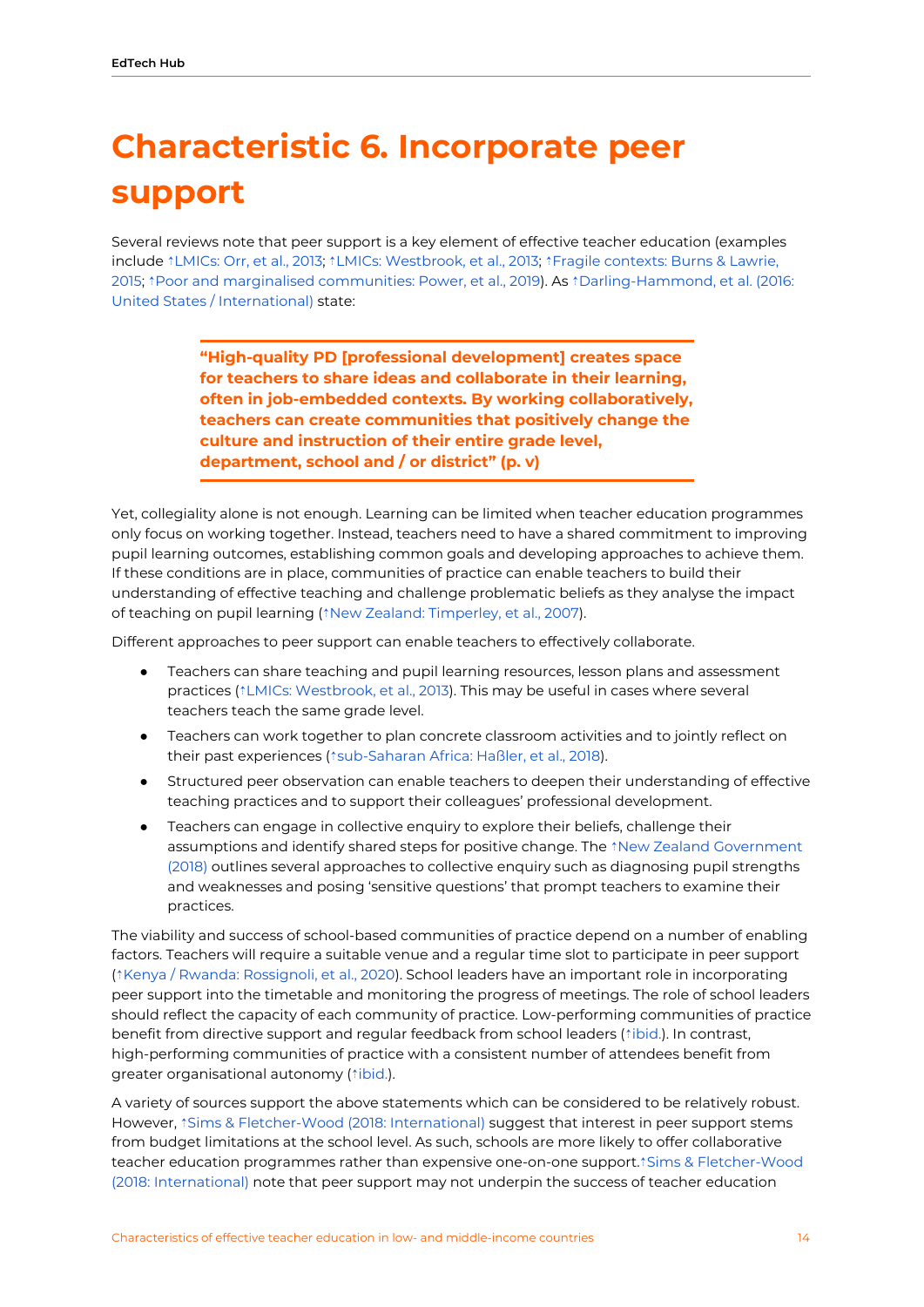programmes even though it features in a number of high-quality interventions. More research is needed to clarify the extent to which this statement is supported by evidence.

### <span id="page-15-0"></span>**Virtual communities of practice and social media**

In the absence of face-to-face communication, mobile technologies can enable teachers to engage in peer support through virtual communities of practice. Where schools have a limited number of subject specialists, virtual communities of practice can allow teachers of a certain subject to connect with colleagues elsewhere. At the same time, virtual communities of practice can be multidisciplinary. Multidisciplinary communities can allow teachers to understand when it may be useful to refer to content from other areas of the curriculum.

In practice, virtual communities of practice often meet on social media. In South Asia, the  $\uparrow$ [British](https://ref.opendeved.net/zo/zg/2405685/7/UE23QGKH/British%20Council%20(2015)) [Council](https://ref.opendeved.net/zo/zg/2405685/7/UE23QGKH/British%20Council%20(2015)) (2015) found that 64% of teachers regularly use Facebook and WhatsApp to participate in professional interest groups. In Kenya, the Teachers for Teachers programme created a WhatsApp group to connect teachers in the Kakuma refugee camp with their colleagues and a global mentor (⇡Kenya: [Mendenhall,](https://ref.opendeved.net/zo/zg/2405685/7/32Z977JS/Kenya:%20Mendenhall,%202017) 2017). Teachers used the platform to share ideas on classroom management, pupil assessment and strategies to improve their instructional practice (<u>┆ibid</u>.). After one year, approximately 50% of participating teachers reported that they had effectively incorporated suggested pedagogical approaches into their lessons (*<u>ibid</u>.*).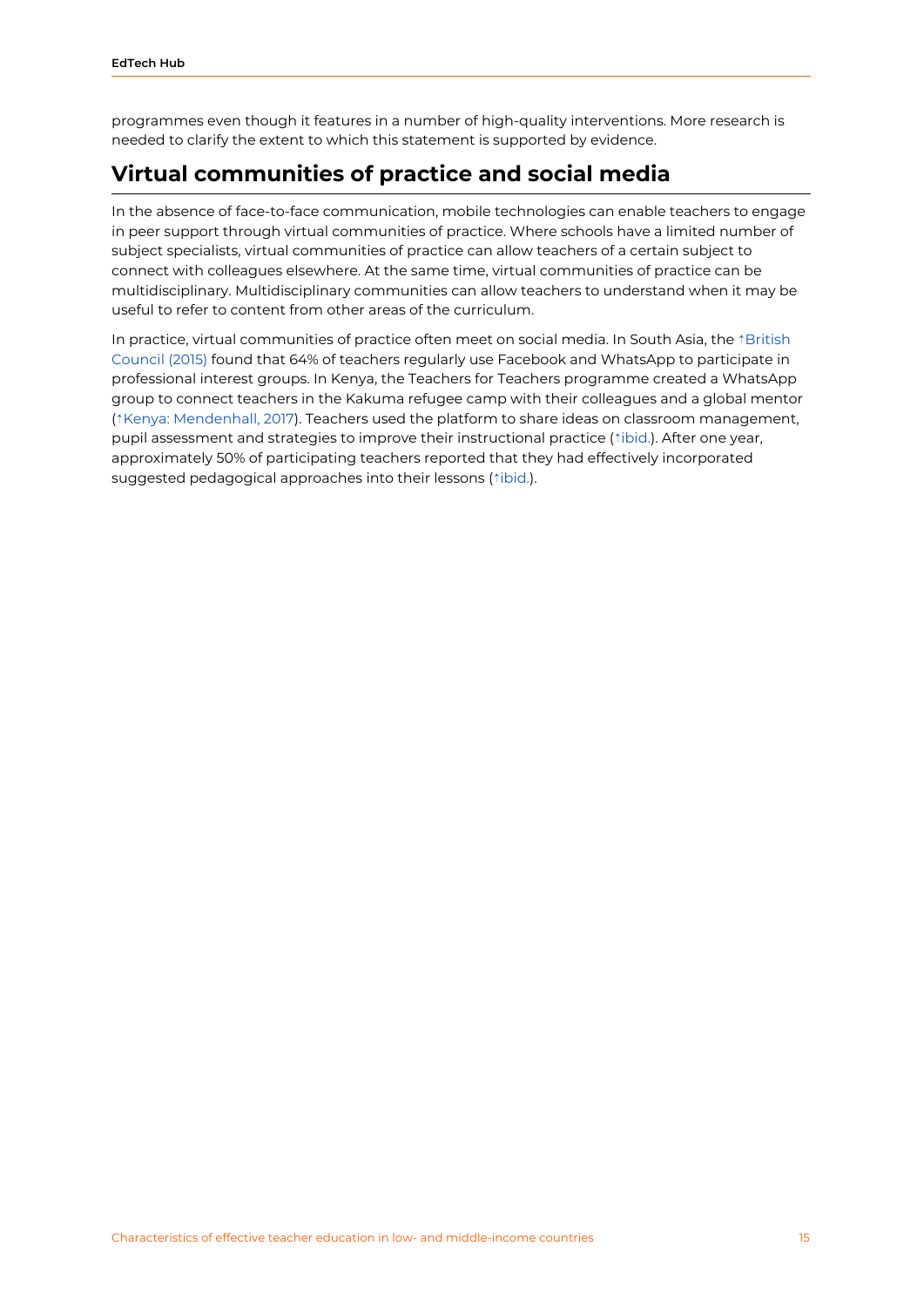# <span id="page-16-0"></span>**Characteristic 7. Ensure teacher education programmes motivate teachers**

Teacher motivation plays a central role in teacher education. Yet, there is debate around the exact role that teacher motivation plays. On the one hand, teacher motivation may be necessary for teacher education programmes to be effective. *<u>\*King</u>* (2014: [Ireland\),](https://ref.opendeved.net/zo/zg/2405685/7/EUPCICWT/King%20(2014:%20Ireland)) for example, states that the impact of teacher education programmes depends on the willingness of teachers to engage with the techniques shared in sessions. On the other hand, ⇡Sims & [Fletcher-Wood](https://ref.opendeved.net/zo/zg/2405685/7/75VHL4AH/Sims%20&%20Fletcher-Wood%20(2018:%20International)%E3%80%8Awarning:International:%20Sims%20&%20Fletcher-Wood%20%20(2018)%E3%80%8B) (2018: International) argue that teachers are more likely to be willing to participate in teacher education programmes that have a demonstrated positive impact. In reality, the relationship between effective teacher education and teacher motivation is likely to be bidirectional. Teachers will likely be more enthusiastic about effective teacher education programmes yet teacher education programmes still need to motivate teachers to participate if they are to support changes in teaching practice.

Evidence also points to the fact that engaging in teacher education activities helps to raise teachers' confidence. Twelve studies cited in ⇡Orr, et al. (2013: [LMICs\)](https://ref.opendeved.net/zo/zg/2405685/7/YAT9NL4R/Orr,%20et%20al.%20(2013:%20LMICs)%E3%80%8Awarning:Low-%20and%20middle-income%20countries:%20Orr,%20et%20al.%20%20(2013)%E3%80%8B) found that, when teachers became more aware of new methods and applied these methods in the classroom, they developed more positive attitudes towards their pupils and their work. We also know that the low social status that is often associated with being a teacher negatively impacts the motivation of teachers (⇡sub-Saharan Africa and South Asia: Bennell & [Akyeampong,](https://ref.opendeved.net/zo/zg/2405685/7/25GLFYDL/sub-Saharan%20Africa%20and%20South%20Asia:%20Bennell%20&%20Akyeampong,%202007) 2007). Engaging in a teacher education programme can raise teachers' prestige within the community and incentivise them to engage in such programmes (⇡LMICs: Binns & [Wrightson,](https://ref.opendeved.net/zo/zg/2405685/7/3IPM5K7Y/LMICs:%20Binns%20&%20Wrightson,%202006%E3%80%8Awarning:Low-%20and%20middle-income%20countries:%20Binns%20&%20Wrightson,%202006%E3%80%8B) 2006; ⇡[Brazil:](https://ref.opendeved.net/zo/zg/2405685/7/7N6P78H9/Brazil:%20Bof,%202004) Bof, 2004).

Several other factors can also help to motivate teachers to participate in teacher education programmes. In terms of the programmes' content, ↑[McAleavy,](https://ref.opendeved.net/zo/zg/2405685/7/FXXS4882/McAleavy,%20et%20al.%20(2018:%20LMICs)%E3%80%8Awarning:Low-%20and%20middle-income%20countries:%20McAleavy,%20et%20al.%20(2018)%E3%80%8B) et al. (2018: LMICs) state that it should not start by criticising teachers' current practice otherwise teachers are unlikely to benefit from it. Content should also be overtly relevant to the participants and their day-to-day experiences (⇡England / [International:](https://ref.opendeved.net/zo/zg/2405685/7/LLH3AAD5/England%20/%20International:%20Cordingley,%20et%20al.,%202015%E3%80%8Awarning:England/International:%20Cordingley,%20et%20al.,%202015%E3%80%8B) Cordingley, et al., 2015; ⇡Kenya: [Hardman,](https://ref.opendeved.net/zo/zg/2405685/7/YDTY3JCV/Kenya:%20Hardman,%20et%20al.,%202009) et al., 2009; ⇡LMICs: [Popova,](https://ref.opendeved.net/zo/zg/2405685/7/SQ5CWK8Q/LMICs:%20Popova,%20et%20al.,%202018%E3%80%8Awarning:Low-%20and%20middle-income%20countries:%20Popova,%20et%20al.,%202018%E3%80%8B) et al., [2018](https://ref.opendeved.net/zo/zg/2405685/7/SQ5CWK8Q/LMICs:%20Popova,%20et%20al.,%202018%E3%80%8Awarning:Low-%20and%20middle-income%20countries:%20Popova,%20et%20al.,%202018%E3%80%8B)). ⇡Wolf, et al. [\(2015:](https://ref.opendeved.net/zo/zg/2405685/7/CW48D6C7/Wolf,%20et%20al.%20(2015:%20DRC)) DRC) illustrate this point and describe a programme located within a culture where women are often not expected to forcefully share their opinions. This programme did not acknowledge the cultural difference and placed female teachers in male-dominated peer-support groups. Ultimately, the programme not only did not have positive outcomes but also served to decrease teachers' motivation.

Alternatively, ⇡Bainton, et al. (2016: [sub-Saharan](https://ref.opendeved.net/zo/zg/2405685/7/CLHEDE9L/Bainton,%20et%20al.%20(2016:%20sub-Saharan%20Africa)%E3%80%8Awarning:sub-Saharan%20Africa:%20Bainton,%20et%20al.%20(2016)%E3%80%8B) Africa) and ⇡The Education [Commission](https://ref.opendeved.net/zo/zg/2405685/7/7JBG673D/The%20Education%20Commission%20(2019:%20International)%E3%80%8Awarning:%20International:%20Education%20Commission%20(2019)%E3%80%8B) (2019: [International\)](https://ref.opendeved.net/zo/zg/2405685/7/7JBG673D/The%20Education%20Commission%20(2019:%20International)%E3%80%8Awarning:%20International:%20Education%20Commission%20(2019)%E3%80%8B) propose that teacher motivation could be raised using a series of incentives including:

- Providing awards and certificates upon the completion of certain courses;
- Creating clear career pathways for teachers linked to teacher education;
- Providing financial incentives for teachers.

Supporting those ideas, <sup>↑</sup>[Popova,](https://ref.opendeved.net/zo/zg/2405685/7/SQ5CWK8Q/Popova,%20et%20al.%20(2018:%20LMICs)%E3%80%8Awarning:Low-%20and%20middle-income%20countries:%20Popova,%20et%20al.%20(2018)%E3%80%8B) et al. (2018: LMICs) evaluated teacher education programmes where participation was linked to promotion, salary or status. These programmes led to pupil learning levels that were 0.12 SD higher than other programmes.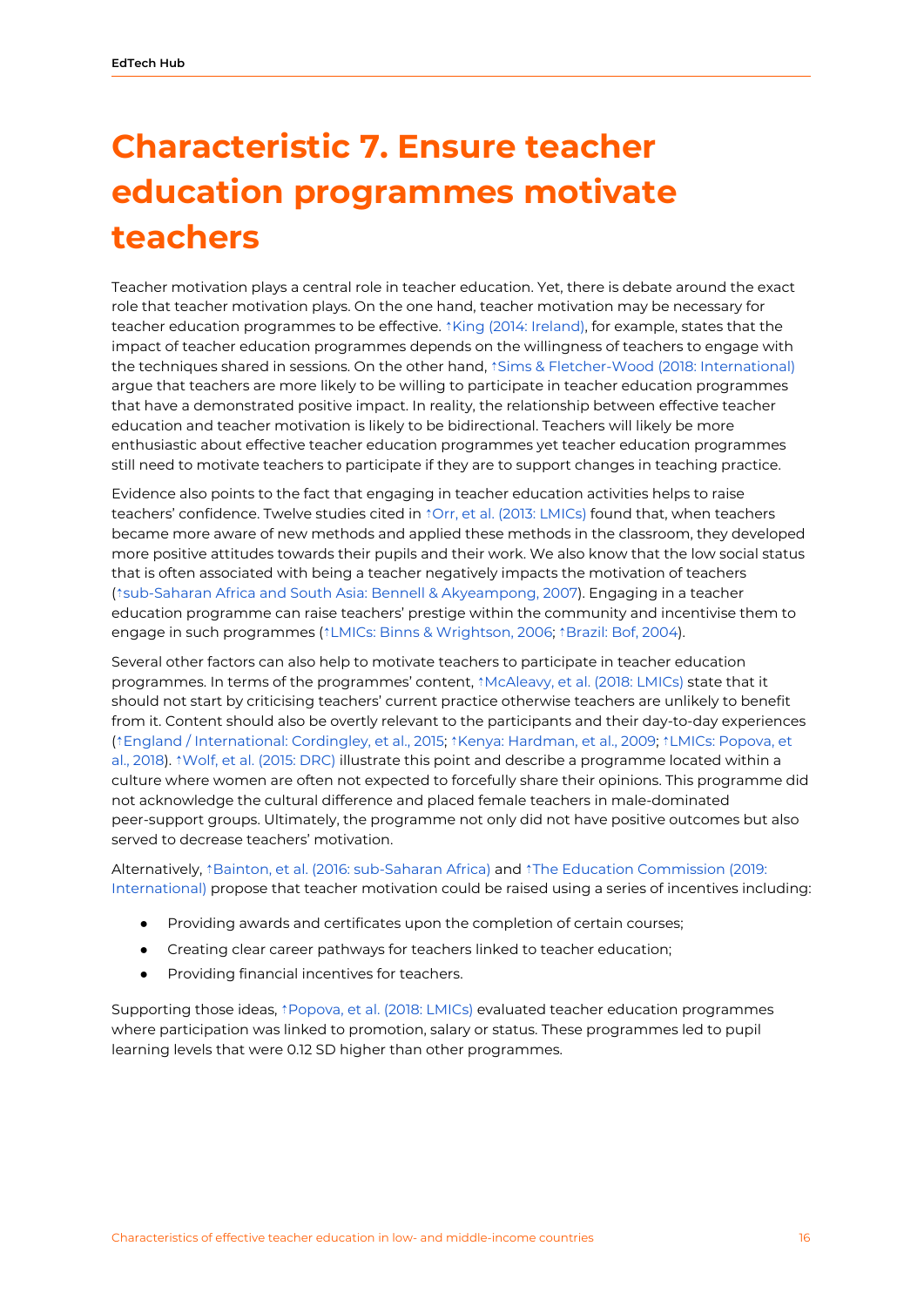#### <span id="page-17-0"></span>**Massive Open Online Courses**

Education providers have attempted to use Massive Open Online Courses (MOOCs) to offer teachers a medium to develop their pedagogical and content knowledge, obtain course certificates and enhance their career paths.

However, education decision-makers should not use technology — or MOOCs — to totally replace school-centred approaches to teacher education (⇡LMICs: [McAleavy,](https://ref.opendeved.net/zo/zg/2405685/7/FXXS4882/LMICs:%20McAleavy,%20et%20al.,%202018%E3%80%8Awarning:Low-%20and%20middle-income%20countries:%20McAleavy,%20et%20al.,%202018%E3%80%8B) et al., 2018; ⇡[International:](https://ref.opendeved.net/zo/zg/2405685/7/7JBG673D/International:%20Education%20Commission,%202019%E3%80%8Awarning:%20International:%20Education%20Commission,%202019%E3%80%8B) Education [Commission,](https://ref.opendeved.net/zo/zg/2405685/7/7JBG673D/International:%20Education%20Commission,%202019%E3%80%8Awarning:%20International:%20Education%20Commission,%202019%E3%80%8B) 2019). In Indonesia, ⇡Burns (2013: [Indonesia\)](https://ref.opendeved.net/zo/zg/2405685/7/QM54QTRZ/Burns%20(2013:%20Indonesia)) compared a fully online teacher education course with two programmes that used online learning to support school-based coaching. While approximately a third of teachers dropped out of the online course, no participants dropped out of the hybrid school-based programmes (⇡[ibid.](https://ref.opendeved.net/zo/zg/2405685/7/QM54QTRZ/ibid.)) This study corroborates the findings of reports that identify high attrition rates as a weakness of MOOCs (⇡[Asia:](https://ref.opendeved.net/zo/zg/2405685/7/ZXUFKWM5/Asia:%20Lim,%20et%20al.,%202018) Lim, et al., 2018). In Kenya and North America, the Peer-to-Peer University programme combined MOOCs with a series of weekly in-person study groups. Approximately three-quarters of study group participants reported that these regular meetings played an important role in providing socio-emotional support and opportunities for group discussion (↑[International:](https://ref.opendeved.net/zo/zg/2405685/7/9R6YAL7K/International:%20Fellows,%202018) Fellows, 2018).

Several papers have indicated that MOOCs can contribute to — rather than reduce — educational inequities. The majority of MOOC participants are educated men from high-income countries (⇡[International:](https://ref.opendeved.net/zo/zg/2405685/7/UCFGTJGC/International:%20Christensen,%20et%20al.,%202013%E3%80%8Awarning:%20International:%20Christensen,%20et%20al.,%202013%E3%80%8B) Christensen, et al., 2013; ⇡LMICs: [Liyanagunawardena,](https://ref.opendeved.net/zo/zg/2405685/7/WBWECXQ5/LMICs:%20Liyanagunawardena,%20et%20al.,%202014%E3%80%8Awarning:Low-%20and%20middle-income%20countries:%20Liyanagunawardena,%20et%20al.,%202014%E3%80%8B) et al., 2014). Learners in lowand middle-income countries face a number of barriers to participation in MOOCs such as low levels of digital literacy, a lack of access to hardware and connectivity, an inability to understand English (⇡LMICs: [Liyanagunawardena,](https://ref.opendeved.net/zo/zg/2405685/7/WBWECXQ5/LMICs:%20Liyanagunawardena,%20et%20al.,%202014%E3%80%8Awarning:Low-%20and%20middle-income%20countries:%20Liyanagunawardena,%20et%20al.,%202014%E3%80%8B) et al., 2014). A key challenge involves adapting content to the context of learners who have specific linguistic and cultural needs (î [International:](https://ref.opendeved.net/zo/zg/2405685/7/A3KT8WS9/International:%20Knox,%202013) Knox, 2013; ⇡[High-income](https://ref.opendeved.net/zo/zg/2405685/7/QLMSBRPI/High-income%20countries:%20Major,%20et%20al.,%202018) countries: Major, et al., 2018; ⇡Australia: [Partridge,](https://ref.opendeved.net/zo/zg/2405685/7/CBHXFBX7/Australia:%20Partridge,%20et%20al.,%202011) et al., 2011). Even though education providers such as Coursera have launched schemes to translate materials, cultural differences may continue to limit the capacity of learners to fully engage with online materials (⇡United [Kingdom:](https://ref.opendeved.net/zo/zg/2405685/7/ZWM6856B/United%20Kingdom:%20Baxter%20&%20Haycock,%202014%E3%80%8Awarning:%20United%20Kingdom:%20Baxter%20&%20Haycock,%202014%E3%80%8B) Baxter & [Haycock,](https://ref.opendeved.net/zo/zg/2405685/7/ZWM6856B/United%20Kingdom:%20Baxter%20&%20Haycock,%202014%E3%80%8Awarning:%20United%20Kingdom:%20Baxter%20&%20Haycock,%202014%E3%80%8B) 2014).

Studies also show that learners with a lower socioeconomic status are less likely to effectively engage with online learning (┆[International:](https://ref.opendeved.net/zo/zg/2405685/7/TEX35CCG/%20International:%20Rohs%20&%20Ganz,%202015) Rohs & Ganz, 2015). Accordingly, a pivot to MOOCs and wholly online teacher education further disadvantage the most marginalised teachers and pupils (⇡South Africa: [Adam,](https://ref.opendeved.net/zo/zg/2405685/7/BE8K7HXB/South%20Africa:%20Adam,%202020) 2020)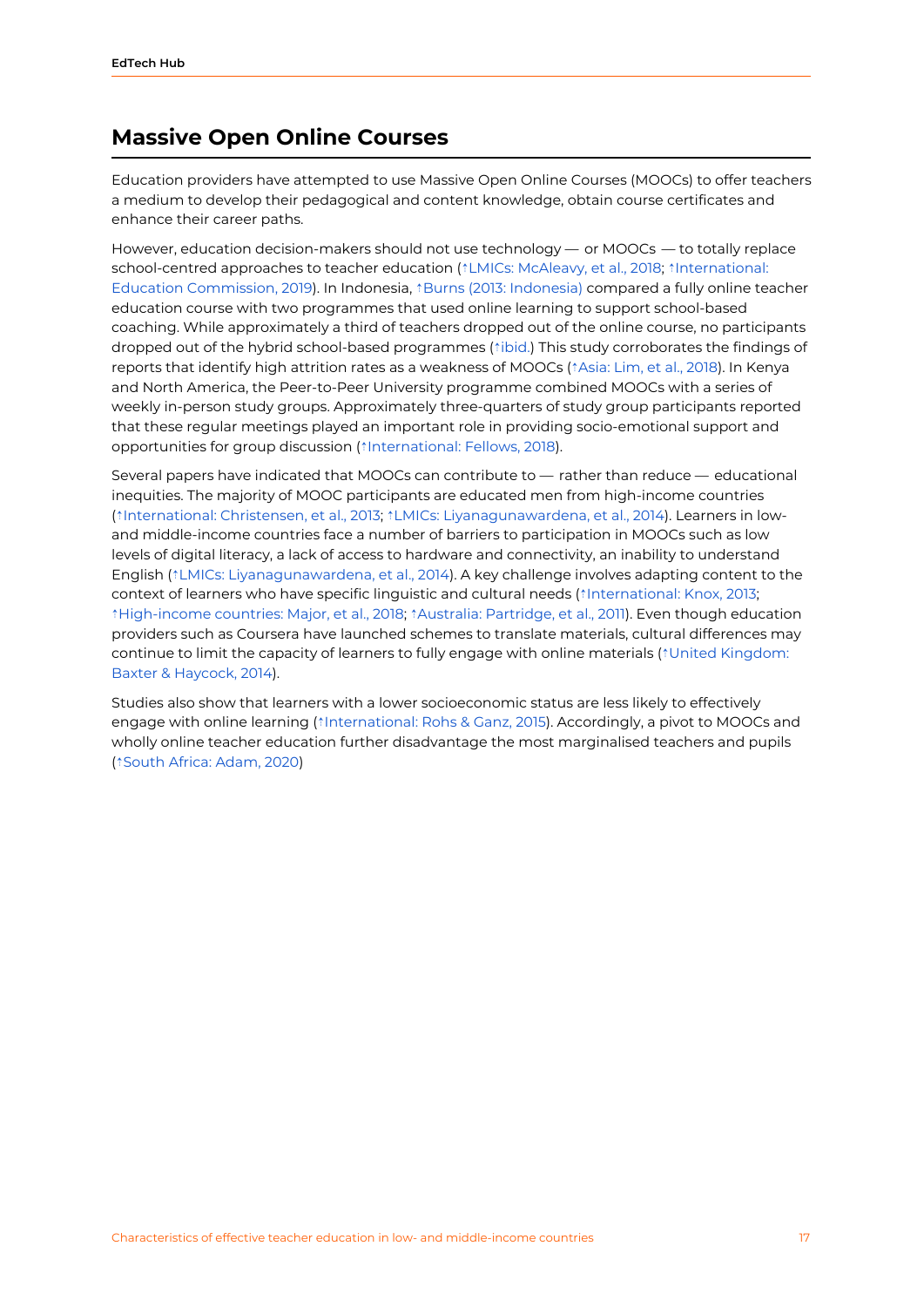## <span id="page-18-0"></span>**Characteristic 8. Prioritise school-based teacher education**

School-based teacher education programmes are more effective than workshops at an external venue, which often take the form of one-off sessions (⇡Poor and marginalised [communities:](https://ref.opendeved.net/zo/zg/2405685/7/26U2C9E5/Poor%20and%20marginalised%20communities:%20Power,%20et%20al.,%202019%E3%80%8Awarning:Poor%20and%20marginalised%20communities:%20Power,%20et%20al.%20(2019)%E3%80%8B) Power, et al., [2019](https://ref.opendeved.net/zo/zg/2405685/7/26U2C9E5/Poor%20and%20marginalised%20communities:%20Power,%20et%20al.,%202019%E3%80%8Awarning:Poor%20and%20marginalised%20communities:%20Power,%20et%20al.%20(2019)%E3%80%8B); ⇡LMICs: [McAleavy,](https://ref.opendeved.net/zo/zg/2405685/7/FXXS4882/LMICs:%20McAleavy,%20et%20al.,%202018%E3%80%8Awarning:Low-%20and%20middle-income%20countries:%20McAleavy,%20et%20al.,%202018%E3%80%8B) et al., 2018). Workshops hosted in a central location such as a hotel or a government office are associated with lower levels of impact on pupil learning outcomes ( $\frac{\text{?} \text{LMICs:}}{}$  $\frac{\text{?} \text{LMICs:}}{}$  $\frac{\text{?} \text{LMICs:}}{}$ [Popova,](https://ref.opendeved.net/zo/zg/2405685/7/SQ5CWK8Q/LMICs:%20Popova,%20et%20al.,%202018%E3%80%8Awarning:Low-%20and%20middle-income%20countries:%20Popova,%20et%20al.%20(2018)%E3%80%8B) et al., 2018; ⇡South Africa; [Cilliers,](https://ref.opendeved.net/zo/zg/2405685/7/WYIY3SSM/South%20Africa;%20Cilliers,%20et%20al.,%202018%E3%80%8Awarning:Cilliers,%20et%20al.%20(2018:%20South%20Africa%E3%80%8B) et al., 2018).

In school-based models, teachers facilitate regular peer-to-peer learning sessions over the academic year. This approach to teacher education offers several advantages. School-based programmes enable teachers to see, trial, and reflect on new teaching practices in the context of their classroom. The emphasis on peer facilitation can reduce the impact of disruptions to external workshops. Moreover, this approach is also more equitable as teachers in the same school will have access to similar professional development opportunities (⇡[sub-Saharan](https://ref.opendeved.net/zo/zg/2405685/7/TRRZUHFS/sub-Saharan%20Africa:%20Ha%C3%9Fler,%20et%20al.,%202020) Africa: Haßler, et al., 2020).

School-based teacher education does not preclude the possibility of external support. On-site tutors can receive external guidance via printed materials. For instance, the Transforming Teacher Education and Learning (T-TEL) programme in Ghana provided professional development tutors with openly licensed teaching manuals. After two years of the programme, the percentage of tutors who used pupil-focused teaching methods rose from 26.1% to 65.9% (⇡[Ghana:](https://ref.opendeved.net/zo/zg/2405685/7/UMGJ8LUJ/Ghana:%20T-TEL,%202017) T-TEL, 2017).

Similarly, teachers can benefit from external expertise while engaging in school-based teacher education (⇡England / [International:](https://ref.opendeved.net/zo/zg/2405685/7/LLH3AAD5/England%20/%20International:%20Cordingley,%20et%20al.,%202015%E3%80%8Awarning:England/International:%20Cordingley,%20et%20al.,%202015%E3%80%8B) Cordingley, et al., 2015; ⇡LMICs: [McAleavy,](https://ref.opendeved.net/zo/zg/2405685/7/FXXS4882/LMICs:%20McAleavy,%20et%20al.,%202018%E3%80%8Awarning:Low-%20and%20middle-income%20countries:%20McAleavy,%20et%20al.,%202018%E3%80%8B) et al., 2018). External experts often take on a coaching role (<sup></sup>↑Poor and marginalised [communities:](https://ref.opendeved.net/zo/zg/2405685/7/26U2C9E5/Poor%20and%20marginalised%20communities:%20Power,%20et%20al.,%202019) Power, et al., 2019). In conventional coaching programmes, external facilitators provide teachers with in-person advice on classroom practice over a sustained period of time (⇡[United](https://ref.opendeved.net/zo/zg/2405685/7/JXICF3W3/United%20States:%20Kraft,%20et%20al.,%202018) States: Kraft, et al., 2018). Evidence from both HICs and LMICs indicates that coaching can positively impact instructional quality and pupil attainment ([⇡](https://ref.opendeved.net/zo/zg/2405685/7/YAT9NL4R/)[LMICs:](https://ref.opendeved.net/zo/zg/2405685/7/YAT9NL4R/LMICs%E3%80%8Awarning:Low-%20and%20middle-income%20countries:%20Orr,%20et%20al.,%202013%E3%80%8B) Orr, et al., [2013;](https://ref.opendeved.net/zo/zg/2405685/7/YAT9NL4R/Orr,%20et%20al.,%202013) [⇡](https://ref.opendeved.net/zo/zg/2405685/7/FXXS4882/)[LMICs](https://ref.opendeved.net/zo/zg/2405685/7/YAT9NL4R/LMICs%E3%80%8Awarning:Low-%20and%20middle-income%20countries:%20Orr,%20et%20al.,%202013%E3%80%8B): [McAleavy,](https://ref.opendeved.net/zo/zg/2405685/7/FXXS4882/McAleavy,%20et%20al.,%202018) et al., 2018; ⇡[United](https://ref.opendeved.net/zo/zg/2405685/7/JXICF3W3/United%20States:%20Kraft,%20et%20al.,%202018) States: Kraft, et al., 2018). At the same time, coaching may have little to no impact on learning outcomes when coaches give general advice rather than individualised support (⇡[Malawi:](https://ref.opendeved.net/zo/zg/2405685/7/IVTVDACJ/Malawi:%20Sailors,%20et%20al.,%202014) Sailors, et al., 2014; ⇡[United](https://ref.opendeved.net/zo/zg/2405685/7/3EICVTPU/United%20States%20/%20International:%20Darling-Hammond,%20et%20al.,%202016%E3%80%8Awarning:United%20States/International:%20Darling-Hammond,%20et%20al.,%202016%E3%80%8B) States / International: [Darling-Hammond,](https://ref.opendeved.net/zo/zg/2405685/7/3EICVTPU/United%20States%20/%20International:%20Darling-Hammond,%20et%20al.,%202016%E3%80%8Awarning:United%20States/International:%20Darling-Hammond,%20et%20al.,%202016%E3%80%8B) et al., 2016). Above all, the quality and focus of coaching prove more important than either the mode of delivery or number of contact hours (⇡[United](https://ref.opendeved.net/zo/zg/2405685/7/JXICF3W3/United%20States:%20Kraft,%20et%20al.,%202018) States: Kraft, et al., [2018\)](https://ref.opendeved.net/zo/zg/2405685/7/JXICF3W3/United%20States:%20Kraft,%20et%20al.,%202018).

Unfortunately, coaching can be expensive and labour-intensive (⇡[LMICs:](https://ref.opendeved.net/zo/zg/2405685/7/YAT9NL4R/LMICs:%20Orr,%20et%20al.,%202013%E3%80%8Awarning:Low-%20and%20middle-income%20countries:%20Orr,%20et%20al.,%202013%E3%80%8B) Orr, et al., 2013). A limited supply of expert teachers can reduce the feasibility of on-site coaching. Moreover, †[Piper](https://ref.opendeved.net/zo/zg/2405685/7/LM7EYD5E/Piper%20&%20Zuilkowski%20(2015:%20Kenya)%20%E3%80%8Awarning:Kenya:%20Piper%20&%20Zuilkowski,%202015%E3%80%8B) & [Zuilkowski](https://ref.opendeved.net/zo/zg/2405685/7/LM7EYD5E/Piper%20&%20Zuilkowski%20(2015:%20Kenya)%20%E3%80%8Awarning:Kenya:%20Piper%20&%20Zuilkowski,%202015%E3%80%8B) (2015: Kenya)[,](https://ref.opendeved.net/zo/zg/2405685/7/LM7EYD5E/Piper%20&%20Zuilkowski%20(2015:%20Kenya)%20%E3%80%8Awarning:Kenya:%20Piper%20&%20Zuilkowski,%202015%E3%80%8B) found that increasing the teacher-to-coach ratio reduces potential learning gains.

#### <span id="page-18-1"></span>**Using mobile phones and tablets for virtual coaching**

Several studies have explored the possibility of virtual coaching as a cheaper and less labour-intensive alternative to on-site coaching. In high-income countries, virtual coaching has been shown to be as impactful and cost-effective as in-person coaching at improving instructional quality and pupil learning (<sup>↑</sup>[United](https://ref.opendeved.net/zo/zg/2405685/7/JXICF3W3/United%20States:%20Kraft,%20et%20al.,%202018) States: Kraft, et al., 2018).

In South Africa, however, a longitudinal study found that virtual coaching has less impact on learning outcomes than on-site coaching over time (⇡[Cilliers,](https://ref.opendeved.net/zo/zg/2405685/7/ZT5C342T/Cilliers,%20et%20al.,%202020) et al., 2020). The Early Grade Reading Study programme examined the impact of virtual coaching on the English language proficiency of non-native speakers. The programme tracked the same cohort of pupils over three years and offered coaching to different teachers each year. In the virtual coaching arm, teachers received phone-based support from an external coach as well as a tablet with preloaded lesson plans. After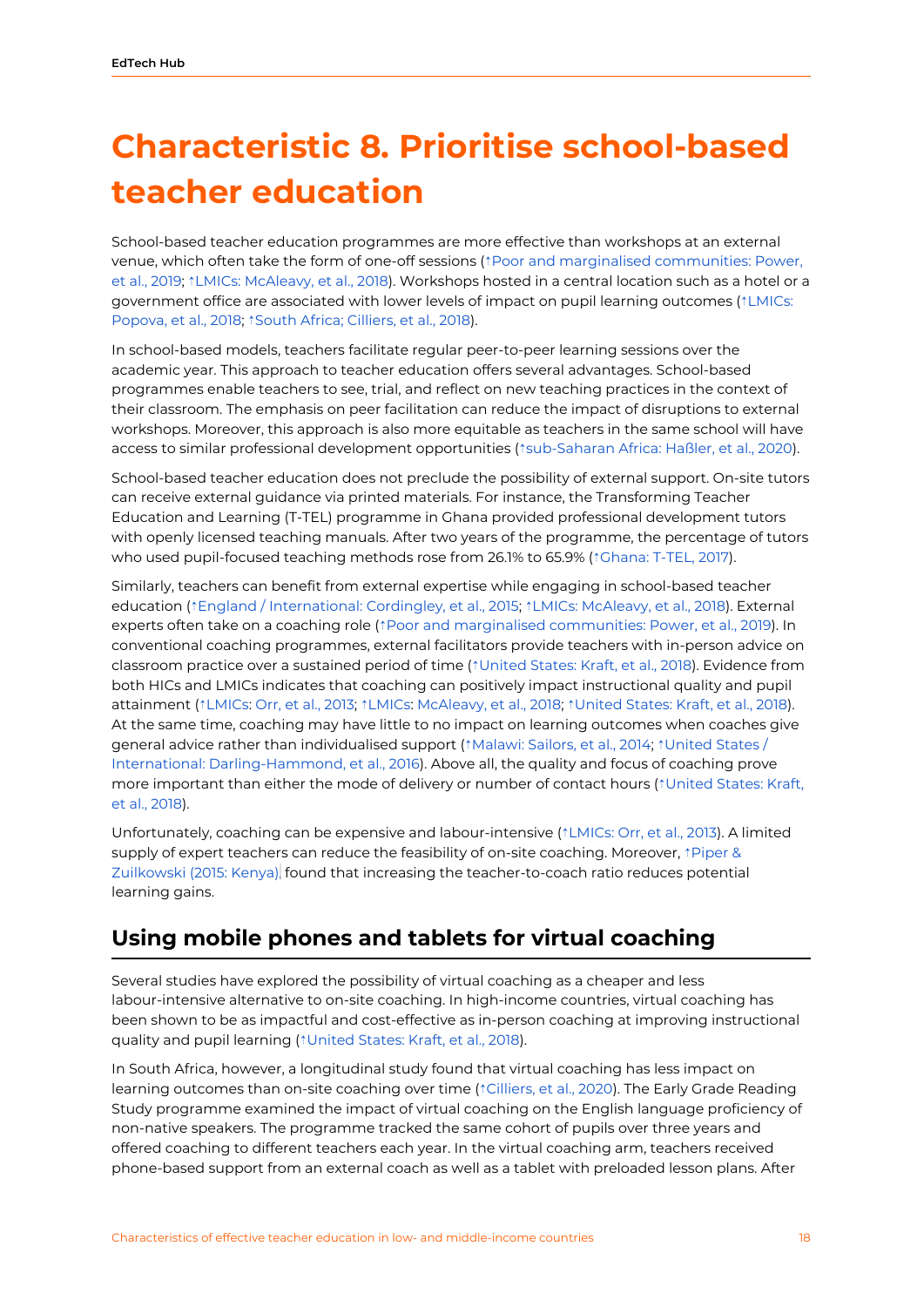three years, the impact of on-site coaching on English listening comprehension was more than twice as high as the impact of virtual coaching (┆[ibid.\)](https://ref.opendeved.net/zo/zg/2405685/7/ZT5C342T/Cilliers,%20et%20al.,%202020). Moreover, virtual coaching had no impact on English reading proficiency and a negative impact on home language literacy (⇡[ibid.\)](https://ref.opendeved.net/zo/zg/2405685/7/ZT5C342T/Cilliers,%20et%20al.,%202020). The study found that teachers who received virtual coaching reduced their use of lesson plans and supplementary teaching materials over time without on-site support ( $\text{filo}.$ ). The absence of in-person meetings can limit the capacity of virtual coaches to provide observation-based feedback and to monitor the application of new teaching practices.

At the same time, virtual coaches may be able to effectively support peer facilitators. In the Brazilian state of Ceará, school-based pedagogical leaders observed teachers in the classroom before using Skype to share their feedback with a virtual coach who would give advice on strategies to improve teaching (⇡Brazil: [Bruns,](https://ref.opendeved.net/zo/zg/2405685/7/7A2ZCMGH/Brazil:%20Bruns,%20et%20al.,%202018) et al., 2018). After one year, teachers at participating schools spent more time on instruction and increasingly used interactive teaching practices ( $\dot{\text{tibid}}$ .). Importantly, the programme led to learning gains in Portuguese and mathematics ( $\dagger$ [ibid.](https://ref.opendeved.net/zo/zg/2405685/7/7A2ZCMGH/ibid.)).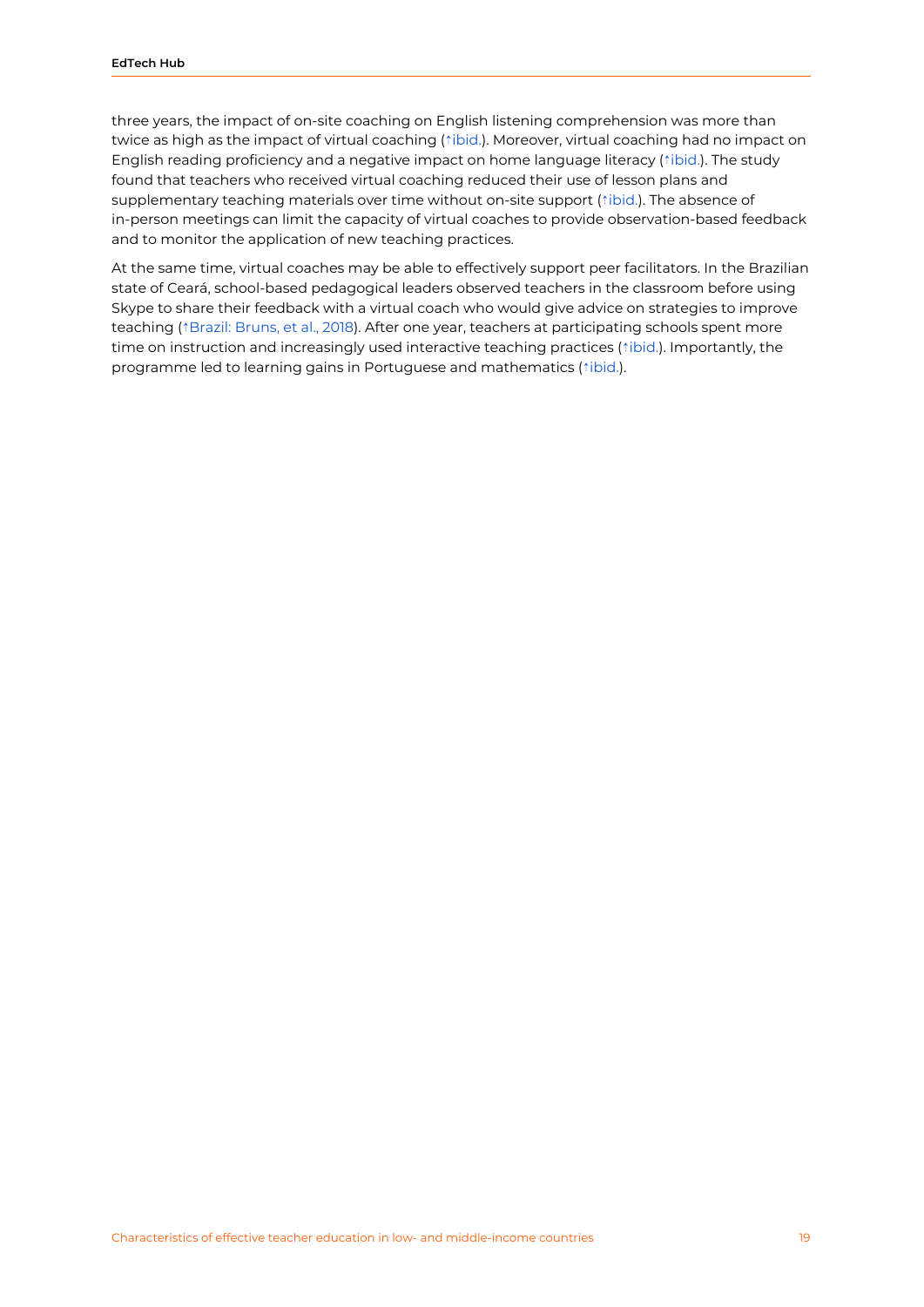# <span id="page-20-0"></span>**Characteristic 9. Schedule regular, ongoing teacher education**

There is a strong consensus around the fact that one-off workshops do not work. Teachers need time to learn, practice, implement, and reflect upon new strategies. Change can take time to embed (⇡United States / International: [Darling-Hammond,](https://ref.opendeved.net/zo/zg/2405685/7/3EICVTPU/United%20States%20/%20International:%20Darling-Hammond,%20et%20al.,%202016%E3%80%8Awarning:United%20States/International:%20Darling-Hammond,%20et%20al.,%202016%E3%80%8B) et al., 2016; ⇡LMICs: [McAleavy,](https://ref.opendeved.net/zo/zg/2405685/7/FXXS4882/LMICs:%20McAleavy,%20et%20al.,%202018%E3%80%8Awarning:Low-%20and%20middle-income%20countries:%20McAleavy,%20et%20al.,%202018%E3%80%8B) et al., 2018; ⇡[LMICs:](https://ref.opendeved.net/zo/zg/2405685/7/YAT9NL4R/LMICs:%20Orr,%20et%20al.,%202013%E3%80%8Awarning:Low-%20and%20middle-income%20countries:%20Orr,%20et%20al.,%202013%E3%80%8B) Orr, et al., 2013; ⇡New Zealand: [Timperley,](https://ref.opendeved.net/zo/zg/2405685/7/FUMAUAXK/New%20Zealand:%20Timperley,%20et%20al.,%202007) et al., 2007).

Of course, the length of teacher education programmes alone is not enough to ensure success. As ⇡[Timperley,](https://ref.opendeved.net/zo/zg/2405685/7/FUMAUAXK/Timperley,%20et%20al.%20(2007:%20New%20Zealand)%E3%80%8Awarning:New%20Zealand:%20Timperley,%20et%20al.%20(2007)%E3%80%8B) et al. (2007: New Zealand) and ⇡Cordingley, et al. (2015: England / [International\)](https://ref.opendeved.net/zo/zg/2405685/7/LLH3AAD5/Cordingley,%20et%20al.%20(2015:%20England%20/%20International)%E3%80%8Awarning:England/International:%20Cordingley,%20et%20al.%20(2015)%E3%80%8B) point out, how teacher education time is spent is more important.

Moreover, teacher education sessions should be scheduled regularly to allow for multiple instances of support and follow-up activities (⇡England / [International:](https://ref.opendeved.net/zo/zg/2405685/7/LLH3AAD5/England%20/%20International:%20Cordingley,%20et%20al.,%202015%E3%80%8Awarning:England/International:%20Cordingley,%20et%20al.,%202015%E3%80%8B) Cordingley, et al., 2015; ⇡[LMICs:](https://ref.opendeved.net/zo/zg/2405685/7/YAT9NL4R/LMICs:%20Orr,%20et%20al.,%202013%E3%80%8Awarning:Low-%20and%20middle-income%20countries:%20Orr,%20et%20al.,%202013%E3%80%8B) Orr, et al., [2013](https://ref.opendeved.net/zo/zg/2405685/7/YAT9NL4R/LMICs:%20Orr,%20et%20al.,%202013%E3%80%8Awarning:Low-%20and%20middle-income%20countries:%20Orr,%20et%20al.,%202013%E3%80%8B)). Creating such a rhythm enables programmes to follow an iterative schedule, where each part of the curriculum is covered more than once. Meta-analysis studies, in fact, show that, if repeated practice is included in a programme, the influence of the length of that programme on teachers disappears (⇡[International:](https://ref.opendeved.net/zo/zg/2405685/7/9XT28XJI/International:%20Basma%20&%20Savage,%202018%E3%80%8Awarning:%20International:%20Basma%20&%20Savage,%202018%E3%80%8B) Basma & Savage, 2018; ⇡[High-income](https://ref.opendeved.net/zo/zg/2405685/7/6L7LJIMQ/High-income%20countries:%20Kraft,%20et%20al.,%202018) countries: Kraft, et al., [2018](https://ref.opendeved.net/zo/zg/2405685/7/6L7LJIMQ/High-income%20countries:%20Kraft,%20et%20al.,%202018)).

When scheduling teacher education programmes, it is also important to recognise the time constraints that teachers may face and to try not to overburden them (*t[LMICs:](https://ref.opendeved.net/zo/zg/2405685/7/YAT9NL4R/LMICs:%20Orr,%20et%20al.,%202013%E3%80%8Awarning:Low-%20and%20middle-income%20countries:%20Orr,%20et%20al.,%202013%E3%80%8B) Orr, et al., 2013).*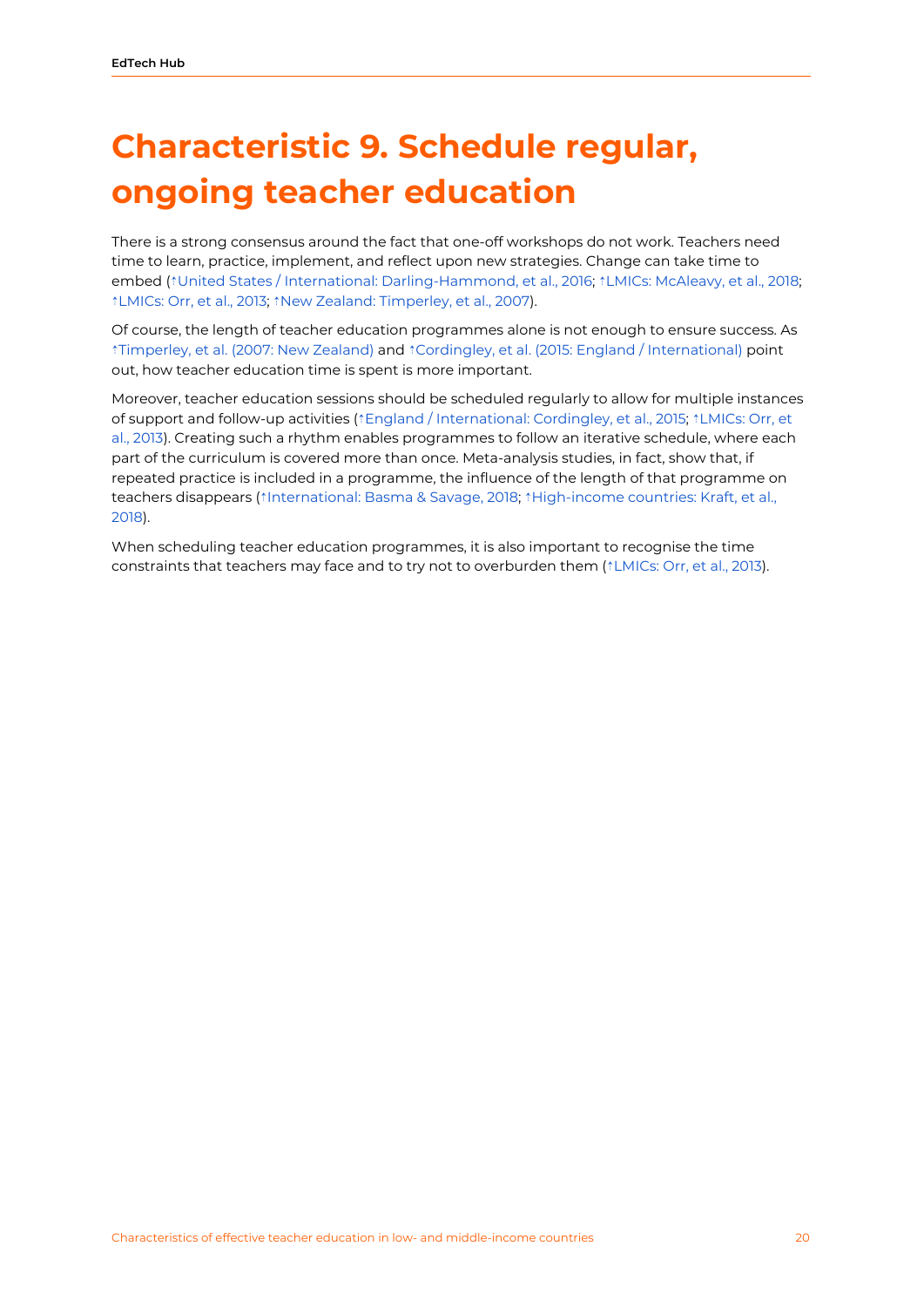# <span id="page-21-0"></span>**Characteristic 10. Provide supporting teaching and pupil learning materials**

The provision of teaching and pupil learning materials (TLMs) — teacher guides, structured lesson plans, textbooks, and workbooks — as part of a broader programme of teacher education helps to improve pupils' learning (⇡Poor and marginalised [communities:](https://ref.opendeved.net/zo/zg/2405685/7/26U2C9E5/Poor%20and%20marginalised%20communities:%20Power,%20et%20al.,%202019) Power, et al., 2019). This is demonstrated by an RCT conducted in Kenya which found that the provision of professional development and coaching without supplementary TLMs did not have a significant impact on pupil attainment. However, including TLMs improved pupil learning scores by up to 1.29 SD in English and Kiswahili (*<u>kenya: Piper, et al., 2018</u>*).

The provision of TLMs alongside teacher education is also cost-effective. ⇡Piper, et al. (2018; [Kenya\)](https://ref.opendeved.net/zo/zg/2405685/7/L36BGXMK/Piper,%20et%20al.%20(2018;%20Kenya)) find that every additional USD\$100 spent on a mix of teacher education, coaching and pupil textbooks led to an additional 6.4 pupils being able to read at the government benchmark compared to 1.9 pupils when books were not included. Adding teachers' guides to the mix of teacher education, coaching and books led to an additional 14.7 pupils being able to read at the government benchmark. This shows that teachers' guides can be especially cost-effective.

Of course, the provision of materials alone is not sufficient. The quality of materials also matters. Existing evidence suggests that coherence between teacher education and teaching and learning materials used in the classroom is important. Specifically, the content of teaching and learning materials needs to be aligned with the local curriculum and should relate to the day-to-day experiences of teachers. Materials should be written in a language that is familiar to teachers since the use of an official or foreign language can weaken teacher learning. Above all, teachers need to be prepared to integrate these resources into their lessons. (⇡[sub-Saharan](https://ref.opendeved.net/zo/zg/2405685/7/LE8JDQQF/sub-Saharan%20Africa:%20Altinyelken,%202010) Africa: Altinyelken, 2010; ⇡[Myanmar:](https://ref.opendeved.net/zo/zg/2405685/7/R89YSEAB/Myanmar:%20Lall,%202011) Lall, 2011; ⇡[LMICs:](https://ref.opendeved.net/zo/zg/2405685/7/YAT9NL4R/LMICs:%20Orr,%20et%20al.,%202013%E3%80%8Awarning:Low-%20and%20middle-income%20countries:%20Orr,%20et%20al.,%202013%E3%80%8B) Orr, et al., 2013; ⇡[Bangladesh:](https://ref.opendeved.net/zo/zg/2405685/7/2298G5YZ/Bangladesh:%20Power,%20et%20al.,%202012) Power, et al., 2012).

### <span id="page-21-1"></span>**Open educational resources**

Open educational resources (OER) are defined as educational content which is legally, technologically, and socially free ( $\dagger$ [sub-Saharan](https://ref.opendeved.net/zo/zg/2405685/7/UP7P7L2D/sub-Saharan%20Africa:%20Ha%C3%9Fler%20&%20Mays,%202015) Africa: Haßler & Mays, 2015). Under Creative Commons licences, OER can often be copied, redistributed, and adapted for any purpose, even commercial. They are designed in such a way that they can be accessed and downloaded without restriction in multiple formats (⇡Ghana: [Koomar,](https://ref.opendeved.net/zo/zg/2405685/7/7JSP4PFC/Ghana:%20Koomar,%202020) 2020). As such, OER can help to reduce the cost of production of TLMs. Once adapted to the local context, they can serve as the basis upon which teacher / tutor manuals or pupil textbooks are developed.

There are several initiatives which have made use of OER for teacher education. These include OER4Schools, T-TEL, Open Learning Exchange (OLE) Ghana, TESS-India and Teacher Education in sub-Saharan Africa (TESSA). For example, the OER4Schools programme provides a set of multimedia materials for school-based TPD used in Zambia, Kenya, Uganda, Rwanda, South Africa, and Sierra Leone. The materials outline plans, learning objectives and activities for 28 teacher-led workshops. The programme provides video clips to illustrate interactive pedagogy and technology use in the African context. OER4Schools offers resources for teacher-facilitators to lead workshops and for teacher-participants to engage in workshops. The sessions involve collaborative planning and discussion to support reflective practice ( $\text{tsub-Saharan Africa:}$  $\text{tsub-Saharan Africa:}$  $\text{tsub-Saharan Africa:}$  Hennessy, et al., 2016; t[sub-Saharan](https://ref.opendeved.net/zo/zg/2405685/7/NZ3GKZCR/sub-Saharan%20Africa:%20Ha%C3%9Fler,%20et%20al.,%202018) Africa: Haßler, et al., 2018).

A qualitative study of OER4Schools in Zambia found that participating teachers increasingly adapted lessons to the skill level and learning needs of pupils and incorporated more practical and group work into their classes. The programme also supported pupils to actively engage in activities and develop a deeper subject knowledge (⇡[sub-Saharan](https://ref.opendeved.net/zo/zg/2405685/7/NAJLZ3FE/sub-Saharan%20Africa:%20Hennessy,%20et%20al.,%202016) Africa: Hennessy, et al., 2016). Moreover, teacher interviews carried out 18 months after a year-long intervention in one Zambian school showed that the initiative had become self-sustaining (⇡[Zambia:](https://ref.opendeved.net/zo/zg/2405685/7/V7S2E5AQ/Zambia:%20Ha%C3%9Fler,%20et%20al.,%202020) Haßler, et al., 2020).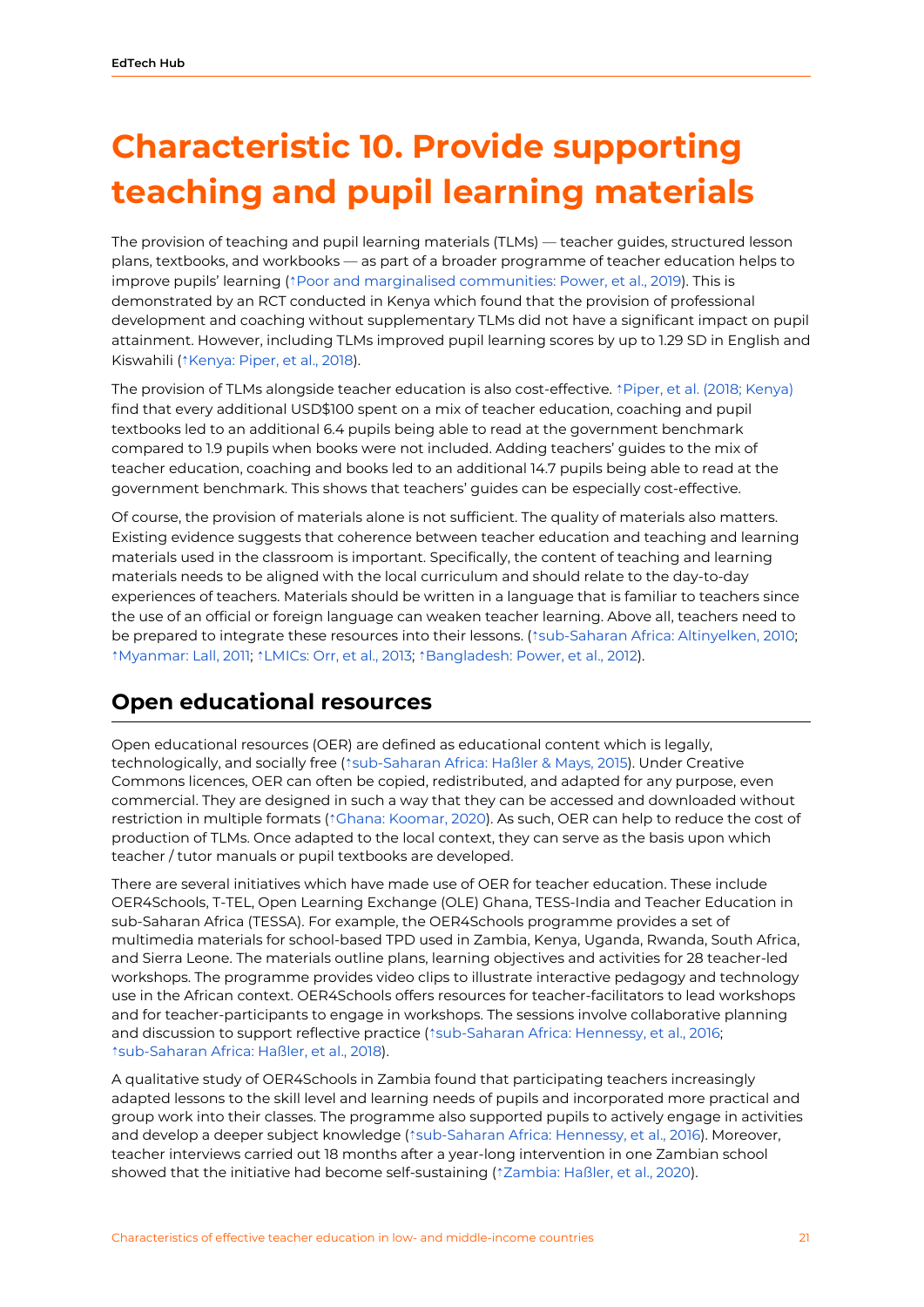Similarly, TESSA sets out to improve access to quality school-based teacher education. Programme developers partnered with African educational experts to build a bank of openly licensed content. The resources aim to support teachers to bring interactive teaching practices into the classroom. Teachers can access content on an online platform where materials can be printed or downloaded onto tablets and SD cards. An independent impact evaluation found that the programme had a significant impact on the instructional practices of teachers and trainees ( $\text{tsub-Saharan Africa:}$  $\text{tsub-Saharan Africa:}$  $\text{tsub-Saharan Africa:}$ Harley & Simiyu [Barasa,](https://ref.opendeved.net/zo/zg/2405685/7/X4HFGDN9/sub-Saharan%20Africa:%20Harley%20&%20Simiyu%20Barasa,%202012) 2012).

#### <span id="page-22-0"></span>**Community servers**

In order to reach the most marginalised, OER can be printed. As an alternative to printing, and when an internet connection is not available, community servers can be used to distribute OER digitally. Examples of community servers include the Remote Community Hotspot for Education and Learning (RACHEL), produced by World Possible, the EDBox, sold by ED4Free and Kolibri, developed by Learning Equality.

The EDBox and RACHEL are pieces of hardware. However, Kolibri is an app which gives access to an educational platform that can be set up on a range of hardware including Windows, MacOS, and Linux (including Raspberry Pi) computers. After connecting to the internet, the servers store websites and open content and make them available over a local wireless connection. Teachers with devices that have the ability to connect to the wifi, but cannot due to a lack of local internet availability, can connect to the servers and access OER through websites such as Wikipedia, Moodle or Khan Academy.

The potential of community servers for teacher education has not been empirically evaluated. Their effectiveness depends on the quality of the resources they contain. Distributing resources through community servers does not guarantee that teachers will make good use of them, especially if they do not have adequate levels of digital literacy. Moreover, the community servers which require hardware can be expensive. The EDBox costs USD\$168 and allows up to 25 simultaneous users. RACHEL costs between USD\$169 and USD\$749 and allows between 10 and 50 simultaneous users. This initial cost can be prohibitive, especially since the devices will additionally require electricity and maintenance.

#### <span id="page-22-1"></span>**Audio-based teaching and learning materials**

Audio-based instruction can be organised into three broad categories: classical educational radio broadcasts, interactive radio instruction (IRI), and interactive audio instruction (IAI). Classical educational radio involves the delivery of audio-based learning content that pupils listen to on the radio (e.g., stories and pre-recorded lectures). Alternatively, IRI and IAI broadcasts guide learners and facilitators through interactive activities on the radio or on devices such as MP3 players and CDs (⇡[International:](https://ref.opendeved.net/zo/zg/2405685/7/QM54QTRZ/International:%20Burns,%202013) Burns, 2013). The evidence examined below focuses on uses of IRI and IAI in support of broader teacher education initiatives.

A randomised evaluation of the Tikichuela programme found that structured interactive audio lessons can support pupil-centred learning and increase pupil learning outcomes (⇡[Paraguay:](https://ref.opendeved.net/zo/zg/2405685/7/HRIPFXGZ/Paraguay:%20Naslund-Hadley,%20et%20al.,%202014)%E3%80%8Awarning:Naslund-Hadley,%20et%20al.%20%20(2014)%E3%80%8B) [Naslund-Hadley,](https://ref.opendeved.net/zo/zg/2405685/7/HRIPFXGZ/Paraguay:%20Naslund-Hadley,%20et%20al.,%202014)%E3%80%8Awarning:Naslund-Hadley,%20et%20al.%20%20(2014)%E3%80%8B) et al., 2014). In Paraguay, the Tikichuela programme developed pre-recorded interactive audio materials for the preschool mathematics curriculum to address teaching deficiencies. Subsequently, teachers based their classes on these structured audio lessons that explained key concepts in Spanish and Guarani. This randomised evaluation found that the intervention generated statistically significant positive improvements of 0.16 SD in standardised test scores. Notably, the bilingual programme improved learning equally among Guarani- and Spanish-speaking pupils. The RCT, however, showed that the initiative exacerbated the existing gender gap as boys improved more than girls. The RCT found qualitative evidence that teachers called on boys to conduct activities more often than girls. These findings suggest that structured audio lessons may be useful to teachers as a form of TLM that they can integrate into lessons. They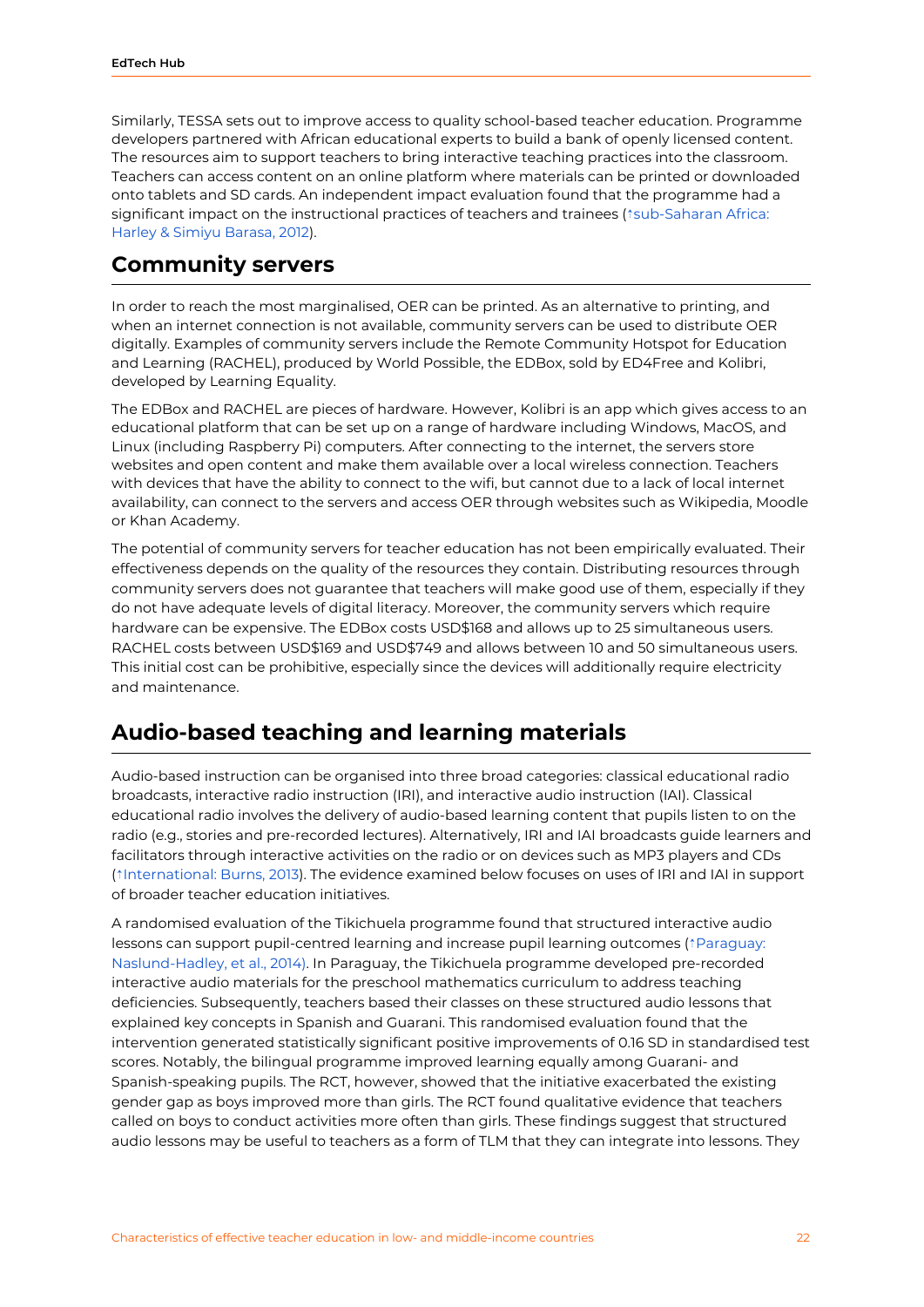also simultaneously illustrate the importance of educating and supporting teachers to actively address gender biases (⇡Ghana: [Steeves](https://ref.opendeved.net/zo/zg/2405685/7/EHX857GT/Ghana:%20Steeves%20&%20Kwami,%202017) & Kwami, 2017).

⇡[Thukral](https://ref.opendeved.net/zo/zg/2405685/7/KFPFIAFG/Thukral%20(India:%202015)) (India: 2015) studied the effects of teacher practice on pupil learning outcomes for an 'English is Fun' IRI programme in India, which bundled together daily English language lessons for pupils and pedagogical techniques for teachers. The study highlighted the role of teacher practice in IRI, supporting the notion that teachers need instructional support to improve pupil learning. In particular, the study separated out primary and secondary expectations for teachers. Primary expectations included setting up the IRI classroom and following instructions from the programme, and secondary expectations included modelling pedagogies and engaging with pupils beyond the instructions. While both sets of expectations had an impact on learning, the study found that secondary expectations had a larger impact.

In general, there is limited literature on the effectiveness of delivering teacher education through broadcast media such as radio and television. However, IRI and IAI have potential to model interactive pedagogy for teachers through a practice-based cycle. For example, in-class scaffolding and support for teachers could be provided through IRI to trial interactive techniques in lessons before reflecting with colleagues in teacher group meetings.

#### <span id="page-23-0"></span>**Using mobile phones to access TLMs**

Mobile devices — smartphones, non-smartphones, media players — can increase access to teaching and learning materials. In Bangladesh, for example, *†Shohel & Power (2010: [Bangladesh\)](https://ref.opendeved.net/zo/zg/2405685/7/UTNGW9R7/Shohel%20&%20Power%20(2010:%20Bangladesh)%E3%80%8Awarning:Bangladesh:%20Shohel%20&%20Power%20%20(2010)%E3%80%8B)* interviewed 12 teachers about their experiences of using iPods to access course materials, videos of classroom practice, and classroom resources (e.g., audio recordings of textbooks, stories, and poems) as part of the English in Action (EIA) programme. Teachers frequently mentioned that they used such resources to learn more about effective pedagogy, prepare for TPD sessions, and support their own learning of the English language.

After the initial pilot, the EIA programme was scaled to 12,500 teachers in 2014. Two quantitative studies assessed the programme's impact on teacher practice. The first study found that the proportion of teachers speaking English in the classroom rose from 27% to 71% while the percentage of pupils speaking English in the classroom rose from 2–4% to 88% (⇡[Bangladesh:](https://ref.opendeved.net/zo/zg/2405685/7/6D7Y5AC8/Bangladesh:%20English%20in%20Action,%202011) [English](https://ref.opendeved.net/zo/zg/2405685/7/6D7Y5AC8/Bangladesh:%20English%20in%20Action,%202011) in Action, 2011). Meanwhile, the second study reported improvements in English language skills for both pupils and teachers (↑[Bangladesh:](https://ref.opendeved.net/zo/zg/2405685/7/XPZGL85X/Bangladesh:%20Walsh,%20et%20al.,%202012) Walsh, et al., 2012).

Moreover, ⇡[Ekanayake](https://ref.opendeved.net/zo/zg/2405685/7/RFWQKYW5/Ekanayake%20&%20Wishart%20(2014:%20Sri%20Lanka)) & Wishart (2014: Sri Lanka) studied the use of mobile phone cameras to supplement science lessons in Sri Lanka. Both teachers and pupils took photos that were used to supplement lessons (e.g., collecting pictures of leaves). The study found that the use of these images enabled pupils to apply what they learned in the classroom to the outside world. The teachers used the images to clarify instructions about classroom experiments and to identify any misconceptions that pupils may have had about the content covered.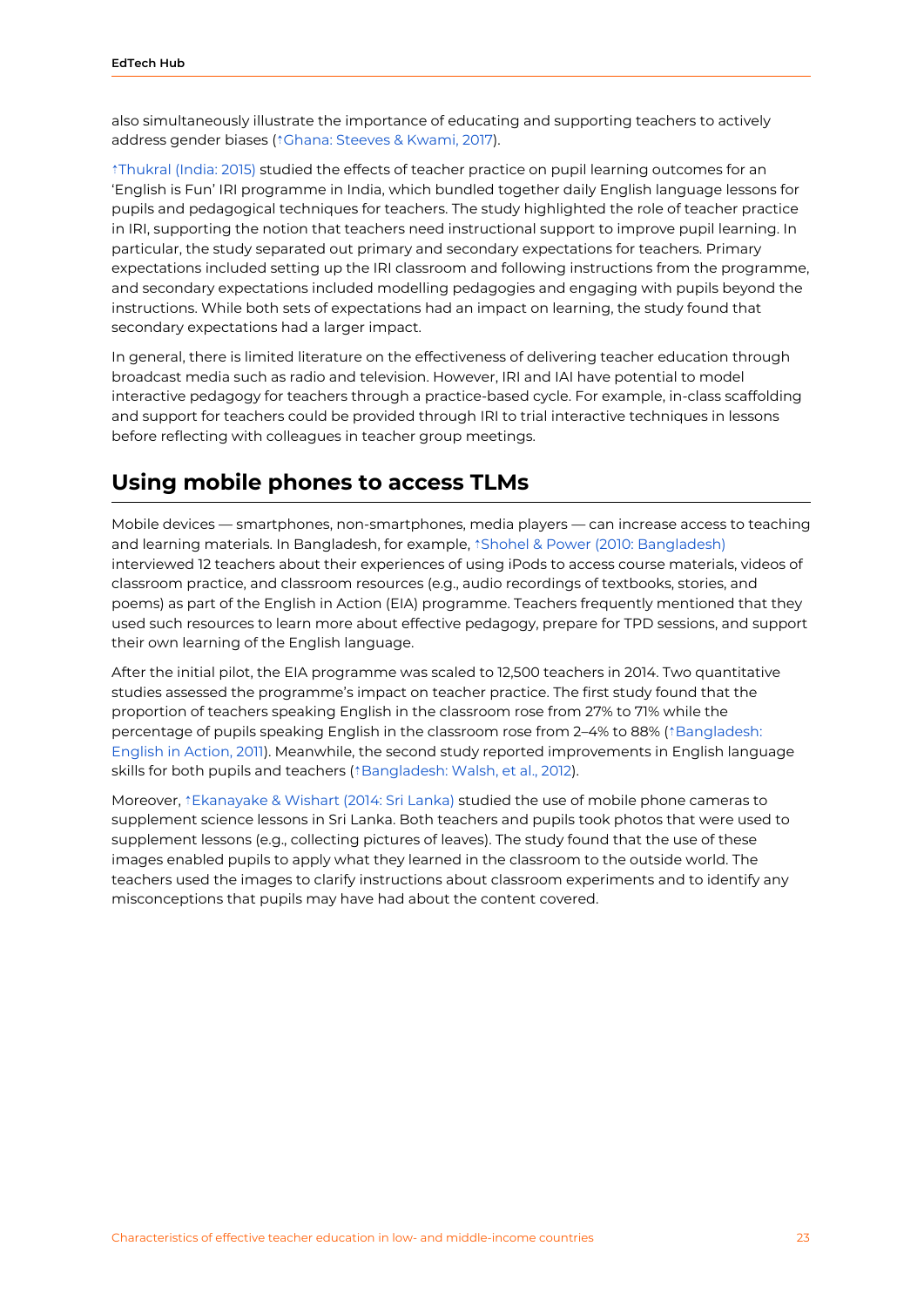## <span id="page-24-0"></span>**Characteristic 11. Ensure support from school leaders**

School leaders can act as catalysts and enhance the effectiveness of teacher education (⇡[Poor](https://ref.opendeved.net/zo/zg/2405685/7/26U2C9E5/Poor%20and%20marginalised%20communities:%20Power,%20et%20al.,%202019) and marginalised [communities:](https://ref.opendeved.net/zo/zg/2405685/7/26U2C9E5/Poor%20and%20marginalised%20communities:%20Power,%20et%20al.,%202019) Power, et al., 2019; ⇡[Bangladesh:](https://ref.opendeved.net/zo/zg/2405685/7/VLPHGQ5H/Bangladesh:%20Woodward,%20et%20al.,%202014) Woodward, et al., 2014). In fact, evidence from the United States found that school leadership accounts for up to 25% of the variation in pupils' learning outcomes (⇡[International:](https://ref.opendeved.net/zo/zg/2405685/7/7JBG673D/International:%20Education%20Commission,%202019%E3%80%8Awarning:%20International:%20Education%20Commission,%202019%E3%80%8B) Education Commission, 2019). According to a study by ⇡Global School [Leaders](https://ref.opendeved.net/zo/zg/2405685/7/R5CJNHL6/Global%20School%20Leaders%20(2020:%20LMICs)%E3%80%8Awarning:Global%20School%20Leaders%20(2020:%20Low-%20and%20middle-income%20countries)%E3%80%8B) (2020: LMICs), developing school leadership's capacity to support teacher development can also be a highly cost-effective way of increasing pupil outcomes. The effectiveness of school leaders' support might increase when they work in close proximity to the contexts where teachers are working (⇡[LMICs:](https://ref.opendeved.net/zo/zg/2405685/7/YAT9NL4R/LMICs:%20Orr,%20et%20al.,%202013%E3%80%8Awarning:Low-%20and%20middle-income%20countries:%20Orr,%20et%20al.,%202013%E3%80%8B) Orr, et al., 2013).

In terms of what leaders can do to support teachers' professional development, they should not leave learning to the teachers but instead, become involved in professional development themselves (⇡England / [International:](https://ref.opendeved.net/zo/zg/2405685/7/LLH3AAD5/England%20/%20International:%20Cordingley,%20et%20al.,%202015) Cordingley, et al., 2015; ⇡New Zealand: [Timperley,](https://ref.opendeved.net/zo/zg/2405685/7/FUMAUAXK/New%20Zealand:%20Timperley,%20et%20al.,%202007) et al., 2007). They play a key role in developing the school's vision and should create a learning culture which promotes a commitment to professional growth (<sup>↑</sup>LMICs: [McAleavy,](https://ref.opendeved.net/zo/zg/2405685/7/FXXS4882/LMICs:%20McAleavy,%20et%20al.,%202018%E3%80%8Awarning:Low-%20and%20middle-income%20countries:%20McAleavy,%20et%20al.,%202018%E3%80%8B) et al., 2018; ↑New [Zealand:](https://ref.opendeved.net/zo/zg/2405685/7/FUMAUAXK/New%20Zealand:%20Timperley,%20et%20al.,%202007) [Timperley,](https://ref.opendeved.net/zo/zg/2405685/7/FUMAUAXK/New%20Zealand:%20Timperley,%20et%20al.,%202007) et al., 2007). They should analyse quantitative and qualitative data on pupil learning to focus on how and why learning is happening and discover potential obstacles ( $\text{fEngland}/$  $\text{fEngland}/$  $\text{fEngland}/$ [International:](https://ref.opendeved.net/zo/zg/2405685/7/LLH3AAD5/England%20/%20International:%20Cordingley,%20et%20al.,%202015) Cordingley, et al., 2015). Data can also be used to provide targets for pupil outcomes and monitor whether they have been met (*t* New Zealand: [Timperley,](https://ref.opendeved.net/zo/zg/2405685/7/FUMAUAXK/New%20Zealand:%20Timperley,%20et%20al.,%202007) et al., 2007). Finally, leaders are needed to manage the professional development process and create a supportive environment. For example, they can help to schedule professional development sessions to create a 'rhythm' of teacher education and ensure teachers have the time to contextualise what they have learned for specific subjects or groups of pupils ( $\dagger$ England / [International:](https://ref.opendeved.net/zo/zg/2405685/7/LLH3AAD5/England%20/%20International:%20Cordingley,%20et%20al.,%202015) Cordingley, et al., 2015;  $\dagger$ [LMICs:](https://ref.opendeved.net/zo/zg/2405685/7/FXXS4882/LMICs:%20McAleavy,%20et%20al.,%202018%E3%80%8Awarning:Low-%20and%20middle-income%20countries:%20McAleavy,%20et%20al.,%202018%E3%80%8B) [McAleavy,](https://ref.opendeved.net/zo/zg/2405685/7/FXXS4882/LMICs:%20McAleavy,%20et%20al.,%202018%E3%80%8Awarning:Low-%20and%20middle-income%20countries:%20McAleavy,%20et%20al.,%202018%E3%80%8B) et al., 2018).

The above points are illustrated by a preliminary study of communities of practice in Kenya and Rwanda. The study found that communities of practice (CoPs) need appropriate leadership to thrive. School leaders can provide basic management and remove timetabling barriers. The effectiveness of the CoP meetings is also higher when accountability structures are in place. However, CoPs needs change over time. As teachers' capacity is built, they become more autonomous and leaders need to adjust their leadership style ( $\uparrow$ Kenya / Rwanda: [Rossignoli,](https://ref.opendeved.net/zo/zg/2405685/7/WFJZTGQZ/Rossignoli,%20et%20al.,%202020) et al., [2020\)](https://ref.opendeved.net/zo/zg/2405685/7/WFJZTGQZ/Rossignoli,%20et%20al.,%202020).

Unfortunately, the reality on the ground is often different from the scenarios described above. A recently published review of empirical research on school leadership in LMICs describes how school leaders currently lack the skills needed to support teachers. They cannot track and measure progress towards improved learning outcomes. Since leaders are tasked with administrative responsibility, they often spend less than 25% of their time managing activities related to pupil learning (⇡LMICs: Global School [Leaders,](https://ref.opendeved.net/zo/zg/2405685/7/R5CJNHL6/Global%20School%20Leaders,%202020) 2020). To remedy this situation, the PEAS schools in Uganda have developed an innovative solution. They have split administrative and instructional leadership into two distinct roles: a school director and a headteacher. This approach is encouraged by the *<u>\*Education Commission</u>* (2019: [International\).](https://ref.opendeved.net/zo/zg/2405685/7/7JBG673D/Education%20Commission%20(2019:%20International)%E3%80%8Awarning:%20International:%20Education%20Commission,%202019%E3%80%8B)

### <span id="page-24-1"></span>**Using mobile phones for communication and accountability**

Given the expansion of mobile networks in sub-Saharan Africa, mobile phones may have a number of uses to support teacher professional development. SMS messaging has been used in countries such as Burundi, Nigeria, Uganda, and the Democratic Republic of Congo (DRC) to facilitate citizen engagement and to connect parents, teachers, school leaders, and governments ( $\epsilon$ [sub-Saharan](https://ref.opendeved.net/zo/zg/2405685/7/FZNZL6J7/sub-Saharan%20Africa:%20RapidSMS,%202013) Africa: [RapidSMS,](https://ref.opendeved.net/zo/zg/2405685/7/FZNZL6J7/sub-Saharan%20Africa:%20RapidSMS,%202013) 2013; ⇡DRC: [World](https://ref.opendeved.net/zo/zg/2405685/7/AALGLPHJ/DRC:%20World%20Bank,%202017) Bank, 2017). For example, a World Bank pilot in the DRC, Allô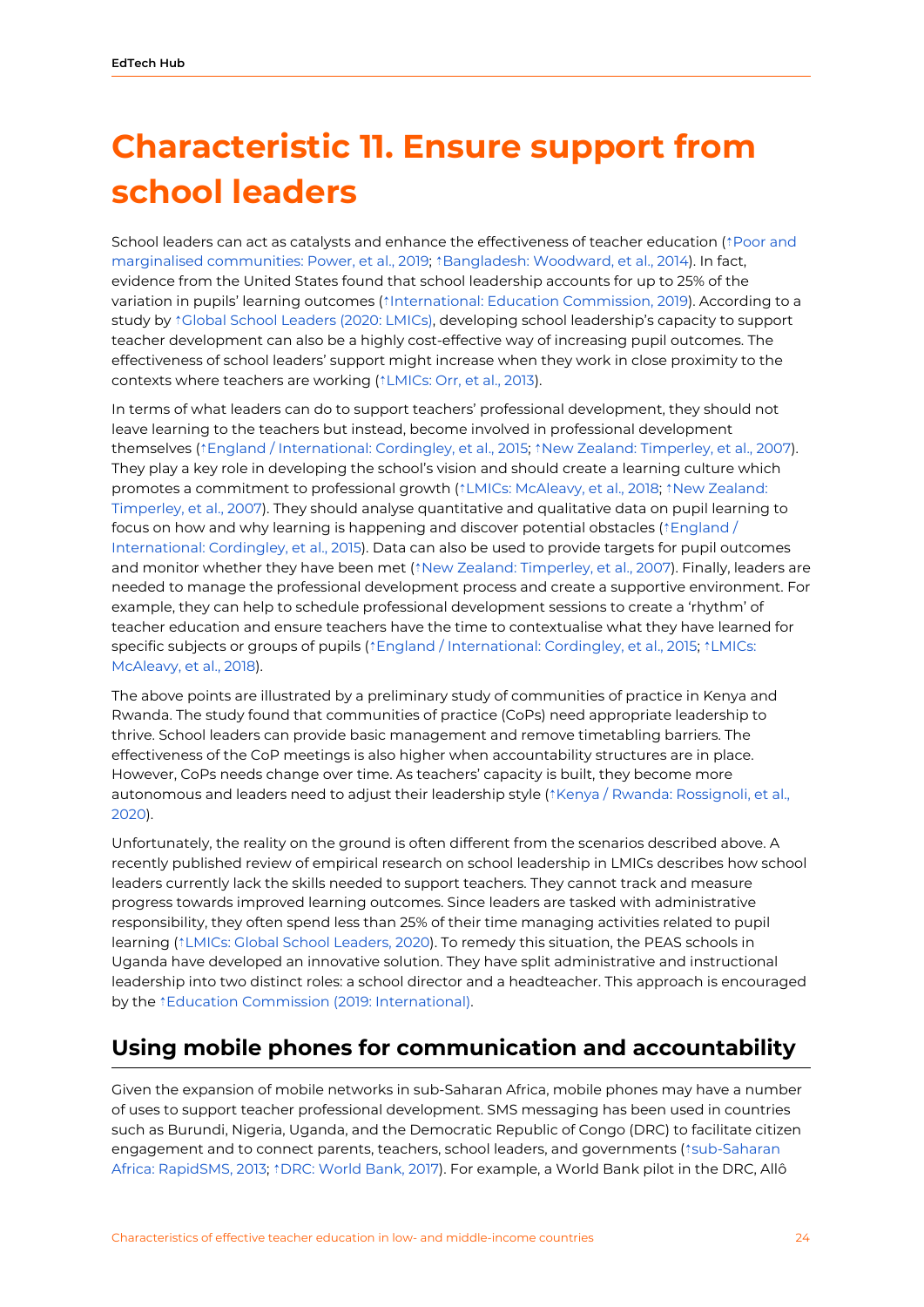École!, enables parents to provide feedback on teacher absenteeism and textbook distribution to the Ministry of Education through SMS or interactive voice response (IVR) ( $\text{`DRC:}$  [World](https://ref.opendeved.net/zo/zg/2405685/7/AALGLPHJ/DRC:%20World%20Bank,%202017) Bank, 2017).

Mobile phones could similarly be used by school leaders to increase teacher accountability. An RCT in Niger assessed the effects of mobile monitoring for an adult education programme on pupil test scores (⇡[Niger:](https://ref.opendeved.net/zo/zg/2405685/7/BINXNTZ6/Niger:%20Aker%20&%20Ksoll,%202015) Aker & Ksoll, 2015). One hundred and sixty villages were randomised into three groups: adult education, monitoring, and control. The adult education and monitoring villages had two adult literacy classes that met five days a week. In the monitoring villages, data collection agents made weekly calls to the literacy teacher, the village chief, and two randomly selected pupils. The study found that the adult education intervention increased reading scores by 0.23 SD and the monitoring raised scores by an additional 0.18 SD. The monitoring also had a positive effect on teacher motivation, supporting the importance of accountability and the role that school leaders and other players can hold in maintaining a supportive environment for teachers.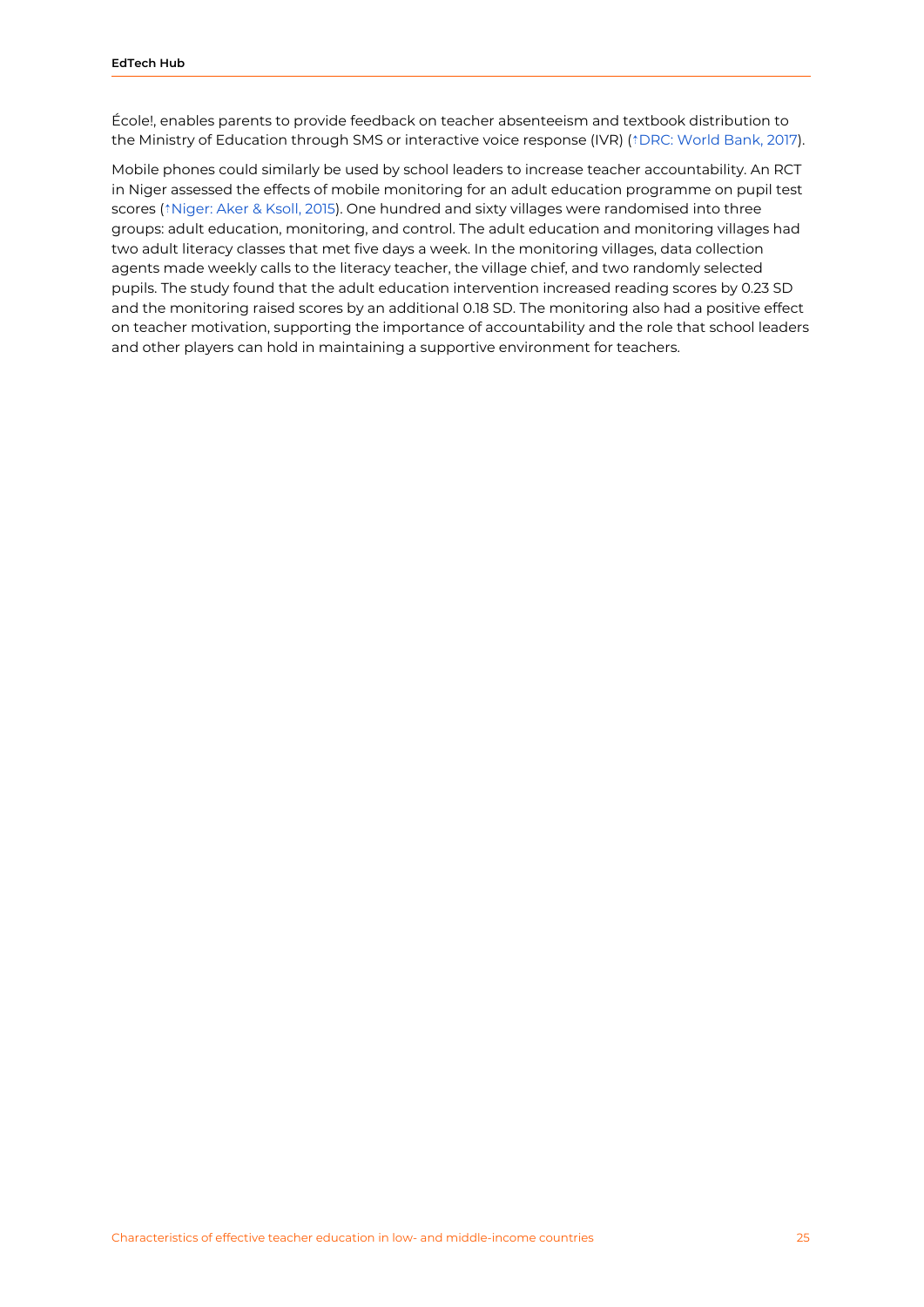## <span id="page-26-0"></span>**Characteristic 12. Create a coherent policy environment**

Teacher education programmes need to be aligned with the local cultural norms, policy environment and school conditions (⇡Kenya / Uganda / Tanzania: [Hardman,](https://ref.opendeved.net/zo/zg/2405685/7/J57J3RGT/Kenya%20/%20Uganda%20/%20Tanzania:%20Hardman,%20et%20al.,%202011) et al., 2011). ⇡[Westbrook,](https://ref.opendeved.net/zo/zg/2405685/7/C85ZIVDI/Westbrook,%20et%20al.%20(2013:%20LMICs)%E3%80%8Awarning:%20Westbrook,%20et%20al.%20(Low-%20and%20middle-income%20countries:%202013)%E3%80%8B) et al. (2013: [LMICs\)](https://ref.opendeved.net/zo/zg/2405685/7/C85ZIVDI/Westbrook,%20et%20al.%20(2013:%20LMICs)%E3%80%8Awarning:%20Westbrook,%20et%20al.%20(Low-%20and%20middle-income%20countries:%202013)%E3%80%8B), for example, state that if parents do not have positive attitudes towards teachers using formative assessment or the local language in their practice, teachers will find it harder to implement new practices (ibid.). Teachers are accountable not only to school leaders but also to parents. Likewise, high-stake examinations can compel teachers to use more teacher-directed methods to cover the curriculum quickly. This is often the case, even if the curriculum is designed around competencies that are meant to promote learner-centred pedagogies. ( $\uparrow$ LMICs: [Westbrook,](https://ref.opendeved.net/zo/zg/2405685/7/C85ZIVDI/Low-%20and%20middle-income%20countries:%20Westbrook,%20et%20al.,%202013) et al., [2013;](https://ref.opendeved.net/zo/zg/2405685/7/C85ZIVDI/Low-%20and%20middle-income%20countries:%20Westbrook,%20et%20al.,%202013) ⇡Kenya / Uganda / Tanzania: [Hardman,](https://ref.opendeved.net/zo/zg/2405685/7/J57J3RGT/Kenya%20/%20Uganda%20/%20Tanzania:%20Hardman,%20et%20al.,%202011) et al., 2011; ⇡Tanzania: [Hardman,](https://ref.opendeved.net/zo/zg/2405685/7/N44VX4DB/Tanzania:%20Hardman,%20et%20al.,%202015) et al., 2015; ⇡[Schweisfurth,](https://ref.opendeved.net/zo/zg/2405685/7/LDEHPJCR/Schweisfurth,%202011) 2011). It is thus important to ensure the content delivered by teacher education programmes is consistent with the country's wider policy trends and is clearly linked to the curriculum and assessment requirements. (⇡Poor and marginalised [communities:](https://ref.opendeved.net/zo/zg/2405685/7/26U2C9E5/Poor%20and%20marginalised%20communities:%20Power,%20et%20al.,%202019) Power, et al., 2019; ⇡New Zealand: [Timperley,](https://ref.opendeved.net/zo/zg/2405685/7/FUMAUAXK/New%20Zealand:%20Timperley,%20et%20al.,%202007) et al., 2007).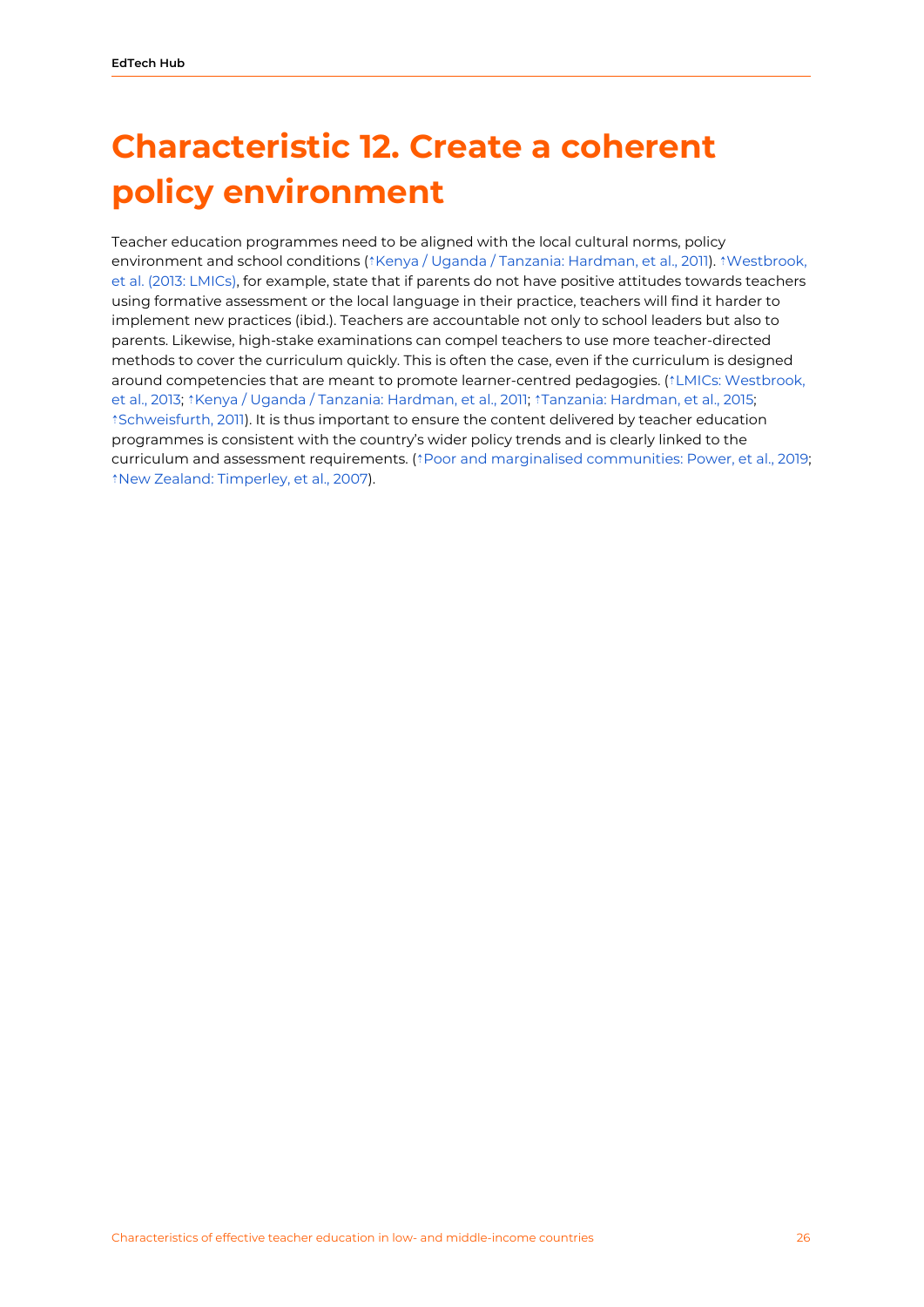### <span id="page-27-0"></span>**References**

- Adam, T. (2020, April 22). *The privilege of #pivotonline: A South African perspective*. Open Development & Education[.](https://opendeved.net/2020/04/22/the-privilege-of-pivotonline/) <https://opendeved.net/2020/04/22/the-privilege-of-pivotonline/>
- Aker, J. C., & Ksoll, C. (2015). *Call Me Educated: Evidence from a Mobile Monitoring Experiment in Niger*. [https://sites.tufts.edu/jennyaker/files/2010/02/Call-Me-Educated\\_27aug2015.pdf](https://sites.tufts.edu/jennyaker/files/2010/02/Call-Me-Educated_27aug2015.pdf)
- Allier-Gagneur, Z., McBurnie, C., Chuang, R., & Haßler, B. (2020). *Characteristics of effective teacher education in low- and middle-income countries: What are they and what role can EdTech play?* (EdTech Hub Helpdesk Response No. 10B). <https://doi.org/10.5281/zenodo.3873462>
- Altinyelken, H. K. (2010). Pedagogical renewal in sub‐Saharan Africa: the case of Uganda. *Comparative Education*, *46*(2), 151–171. <https://doi.org/10.1080/03050061003775454>
- Bainton, D., Barrett, A. M., & Tikly, L. (2016). *Improving Secondary School Teacher Quality in Sub-Saharan Africa* (No. 3; Bristol Working Papers in Education). University of Bristol.
- Banerjee, A., Banerji, R., Berry, J., Duflo, E., Kannan, H., Mukherji, S., Shotland, M., & Walton, M. (2016). *Mainstreaming an Effective Intervention: Evidence from Randomized Evaluations of "Teaching at the Right Level" in India* (No. 22746; NBER Working Paper Series). <https://www.nber.org/papers/w22746.pdf>
- Basma, B., & Savage, R. (2018). Teacher Professional Development and Student Literacy Growth: a Systematic Review and Meta-analysis. *Educational Psychology Review*, *30*(2), 457–481. <https://doi.org/10.1007/s10648-017-9416-4>
- Baxter, J. A., & Haycock, J. (2014). Roles and student identities in online large course forums: Implications for practice. *The International Review of Research in Open and Distributed Learning*, *15*(1). <https://doi.org/10.19173/irrodl.v15i1.1593>
- Bennell, P., & Akyeampong, K. (2007). *Teacher Motivation in Sub-Saharan Africa and South Asia* (p. 114).

[https://assets.publishing.service.gov.uk/media/57a08be640f0b652dd000f9a/ResearchingtheIssue](https://assets.publishing.service.gov.uk/media/57a08be640f0b652dd000f9a/ResearchingtheIssuesNo71.pdf) [sNo71.pdf](https://assets.publishing.service.gov.uk/media/57a08be640f0b652dd000f9a/ResearchingtheIssuesNo71.pdf)

- Binns, F., & Wrightson, T. (2006). *Teacher Education at a Distance: Impact on Development in the Community* (p. 74). DFID.
- Bof, A. (2004). Distance Learning for Teacher Training in Brazil. *International Review of Research in Open and Distance Learning*, *5*(1). <https://doi.org/10.19173/irrodl.v5i1.172>
- Boitshwarelo, B. (2009). Exploring Blended Learning for Science Teacher Professional Development in an African Context. *The International Review of Research in Open and Distributed Learning*, *10*(4). <https://doi.org/10.19173/irrodl.v10i4.687>
- Borko, H., Jacobs, J., Eiteljorg, E., & Pittman, M. E. (2008). Video as a tool for fostering productive discussions in mathematics professional development. *Teaching and Teacher Education*, *24*(2), 417–436. <https://doi.org/10.1016/j.tate.2006.11.012>
- British Council. (2015). *Technology for professional development: access, interest and opportunity for teachers of English in South Asia*. British Council[.](https://www.britishcouncil.in/sites/default/files/digital_teachers_report_final_low_res.pdf) [https://www.britishcouncil.in/sites/default/files/digital\\_teachers\\_report\\_final\\_low\\_res.pdf](https://www.britishcouncil.in/sites/default/files/digital_teachers_report_final_low_res.pdf)
- Bruns, B., & Luque, J. (2014). *Great teachers: How to raise student learning in Latin America and the Caribbean*. World Bank Group[.](https://www.worldbank.org/content/dam/Worldbank/document/LAC/Great_Teachers-How_to_Raise_Student_Learning-Barbara-Bruns-Advance%20Edition.pdf)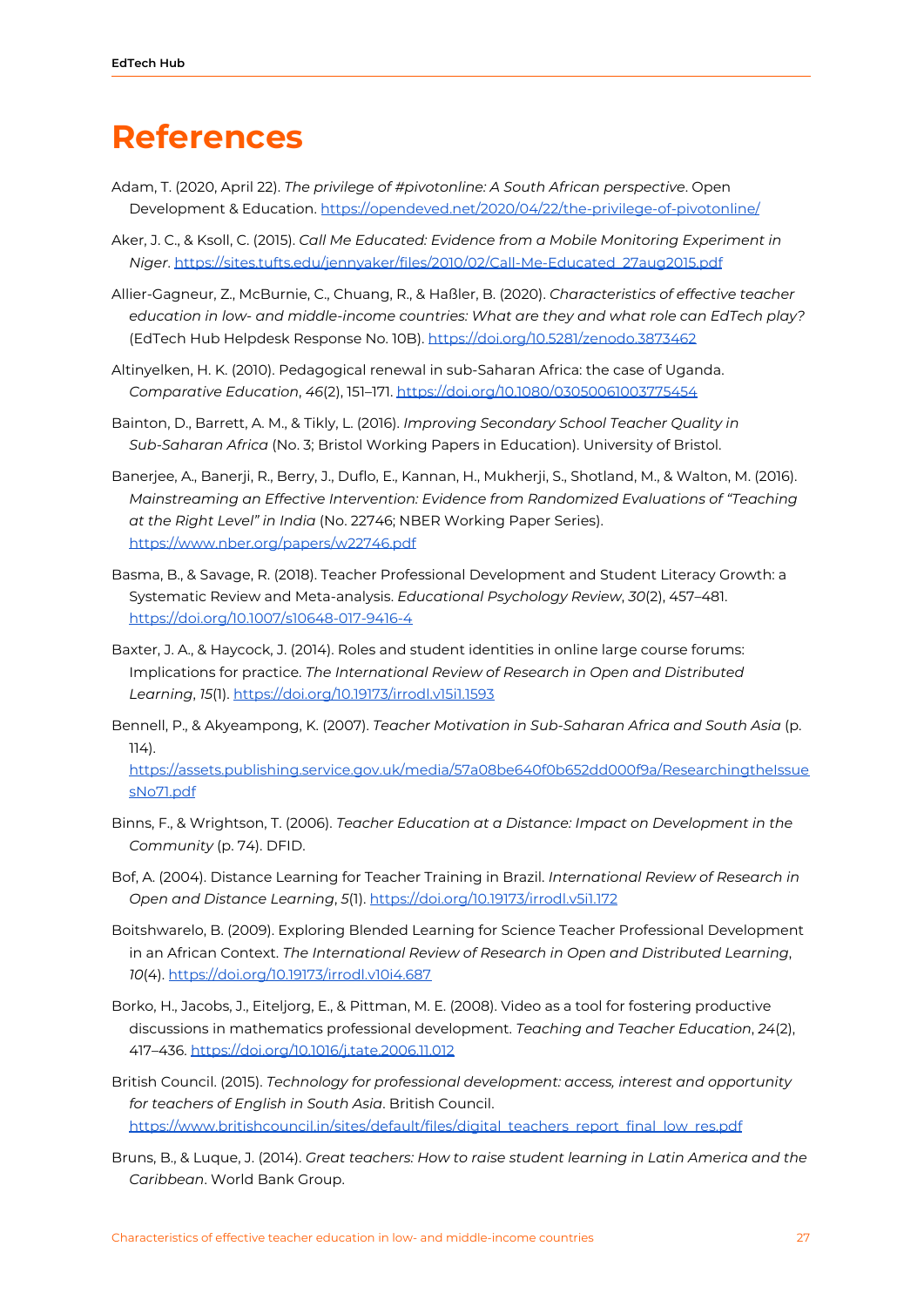[https://www.worldbank.org/content/dam/Worldbank/document/LAC/Great\\_Teachers-How\\_to\\_Ra](https://www.worldbank.org/content/dam/Worldbank/document/LAC/Great_Teachers-How_to_Raise_Student_Learning-Barbara-Bruns-Advance%20Edition.pdf) [ise\\_Student\\_Learning-Barbara-Bruns-Advance%20Edition.pdf](https://www.worldbank.org/content/dam/Worldbank/document/LAC/Great_Teachers-How_to_Raise_Student_Learning-Barbara-Bruns-Advance%20Edition.pdf)

- Bruns, B., Costa, L., & Cunha, N. (2018). *Through the Looking Glass: Can Classroom Observation and Coaching Improve Teacher Performance in Brazil?* 44[.](https://doi.org/10.1016/j.econedurev.2018.03.003) <https://doi.org/10.1016/j.econedurev.2018.03.003>
- Buhl-Wiggers, J., Kerwin, J., Smith, J., & Thornton, R. (2017). *The Impact of Teacher Effectiveness on Student Learning in Africa*. Rise Programme[.](https://www.riseprogramme.org/sites/www.riseprogramme.org/files/inline-files/Buhl-Wiggers%20The%20Impact%20of%20Teacher%20Effectiveness%202017-04-30.pdf) [https://www.riseprogramme.org/sites/www.riseprogramme.org/files/inline-files/Buhl-Wiggers%2](https://www.riseprogramme.org/sites/www.riseprogramme.org/files/inline-files/Buhl-Wiggers%20The%20Impact%20of%20Teacher%20Effectiveness%202017-04-30.pdf) [0The%20Impact%20of%20Teacher%20Effectiveness%202017-04-30.pdf](https://www.riseprogramme.org/sites/www.riseprogramme.org/files/inline-files/Buhl-Wiggers%20The%20Impact%20of%20Teacher%20Effectiveness%202017-04-30.pdf)
- Burns, M. (2013). Staying or leaving? Designing for persistence in an online educator training programme in Indonesia. *Open Learning: The Journal of Open, Distance and e-Learning*, *28*(2), 141–152. <https://doi.org/10.1080/02680513.2013.851023>
- Burns, M., & Lawrie, J. (2015). *Where it's needed the most: Quality professional development for all teachers*. Inter-Agency Network for Education in Emergencies.
- Christensen, G., Steinmetz, A., Alcorn, B., Bennett, A., Woods, D., & Emanuel, E. (2013). *The MOOC Phenomenon: Who Takes Massive Open Online Courses and Why?* (SSRN Scholarly Paper ID 2350964). Social Science Research Network[.](https://doi.org/10.2139/ssrn.2350964) <https://doi.org/10.2139/ssrn.2350964>
- Cilliers, J., Fleisch, B., Prinsloo, C., & Taylor, S. (2018). *How to Improve Teaching Practice? Experimental Comparison of Centralized Training and In-classroom Coaching*. Research on Improving Systems of Education (RISE). [https://doi.org/10.35489/BSG-RISE-WP\\_2018/024](https://doi.org/10.35489/BSG-RISE-WP_2018/024)
- Cilliers, J., Fleischz, B., Kotzex, J., Mohohlwanex, N., Taylor, S., & Thulare, T. (2020). *Can Virtual Replace In-person Coaching? Experimental Evidence on Teacher Professional Development and Student Learning in South Africa*.

[https://riseprogramme.org/sites/default/files/inline-files/Virtual%20vs%20InPerson%20Coaching%](https://riseprogramme.org/sites/default/files/inline-files/Virtual%20vs%20InPerson%20Coaching%20Working%20Paper.pdf) [20Working%20Paper.pdf](https://riseprogramme.org/sites/default/files/inline-files/Virtual%20vs%20InPerson%20Coaching%20Working%20Paper.pdf)

- Coe, R., Rauch, C. J., Kime, S., & Singleton, D. (2019). *Great Teaching Toolkit: Evidence Review*. Evidence Based Education. [https://assets.website-files.com/5ee28729f7b4a5fa99bef2b3/5ee9f507021911ae35ac6c4d\\_EBE\\_GTT](https://assets.website-files.com/5ee28729f7b4a5fa99bef2b3/5ee9f507021911ae35ac6c4d_EBE_GTT_EVIDENCE%20REVIEW_DIGITAL.pdf) [\\_EVIDENCE%20REVIEW\\_DIGITAL.pdf](https://assets.website-files.com/5ee28729f7b4a5fa99bef2b3/5ee9f507021911ae35ac6c4d_EBE_GTT_EVIDENCE%20REVIEW_DIGITAL.pdf)
- Cordingley, P., Higgins, S., Coe, R., Greany, T., Buckler, N., Coles-Jordan, D., Crisp, B., & Saunders, L. (2015). *Developing Great Teaching: Lessons from the international reviews into effective professional development*. Teacher Development Trust. <https://tdtrust.org/wp-content/uploads/2015/10/DGT-Full-report.pdf>
- Darling-Hammond, L., Hyler, M. E., Gardner, M., & Gardner, M. (2016). *Effective Teacher Professional Development*[.](https://www.yu.edu/sites/default/files/inline-files/Effective_Teacher_Professional_Development_REPORT.pdf) [https://www.yu.edu/sites/default/files/inline-files/Effective\\_Teacher\\_Professional\\_Development\\_R](https://www.yu.edu/sites/default/files/inline-files/Effective_Teacher_Professional_Development_REPORT.pdf) [EPORT.pdf](https://www.yu.edu/sites/default/files/inline-files/Effective_Teacher_Professional_Development_REPORT.pdf)
- Duflo, A., Kiessel, J., & Lucas, A. (2020). *External Validity: Four Models of Improving Student Achievement* (No. w27298; p. w27298). National Bureau of Economic Research. <https://doi.org/10.3386/w27298>
- Education Commission. (2019). *Transforming the Education Workforce: Learning Teams for a Learning Generation*. Education Commission[.](https://educationcommission.org/wp-content/uploads/2019/09/Transforming-the-Education-Workforce-Full-Report.pdf)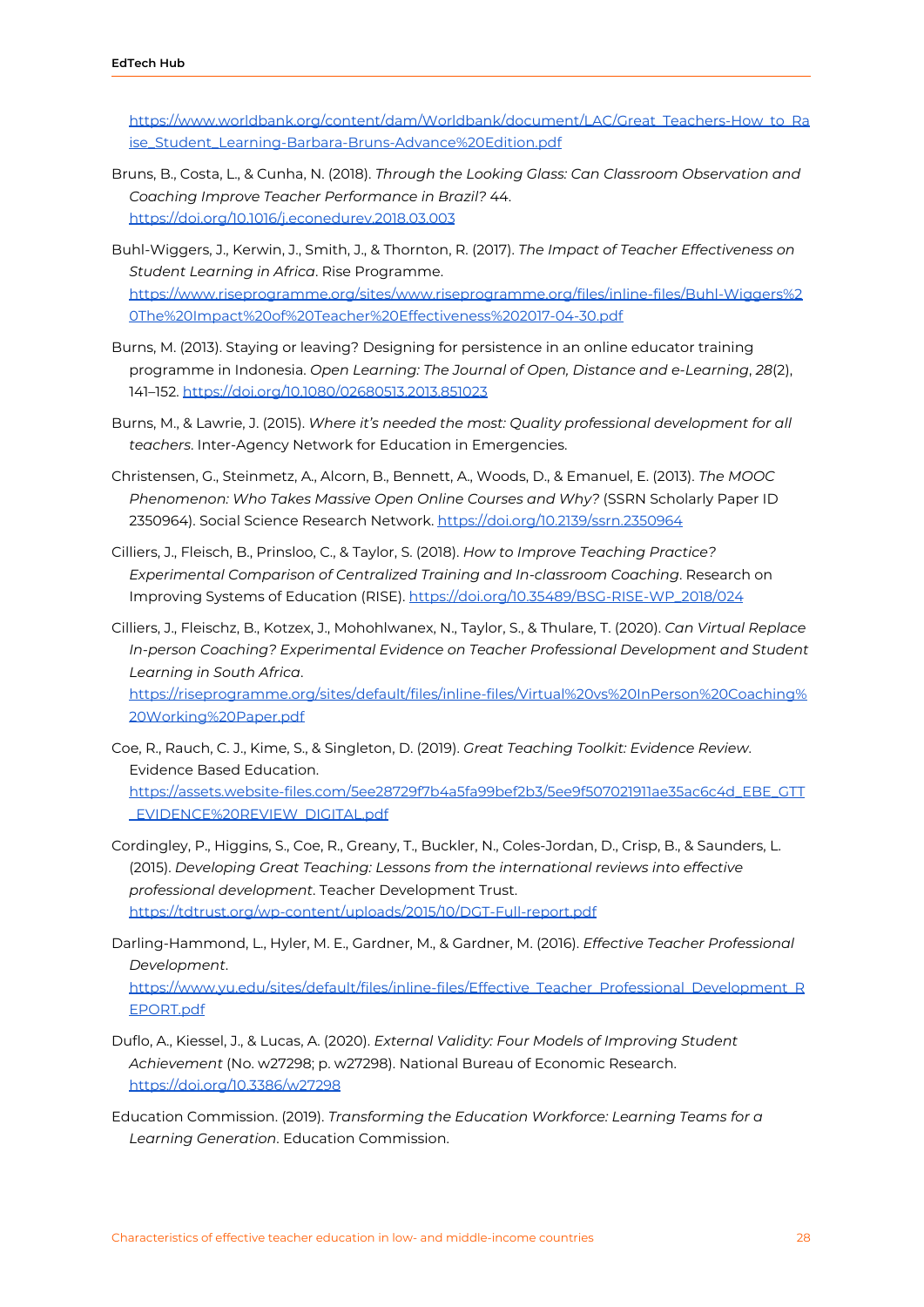[https://educationcommission.org/wp-content/uploads/2019/09/Transforming-the-Education-Wor](https://educationcommission.org/wp-content/uploads/2019/09/Transforming-the-Education-Workforce-Full-Report.pdf) [kforce-Full-Report.pdf](https://educationcommission.org/wp-content/uploads/2019/09/Transforming-the-Education-Workforce-Full-Report.pdf)

- Ekanayake, S., & Wishart, J. (2014). Mobile phone images and video in science teaching and learning. *Learning Media and Technology*, *39*(2)[.](https://doi.org/10.1080/17439884.2013.825628) <https://doi.org/10.1080/17439884.2013.825628>
- English in Action. (2011). *The Classroom Practices of Primary and Secondary School Teachers Participating in English in Action*[.](https://assets.publishing.service.gov.uk/media/57a08ad9ed915d622c00093f/2a_the_classroom_practices-teachers_participating_in_english_in_action.pdf) [https://assets.publishing.service.gov.uk/media/57a08ad9ed915d622c00093f/2a\\_the\\_classroom\\_pr](https://assets.publishing.service.gov.uk/media/57a08ad9ed915d622c00093f/2a_the_classroom_practices-teachers_participating_in_english_in_action.pdf) [actices-teachers\\_participating\\_in\\_english\\_in\\_action.pdf](https://assets.publishing.service.gov.uk/media/57a08ad9ed915d622c00093f/2a_the_classroom_practices-teachers_participating_in_english_in_action.pdf)
- Evans, D. K., & Popova, A. (2016). What Really Works to Improve Learning in Developing Countries? An Analysis of Divergent Findings in Systematic Reviews. *The World Bank Research Observer*, *31*(2), 242–270. <https://doi.org/10.1093/wbro/lkw004>
- Fellows, M. (2018). *The learning circle experience: Findings from the P2PU participant survey*. University of Washington Information School[.](https://digital.lib.washington.edu/researchworks/bitstream/handle/1773/40986/Findings%20from%20the%20P2PU%20learning%20circle%20participant%20post-survey.pdf) [https://digital.lib.washington.edu/researchworks/bitstream/handle/1773/40986/Findings%20from](https://digital.lib.washington.edu/researchworks/bitstream/handle/1773/40986/Findings%20from%20the%20P2PU%20learning%20circle%20participant%20post-survey.pdf) [%20the%20P2PU%20learning%20circle%20participant%20post-survey.pdf](https://digital.lib.washington.edu/researchworks/bitstream/handle/1773/40986/Findings%20from%20the%20P2PU%20learning%20circle%20participant%20post-survey.pdf)
- Global School Leaders. (2020). *A review of Empirical Research on School Leadership in the Global South*.

[https://static1.squarespace.com/static/58af429103596eb1eb5acace/t/5f20710484df25368418907b/1](https://static1.squarespace.com/static/58af429103596eb1eb5acace/t/5f20710484df25368418907b/1595961610688/GSL+Evidence+Review+Report.pdf) [595961610688/GSL+Evidence+Review+Report.pdf](https://static1.squarespace.com/static/58af429103596eb1eb5acace/t/5f20710484df25368418907b/1595961610688/GSL+Evidence+Review+Report.pdf)

- Haßler, B. (2020). *Teacher professional development and coaching in low-income countries: Overarching considerations for the use of technology* (EdTech Hub Helpdesk Response No. 2). EdTech Hub. <https://doi.org/10.5281/zenodo.3631748>
- Haßler, B., & Mays, T. (2014). Open Content. In *The International Encyclopedia of Digital Communication and Society* (pp. 1–11). Wiley-Blackwell. <https://doi.org/10.1002/9781118767771.wbiedcs154>
- Haßler, B., Bennett, G., & Damani, K. (2020). *Teacher professional development in sub-Saharan Africa: Equity and scale* [Preprint][.](https://docs.opendeved.net/lib/WMYNLNVK) <https://docs.opendeved.net/lib/WMYNLNVK>. Published as: Haßler, B., Bennett, G., & Damani, K. (forthcoming). Teacher professional development in sub-Saharan Africa: Equity and scale. In C. McNaught & S. Gravett (Eds.), *Embedding Social Justice in Teacher Education and Development in Africa*. Routledge[.](https://docs.opendeved.net/lib/E2Q73NBN) <https://docs.opendeved.net/lib/E2Q73NBN>
- Haßler, B., Hennessy, S., & Hofmann, R. (2018). Sustaining and Scaling Pedagogic Innovation in Sub-Saharan Africa: Grounded Insights For Teacher Professional Development. *Journal of Learning for Development*, *5*(1), 58–78. <https://jl4d.org/index.php/ejl4d/article/view/264>
- Haßler, B., Hennessy, S., Hoffmann, R., & Makonga, A. (2020). The OER4Schools professional development programme: Outcomes of a sustained trial in sub-Saharan Africa. *Frontiers in Education*, *5*(146)[.](https://doi.org/10.3389/feduc.2020.00146) <https://doi.org/10.3389/feduc.2020.00146>
- Hardman, F., Abd‐Kadir, J., Agg, C., Migwi, J., Ndambuku, J., & Smith, F. (2009). Changing pedagogical practice in Kenyan primary schools: the impact of school‐based training. *Comparative Education*, *45*(1), 65–86[.](https://doi.org/10.1080/03050060802661402) <https://doi.org/10.1080/03050060802661402>
- Hardman, F., Ackers, J., Abrishamian, N., & O'Sullivan, M. (2011). Developing a systemic approach to teacher education in sub-Saharan Africa: emerging lessons from Kenya, Tanzania and Uganda. *Compare: A Journal of Comparative and International Education*, *41*(5), 669–683. <https://doi.org/10.1080/03057925.2011.581014>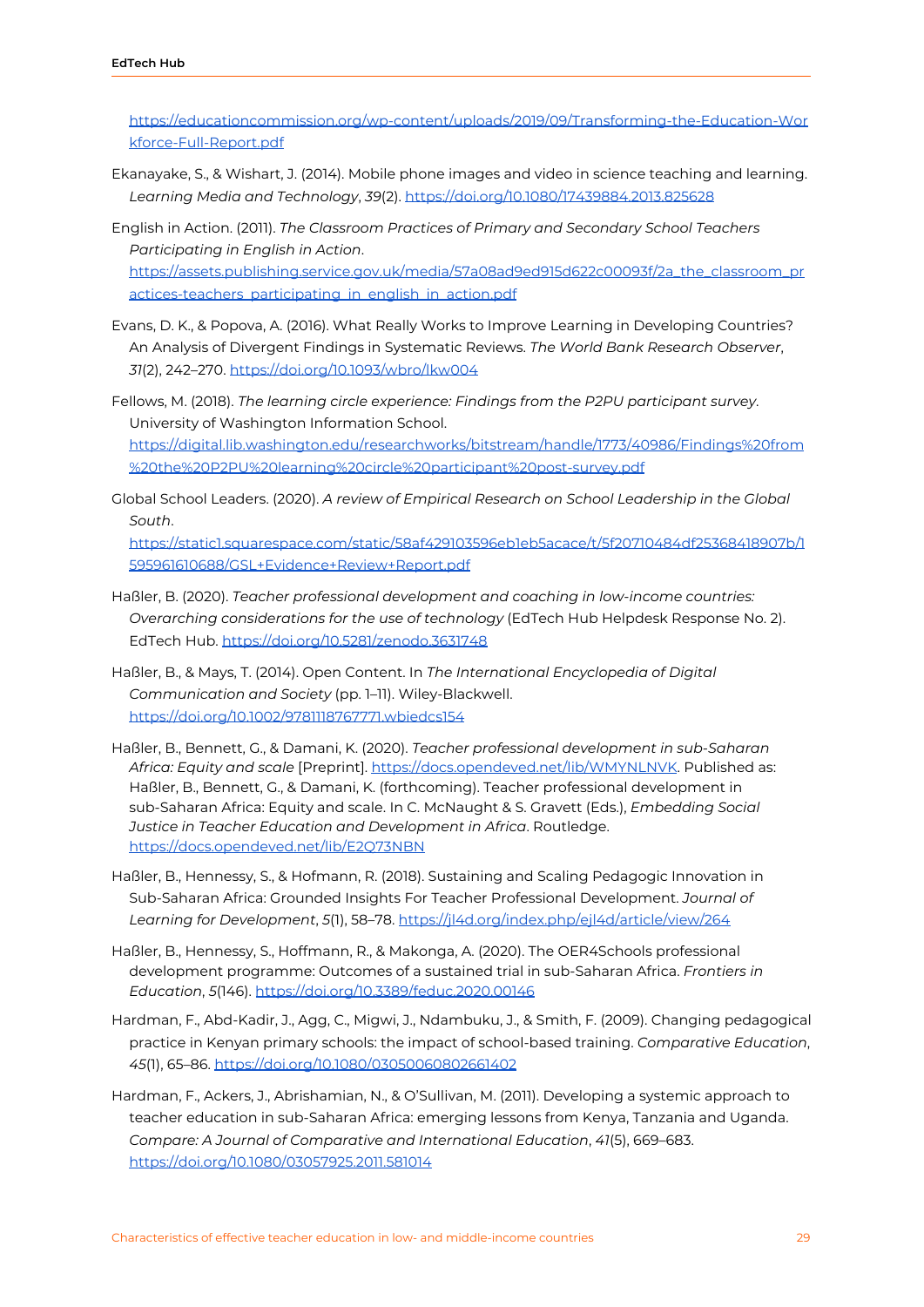- Hardman, F., Hardman, J., Dachi, H., Elliott, L., Ihebuzor, N., Ntekim, M., & Tibuhinda, A. (2015). Implementing school-based teacher development in Tanzania. *Professional Development in Education*, *41*(4), 602–623[.](https://doi.org/10.1080/19415257.2015.1026453) <https://doi.org/10.1080/19415257.2015.1026453>
- Harley, K., & Simiyu Barasa, F. (2012). *TESSA Formative Evaluation Report Executive Summary*. Teacher education in sub-Saharan Africa. <http://www.tessafrica.net/sites/www.tessafrica.net/files/TESSA%20Executive%20Summary.pdf>
- Hennessy, S., Haßler, B., & Hofmann, R. (2016). Pedagogic change by Zambian primary school teachers participating in the OER4Schools professional development programme for one year. *Research Papers in Education*, *31*(4), 399–427[.](https://doi.org/10/gftr46) <https://doi.org/10/gftr46>
- Hill, H. C., Beisiegel, M., & Jacob, R. (2013). Professional Development Research: Consensus, Crossroads, and Challenges. *Educational Researcher*, *42*(9), 476–487. <https://doi.org/10.3102/0013189X13512674>
- King, F. (2014). Evaluating the impact of teacher professional development: an evidence-based framework. *Professional Development in Education*, *40*(1), 89–111. <https://doi.org/10.1080/19415257.2013.823099>
- Knox, J. (2013). The Limitations of Access Alone: moving towards open processes in education technology. *OpenPraxis*, *5*(1). <https://doi.org/10.5944/openpraxis.5.1.36>
- Koomar, S. (2020). *A Review of Open Education Resources* (EdTech Hub Helpdesk Response No. 20). <https://doi.org/10.5281/zenodo.3906041>
- Kraft, M. A., Blazar, D., & Hogan, D. (2018). The Effect of Teacher Coaching on Instruction and Achievement: A Meta-Analysis of the Causal Evidence. *Review of Educational Research*, *88*(4), 547–588[.](https://doi.org/10.3102/0034654318759268) <https://doi.org/10.3102/0034654318759268>
- Kraft, M. A., Hogan, D., & Blazar, D. (2018). The Effect of Teacher Coaching on Instruction and Achievement: A Meta-Analysis of the Causal Effect. *Review of Educational Research*, *88*[.](https://doi.org/10.3102/0034654318759268) <https://doi.org/10.3102/0034654318759268>
- Lall, M. (2011). Pushing the child centred approach in Myanmar: the role of cross national policy networks and the effects in the classroom. *Critical Studies in Education*, *52*(3), 219–233. <https://doi.org/10.1080/17508487.2011.604072>
- Lawrie, J., Sara Hennessy, Haßler, B., & Phalachandra. (2015). Recommendation 7: Use ICT to provide access to content, professional development and professional learning communities. In *Where it's needed most: Quality professional development for all teachers* (pp. 131–143). Inter-agency network for education in emergencies.
- Lim, C. P., Tinio, V., Smith, M., & Bhowmik, M. K. (2018). Digital learning for developing Asian countries. In *Routledge International Handbook of Schools and Schooling in Asia*. Routledge.
- Liyanagunawardena, T., Williams, S., & Adams, A. (2014). The impact and reach of MOOCs: A developing countries' perspective. *ELearning Papers*, *33*, 38–46[.](http://centaur.reading.ac.uk/32452/1/In-depth_33_1.pdf) [http://centaur.reading.ac.uk/32452/1/In-depth\\_33\\_1.pdf](http://centaur.reading.ac.uk/32452/1/In-depth_33_1.pdf)
- Loyalka, P., Popova, A., Li, G., & Shi, Z. (2019). Does Teacher Training Actually Work? Evidence from a Large-Scale Randomized Evaluation of a National Teacher Training Program. *American Economic Journal: Applied Economics*, *11*(3), 128–154. <https://doi.org/10.1257/app.20170226>
- Major, L., & Watson, S. (2017). Using video to support in-service teacher professional development: the state of the field, limitations and possibilities. *Technology Pedagogy and Education*, 49–68[.](https://www.researchgate.net/publication/319423259_Using_video_to_support_in-service_teacher_professional_development_the_state_of_the_field_limitations_and_possibilities)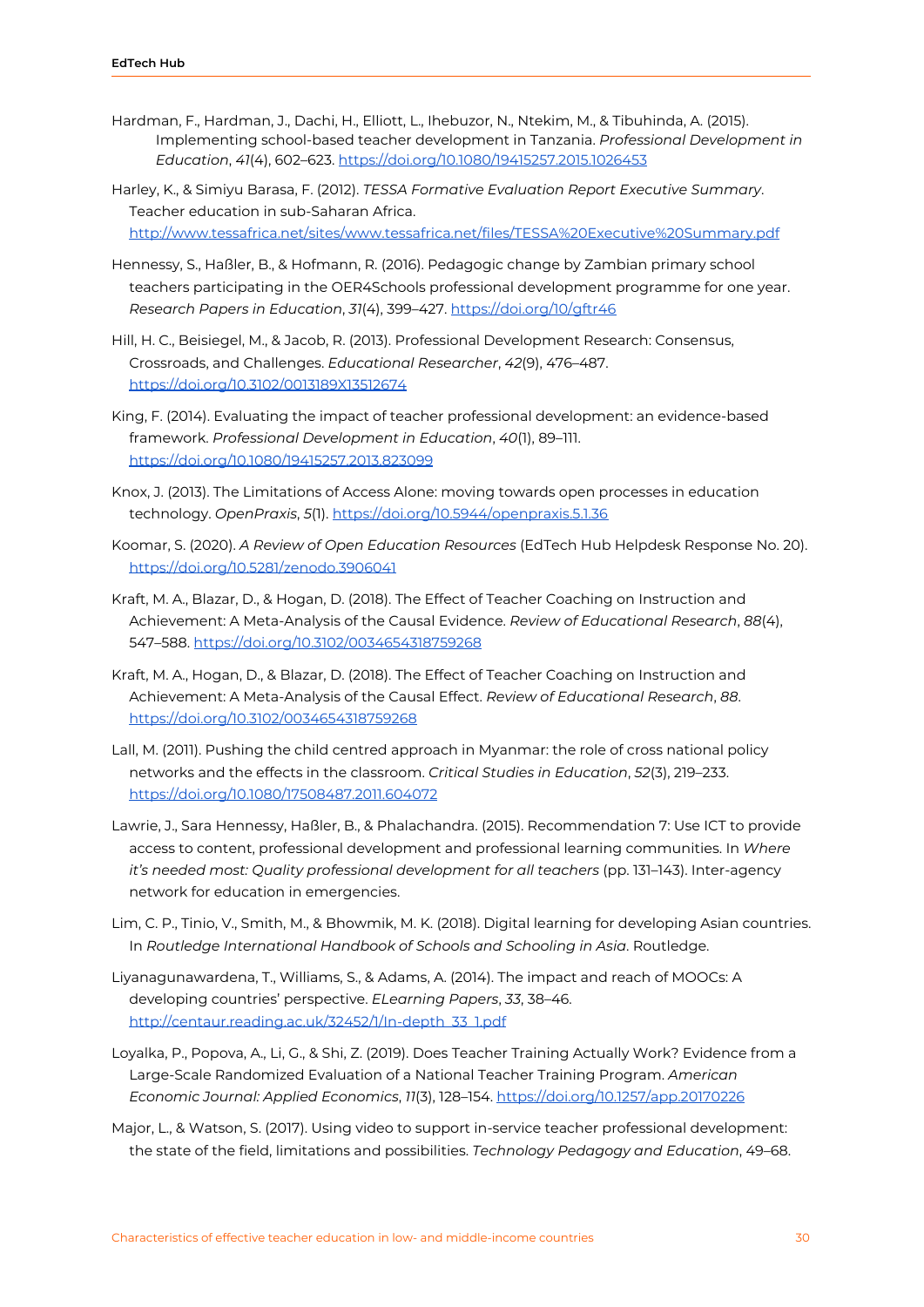[https://www.researchgate.net/publication/319423259\\_Using\\_video\\_to\\_support\\_in-service\\_teacher](https://www.researchgate.net/publication/319423259_Using_video_to_support_in-service_teacher_professional_development_the_state_of_the_field_limitations_and_possibilities) [\\_professional\\_development\\_the\\_state\\_of\\_the\\_field\\_limitations\\_and\\_possibilities](https://www.researchgate.net/publication/319423259_Using_video_to_support_in-service_teacher_professional_development_the_state_of_the_field_limitations_and_possibilities)

- Major, L., Warwick, P., Rasmussen, I., Ludvigsen, S., & Cook, V. (2018). Classroom dialogue and digital technologies: A scoping review. *Education and Information Technologies*, *23*(5), 1995–2028. <https://doi.org/10.1007/s10639-018-9701-y>
- Marsh, B., & Mitchell, N. (2014). The role of video in teacher professional development. *Teacher Development*, *18*(3), 403–417. <https://doi.org/10.1080/13664530.2014.938106>
- McAleavy, T., Hall-Chen, A., Horrocks, S., & Riggall, A. (2018). *Technology-supported professional development for teachers: lessons from developing countries*. Education Development Trust[.](https://www.educationdevelopmenttrust.com/our-research-and-insights/research/technology-supported-professional-development-for-) [https://www.educationdevelopmenttrust.com/our-research-and-insights/research/technology-su](https://www.educationdevelopmenttrust.com/our-research-and-insights/research/technology-supported-professional-development-for-) [pported-professional-development-for-](https://www.educationdevelopmenttrust.com/our-research-and-insights/research/technology-supported-professional-development-for-)
- Mendenhall, M. (2017). *Strengthening Teacher Professional Development: Local and global communities of practice in Kakuma Refugee Camp*. Columbia University. [https://static1.squarespace.com/static/583af1fb414fb5b3977b6f89/t/59bdbadc8419c21c1bd35570/15](https://static1.squarespace.com/static/583af1fb414fb5b3977b6f89/t/59bdbadc8419c21c1bd35570/1505606367450/11_PromisingPractices_Teachers+for+Teachers_WEB.pdf) 05606367450/11 PromisingPractices Teachers+for+Teachers WEB.pdf
- Naslund-Hadley, E., Parker, S. W., & Hernandez-Agramonte, J. M. (2014). Fostering Early Math Comprehension: Experimental Evidence from Paraguay. *Global Education Review*, *1*(4).
- New Zealand Government. (2018). *Teaching approaches and strategies that work; Keeping children engaged and achieving in mathematics*. [https://www.ero.govt.nz/assets/Uploads/ERO-17763-Teaching-Strategies-that-work-Mathematics](https://www.ero.govt.nz/assets/Uploads/ERO-17763-Teaching-Strategies-that-work-Mathematics-v7.pdf)[v7.pdf](https://www.ero.govt.nz/assets/Uploads/ERO-17763-Teaching-Strategies-that-work-Mathematics-v7.pdf)
- OECD (Ed.). (2009). *Creating effective teaching and learning environments: first results from TALIS*. OECD.
- Orr, D., Westbrook, J., Pryor, J., Durrani, N., Sebba, J., & Adu-Yeboah, C. (2013). *What are the impacts and cost-effectiveness of strategies to improve performance of untrained and under-trained teachers in the classroom in developing countries? Systematic review*. EPPI-Centre, Social Science Research Unit, Institute of Education.
- Paas, F., & van Gog, T. (2006). Optimising worked example instruction: Different ways to increase germane cognitive load. *Learning and Instruction*, *16*(2), 87–91[.](https://doi.org/10.1016/j.learninstruc.2006.02.004) <https://doi.org/10.1016/j.learninstruc.2006.02.004>
- Partridge, H., Ponting, D., & McCay, M. (2011). *Good Practice Report: Blended Learning.* Australian Learning and Teaching Council (ALTC).
- Piper, B., & Zuilkowski, S. S. (2015). Teacher coaching in Kenya: Examining instructional support in public and nonformal schools. *Teaching and Teacher Education*, *47*, 173–183. <https://doi.org/10.1016/j.tate.2015.01.001>
- Piper, B., Oyanga, A., Mejia, J., & Pouezevara, S. (2017). Implementing large-scale instructional technology in Kenya: Changing instructional practice and developing accountability in a national education system. *International Journal of Education and Development Using Information and Communication Technology*, *13*(3).
- Piper, B., Simmons Zuilkowski, S., Dubeck, M., Jepkemei, E., & King, S. J. (2018). Identifying the essential ingredients to literacy and numeracy improvement: Teacher professional development and coaching, student textbooks, and structured teachers' guides. *World Development*, *106*, 324–336. <https://doi.org/10.1016/j.worlddev.2018.01.018>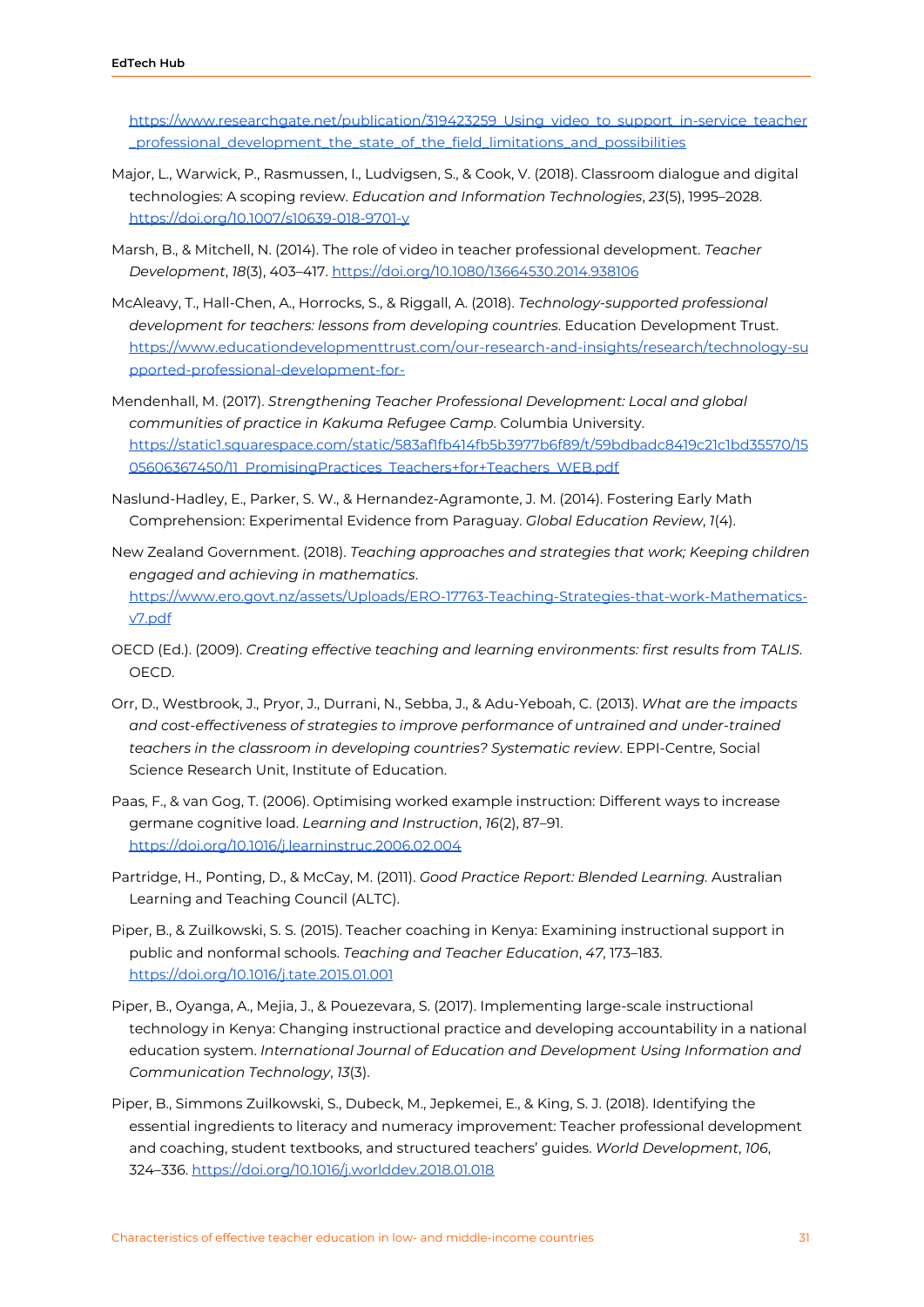- Popova, A., Evans, D. K., & Arancibia, V. (2016). *Training Teachers on the Job: What Works and How to Measure It*. World Bank[.](https://doi.org/10.1596/1813-9450-7834) <https://doi.org/10.1596/1813-9450-7834>
- Popova, A., Evans, D. K., Breeding, M. E., & Arancibia, V. (2018). *Teacher Professional Development around the World: The Gap between Evidence and Practice*. World Bank[.](https://doi.org/10.1596/1813-9450-8572) <https://doi.org/10.1596/1813-9450-8572>
- Power, T., Hedges, C., McCormick, R., & Rahman, S. (2019). *Evidence-based approaches to improving teachers' skills, in schools serving poor and marginalised communities*. Pan-Commonwealth of Learning Forum.
- Power, T., Shaheen, R., Solly, M., Woodward, C., & Burton, S. (2012). English in action: school based teacher development in Bangladesh. *The Curriculum Journal*, *23*(4), 503–529. <https://onlinelibrary.wiley.com/doi/abs/10.1080/09585176.2012.737539>
- RapidSMS. (2013). *U-report: Rapid SMS*[.](https://www.rapidsms.org/projects/ureport/) <https://www.rapidsms.org/projects/ureport/>
- Rohs, M., & Ganz, M. (2015). MOOCs and the claim of education for all: A disillusion by empirical data. *International Review of Research in Open and Distance Learning*, *16*(6). <https://doi.org/10/gdzzn3>
- Rossignoli, S., Amenya, D., Kamana, D., Tiganescu, A., & Kudenko, I. (2020). *Teachers learning together: Large-scale approaches to teacher communities of practice*. Education Development **Trust**

[https://www.educationdevelopmenttrust.com/EducationDevelopmentTrust/files/7c/7c40a2f7-4fa](https://www.educationdevelopmenttrust.com/EducationDevelopmentTrust/files/7c/7c40a2f7-4fa2-41d6-a21e-6f3635b1a72a.pdf) [2-41d6-a21e-6f3635b1a72a.pdf](https://www.educationdevelopmenttrust.com/EducationDevelopmentTrust/files/7c/7c40a2f7-4fa2-41d6-a21e-6f3635b1a72a.pdf)

- Roth, W.-M. (2007). Epistemic mediation: Video data as filters for the objectification of teaching by teachers. In R. Goldman, R. Pea, B. Barron, & S. Derry (Eds.), *Video Research in the Learning Sciences*. Routledge.
- Sailors, M., Hoffman, J. V., Pearson, P. D., McClung, N., Shin, J., Phiri, L. M., & Saka, T. (2014). Supporting Change in Literacy Instruction in Malawi. *Reading Research Quarterly*, *49*(2), 209–231[.](https://doi.org/10.1002/rrq.70) <https://doi.org/10.1002/rrq.70>
- Schweisfurth, M. (2011). Learner-centred education in developing country contexts: From solution to problem? *International Journal of Educational Development*, *31*, 425–432. <https://doi.org/10.1016/j.ijedudev.2011.03.005>
- Schwille, J., & Dembélé, M. (2007). *Global perspectives on teacher learning: improving policy and practice*. UNESCO: International Institute for Educational Planning. <https://unesdoc.unesco.org/ark:/48223/pf0000150261>
- Scutt, C., & Baeyer, S. (2019). *Teacher CPD: International trends, opportunities and challenges*. Chartered College of Teaching. [http://viscountnelson.net/wp/wp-content/uploads/2019/12/CCT-Publication-CPD-Report-.pdf#pag](http://viscountnelson.net/wp/wp-content/uploads/2019/12/CCT-Publication-CPD-Report-.pdf#page=60) [e=60](http://viscountnelson.net/wp/wp-content/uploads/2019/12/CCT-Publication-CPD-Report-.pdf#page=60)
- Shohel, M. M. C., & Power, T. (2010). Introducing mobile technology for enhancing teaching and learning in Bangladesh: teacher perspectives. *Open Learning: The Journal of Open, Distance and e-Learning*, *25*(3), 201–215[.](https://doi.org/10.1080/02680513.2010.511953) <https://doi.org/10.1080/02680513.2010.511953>
- Sims, S., & Fletcher-Wood, H. (2018). *Characteristics of effective teacher professional development: what we know, what we don't, how we can find out*.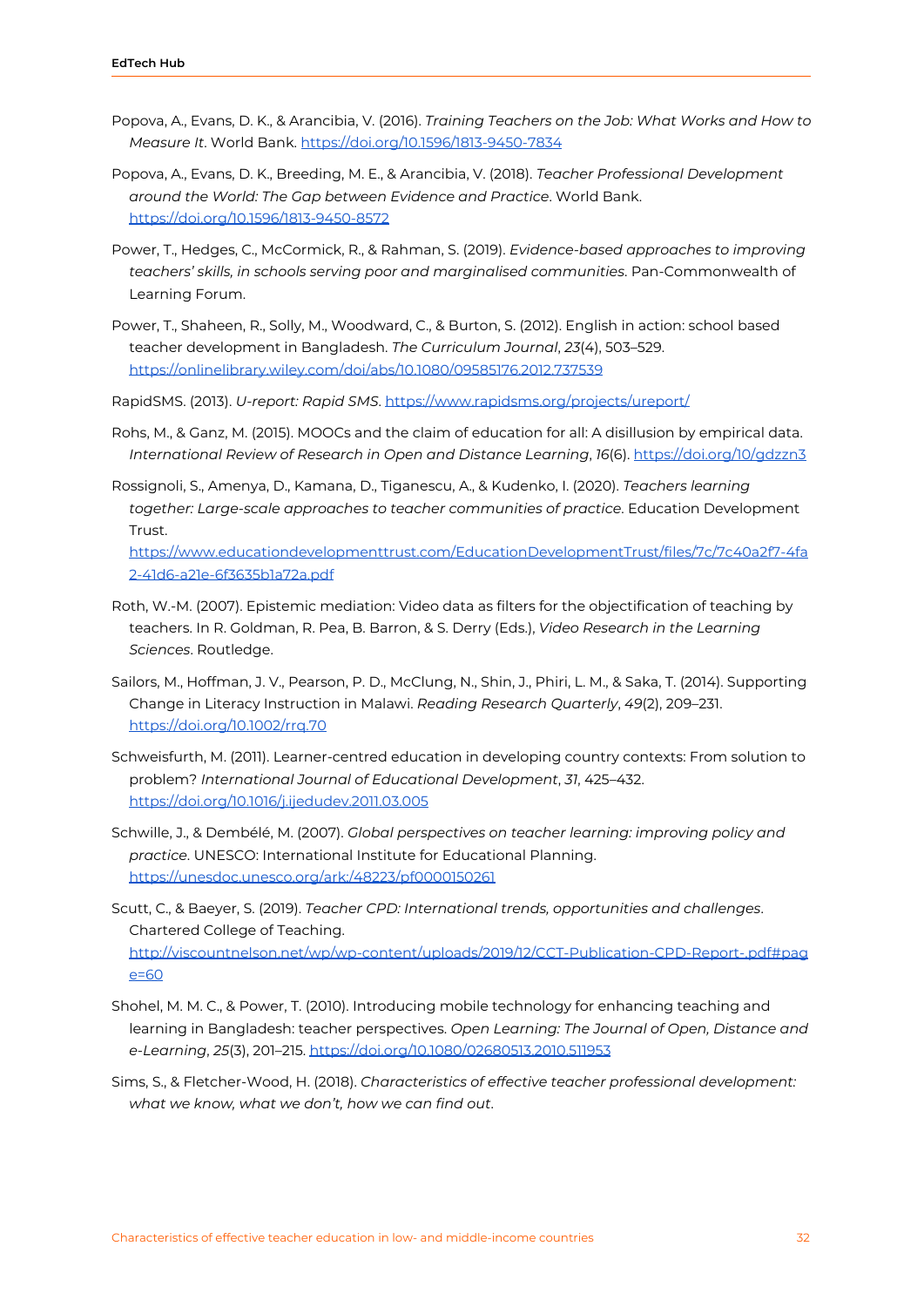- Steeves, L., & Kwami, J. (2017). Interrogating Gender Divides in Technology for Education and Development: the Case of the One Laptop per Child Project in Ghana. *Studies in Comparative International Development*, *52*(2), 174–192[.](https://doi.org/10.1007/s12116-017-9245-y) <https://doi.org/10.1007/s12116-017-9245-y>
- T-TEL. (2017). *Midline survey: Transforming teacher education and learning*. [https://www.t-tel.org/files/docs/Learning%20Hub/Research%20and%20evidence%20-%20teacher](https://www.t-tel.org/files/docs/Learning%20Hub/Research%20and%20evidence%20-%20teacher%20education%20in%20Ghana/T-TEL%20MIDLINE%20REPORT.pdf) [%20education%20in%20Ghana/T-TEL%20MIDLINE%20REPORT.pdf](https://www.t-tel.org/files/docs/Learning%20Hub/Research%20and%20evidence%20-%20teacher%20education%20in%20Ghana/T-TEL%20MIDLINE%20REPORT.pdf)
- Thukral, H. (2015). *Examining the Impact of Teacher Practice on Student Learning in Interactive Radio Instruction (IRI) Classrooms: lessons from New Delhi and Rajasthan* [University of Maryland]. <https://drum.lib.umd.edu/handle/1903/18176>
- Timperley, H., Education Counts, & Iterative Best Evidence Synthesis (programme). (2007). *Teacher professional learning and development: Best Evidence Synthesis Iteration (BES)*. Education Counts.
- Walsh, C. S., Shaheen, R., Power, T., Hedges, C., Kahtoon, M., & Mondol, S. (2012). *Low Cost Mobile Phones for Large Scale Teacher* (p. 9).
- Wayne, A. J., Yoon, K. S., Zhu, P., Cronen, S., & Garet, M. S. (2008). Experimenting With Teacher Professional Development: Motives and Methods. *Educational Researcher*, *37*(8), 469–479[.](https://doi.org/10.3102/0013189X08327154) <https://doi.org/10.3102/0013189X08327154>
- Webb, T. L., & Sheeran, P. (2006). Does changing behavioral intentions engender behavior change? A meta-analysis of the experimental evidence. *Psychological Bulletin*, *132*(2), 249–268. <https://doi.org/10.1037/0033-2909.132.2.249>
- Westbrook, J., Durrani, N., Brown, R., Orr, D., Pryor, J., Boddy, J., & Salvi, F. (2013). *Pedagogy, Curriculum, Teaching Practices and Teacher Education in Developing Countries. Final Report. Education Rigorous Literature Review*. Department for International Development.
- Wolf, S., Torrente, C., McCoy, M., Rasheed, D., & Aber, J. L. (2015). Cumulative Risk and Teacher Well-Being in the Democratic Republic of the Congo. *Comparative Education Review*, *59*(4)[.](https://doi.org/10.1086/682902) <https://doi.org/10.1086/682902>
- Wolfenden, F., Adinolfi, L., Cross, S., Lee, C., Paranjpe, S., & Safford, K. (2017). *Moving towards more participatory practice with Open Educational Resources (OER): TESS-India Academic Review* (p. 26). The Open University[.](https://www.oerknowledgecloud.org/archive/TESS-India%20Academic%20Review%20Final%20130617_0.pdf) [https://www.oerknowledgecloud.org/archive/TESS-India%20Academic%20Review%20Final%2013](https://www.oerknowledgecloud.org/archive/TESS-India%20Academic%20Review%20Final%20130617_0.pdf) [0617\\_0.pdf](https://www.oerknowledgecloud.org/archive/TESS-India%20Academic%20Review%20Final%20130617_0.pdf)
- Wood, W., & Neil, D. (2007). New Look at Habits and the Habit-Goal Interface. *Psychological Review*, *114*(4), 843–863. <https://doi.org/10.1037/0033-295X.114.4.843>
- Woodward, C., Griffiths, M., & Solly, M. (2014). English in Action: a new approach to continuing professional development through the use of mediated video, peer support and low-cost mobile phones in Bangladesh. In *Innovations In The Continuing Professional Development Of English Language Teachers* (pp. 227–248). British Council. <https://linkinghub.elsevier.com/retrieve/pii/S0346251X15000925>

World Bank. (2017, November). *Allô École! Using mobile technologies to connect government, teachers, and parents*. World Bank[.](https://www.worldbank.org/en/news/feature/2017/11/16/allo-ecole-using-mobile-technologies-to-connect-government-teachers-and-parents) [https://www.worldbank.org/en/news/feature/2017/11/16/allo-ecole-using-mobile-technologies-to-c](https://www.worldbank.org/en/news/feature/2017/11/16/allo-ecole-using-mobile-technologies-to-connect-government-teachers-and-parents) [onnect-government-teachers-and-parents](https://www.worldbank.org/en/news/feature/2017/11/16/allo-ecole-using-mobile-technologies-to-connect-government-teachers-and-parents)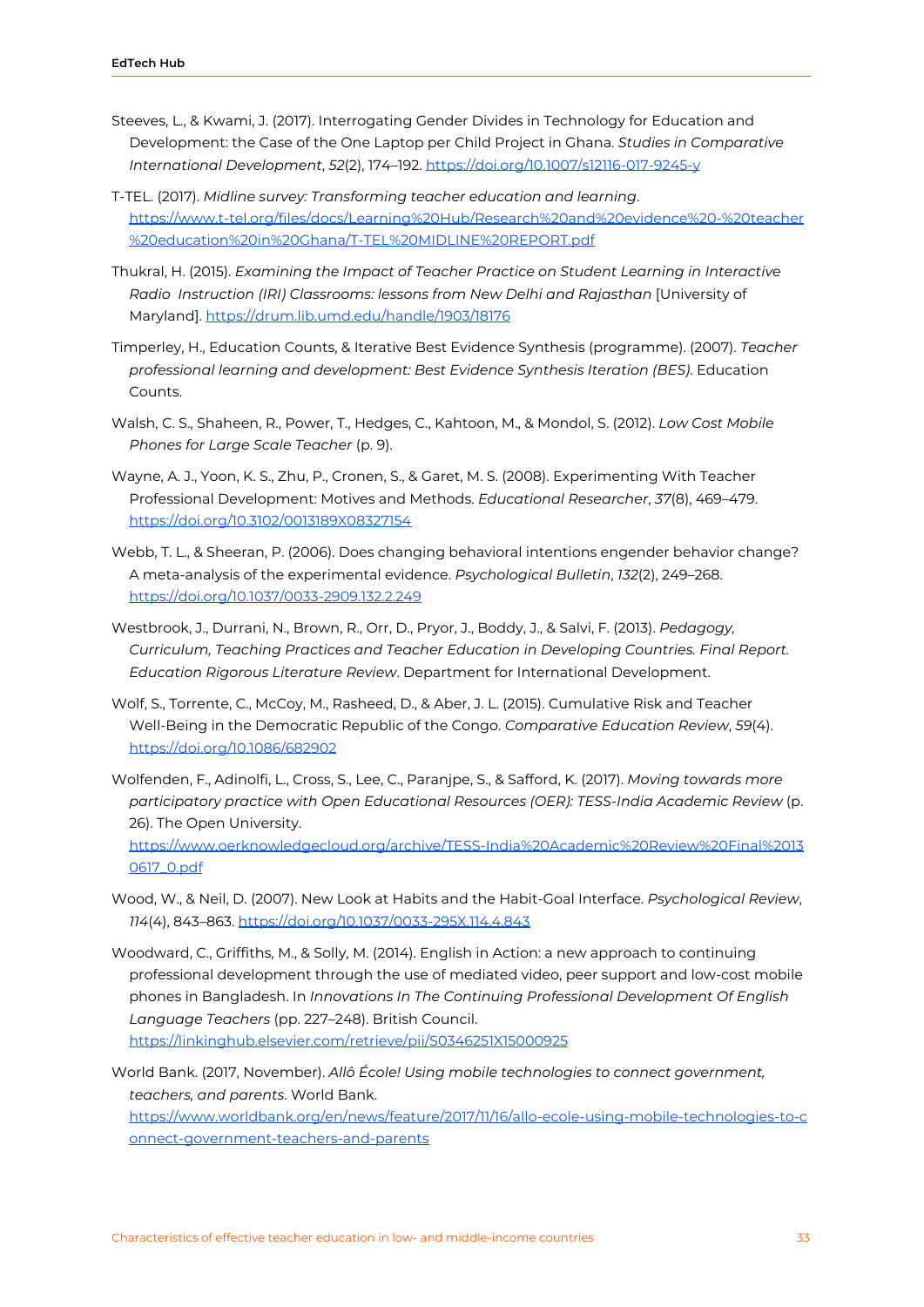World Bank. (2018). *World Development Report 2018: Learning to Realize Education's Promise*[.](https://www.worldbank.org/en/publication/wdr2018) <https://www.worldbank.org/en/publication/wdr2018>

### <span id="page-34-0"></span>**Appendix 1: Annotated list of key sources**

**Cordingley, P., Higgins, S., Coe, R., Greany, T., Buckler, N., Coles-Jordan, D., Crisp, B., & Saunders, L. (2015).** *Developing Great Teaching: Lessons from the international reviews into effective professional development***. Teacher Development Trust.**

| <b>Reference</b>            | <i><b>*Cordingley, et al. (2015)</b></i>                                                                                                                                                                                                                                                                                                            |  |
|-----------------------------|-----------------------------------------------------------------------------------------------------------------------------------------------------------------------------------------------------------------------------------------------------------------------------------------------------------------------------------------------------|--|
| <b>Focus</b>                | Identify and explore what the evidence from literature reviews<br>indicates about continuous professional development and learning<br>(CPDL) programme design and what is necessary for it to be<br>successful in England.                                                                                                                          |  |
| Methodology                 | Review of reviews published since 2000                                                                                                                                                                                                                                                                                                              |  |
| <b>Relevant conclusions</b> | Seven conclusions for policy-makers:                                                                                                                                                                                                                                                                                                                |  |
|                             | While individual schools should remain accountable for their<br>1.<br>own improvement, it is important to consider where and<br>how appropriate external expertise can be brought in.                                                                                                                                                               |  |
|                             | CPDL programmes should be sustained over two terms to a<br>2.<br>year but teachers in England are less likely to engage in<br>such sustained programmes. It is thus important to consider<br>how schools and alliances can be incentivised to provide the<br>sustained resources and commitment required for effective<br>CPDL.                     |  |
|                             | 3.<br>Time on its own is not the answer. Quality is just as<br>important.                                                                                                                                                                                                                                                                           |  |
|                             | The skills and knowledge required by facilitators of CPDL are<br>4.<br>particularly key.                                                                                                                                                                                                                                                            |  |
|                             | It is important to focus on generic and subject-specific<br>5.<br>pedagogy.                                                                                                                                                                                                                                                                         |  |
|                             | While peer support and learning is a fundamental<br>6.<br>ingredient of effective CPDL, it is not sufficient in its own<br>right. Relying only on peer support could lead to the<br>recycling of existing practice if teachers are not also given<br>structured and facilitated opportunities to engage with new<br>evidence, theory, and practice. |  |
|                             | It is important to use evidence; both from pupils' responses<br>7.<br>to teachers' developing practices and on the strength of the<br>evidence and rationale underpinning the CPDL.                                                                                                                                                                 |  |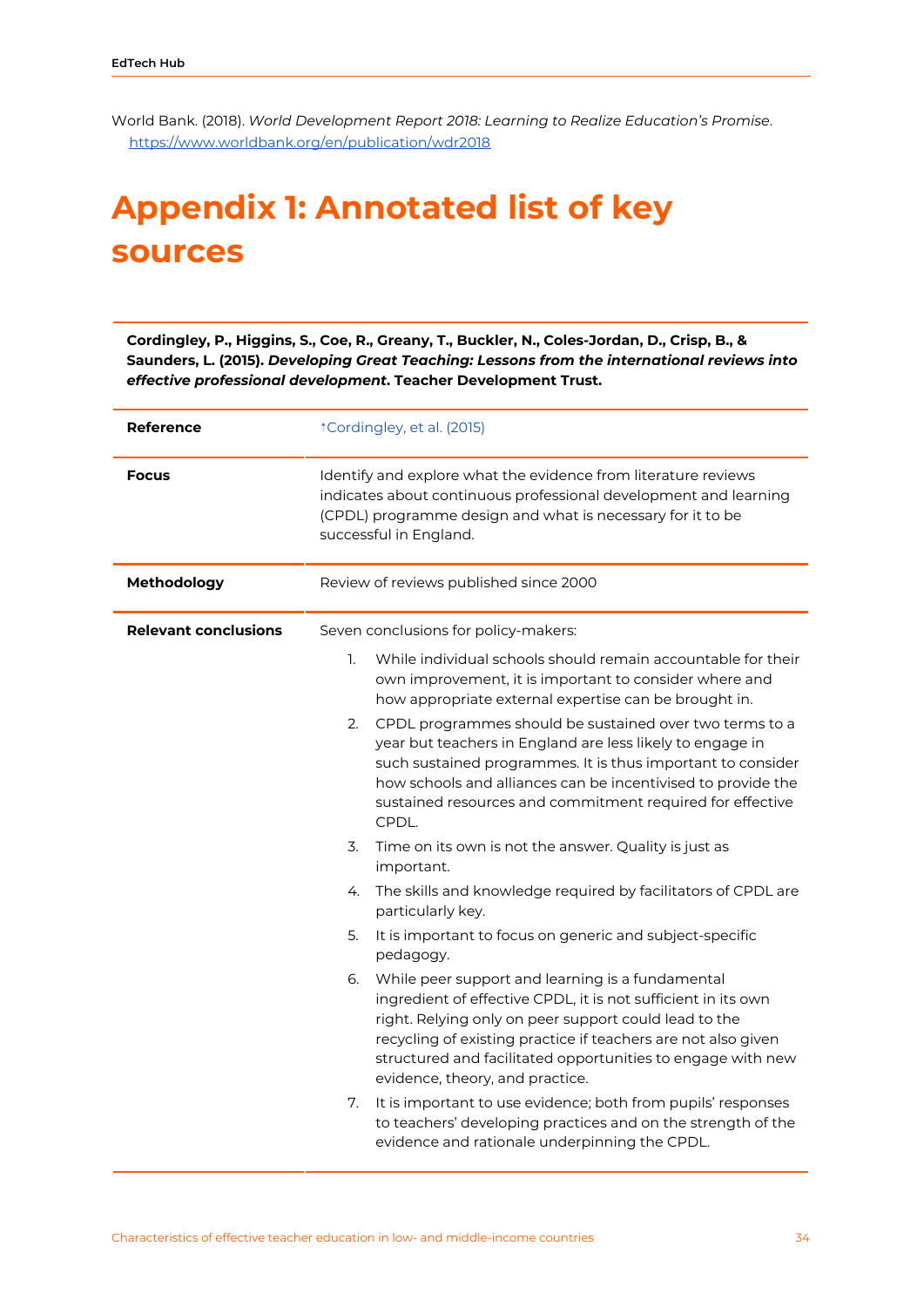| <b>Reference</b>            | <i><b>Darling-Hammond, et al. (2016)</b></i>                                                                                                                                                                                                                                                                                      |  |  |
|-----------------------------|-----------------------------------------------------------------------------------------------------------------------------------------------------------------------------------------------------------------------------------------------------------------------------------------------------------------------------------|--|--|
| <b>Focus</b>                | Identify features of approaches that have been demonstrated to<br>have a positive link with pupil outcomes and offer rich descriptions<br>of these models to inform those seeking to understand the nature of<br>the initiatives.                                                                                                 |  |  |
| <b>Methodology</b>          | Review 35 methodologically rigorous studies that have<br>demonstrated a positive link between teacher professional<br>development, teaching practices, and pupil outcomes in<br>high-income countries.                                                                                                                            |  |  |
| <b>Relevant conclusions</b> | Seven shared features of effective professional development:<br>1.<br>Is content focused<br>2.<br>Incorporates active learning<br>3.<br>Supports collaboration<br>Uses models of effective practice<br>4.<br>5.<br>Provides coaching and expert support<br>Offers feedback and reflection<br>6.<br>Is of sustained duration<br>7. |  |  |

#### **Darling-Hammond, L., Hyler, M. E., Gardner, M., & Gardner, M. (2016).** *Effective Teacher Professional Development***[.](https://www.yu.edu/sites/default/files/inline-files/Effective_Teacher_Professional_Development_REPORT.pdf)**

#### **Global School Leaders. (2020).** *A review of Empirical Research on School Leadership in the Global South***.**

| Reference                   | ↑Global School Leaders (2020)                                                                                                                                                                                                                                                                                                                                                                                                                             |
|-----------------------------|-----------------------------------------------------------------------------------------------------------------------------------------------------------------------------------------------------------------------------------------------------------------------------------------------------------------------------------------------------------------------------------------------------------------------------------------------------------|
| <b>Focus</b>                | Document the existing evidence base on school leadership in the<br>Global South and lay out a research agenda for the future.                                                                                                                                                                                                                                                                                                                             |
| Methodology                 | Reviewed more than 70 studies                                                                                                                                                                                                                                                                                                                                                                                                                             |
| <b>Relevant conclusions</b> | School leaders lack the skills required to support teachers in<br>improving their practice. School leadership training can improve<br>pupil outcomes and, when successful, is highly cost-effective. The<br>emerging research base suggests the following are components of<br>training programmes that can be effective at improving pupil<br>outcomes:<br>Programmes focused on supporting school leaders in their<br>use of pupil-level learning data. |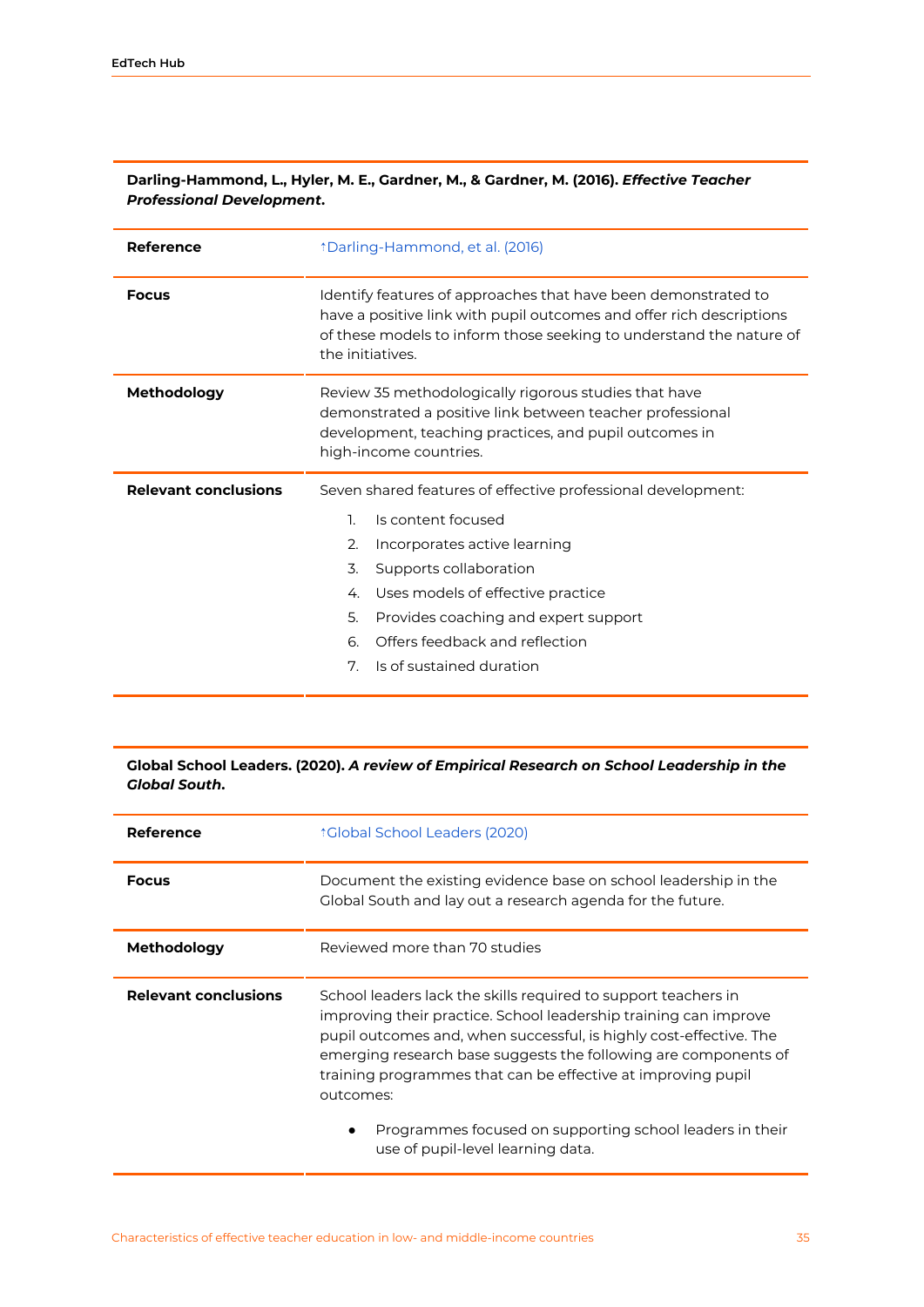- Programmes working with government schools that focus on the school leaders' teacher development activities as the main channel through which they influence pupil maths and literacy outcomes.
- Programs that incorporate coaching of school leaders to complement traditional training models.

**Hardman, F., Ackers, J., Abrishamian, N., & O'Sullivan, M. (2011). Developing a systemic approach to teacher education in sub-Saharan Africa: Emerging lessons from Kenya, Tanzania and Uganda.** *Compare: A Journal of Comparative and International Education***,** *41***(5), 669–683.**

| <b>Reference</b>            | <b>Mardman, et al. (2011)</b>                                                                                                                                                                                                                                                                                                                                                                                                                                                                                                                                                                                                                                                                   |  |  |
|-----------------------------|-------------------------------------------------------------------------------------------------------------------------------------------------------------------------------------------------------------------------------------------------------------------------------------------------------------------------------------------------------------------------------------------------------------------------------------------------------------------------------------------------------------------------------------------------------------------------------------------------------------------------------------------------------------------------------------------------|--|--|
| <b>Focus</b>                | Explores the challenges and lessons learned from Kenya, Tanzania<br>and Uganda with regard to the development and strengthening of<br>pre- and in-service teacher training.                                                                                                                                                                                                                                                                                                                                                                                                                                                                                                                     |  |  |
| Methodology                 | Case studies of teacher development initiatives in Kenya, Tanzania<br>and Uganda.                                                                                                                                                                                                                                                                                                                                                                                                                                                                                                                                                                                                               |  |  |
| <b>Relevant conclusions</b> | The authors recommend:<br>The alignment of pre-service and in-service teacher<br>education.<br>The development of a planning continuum that integrates<br>the use of distance education and face-to-face delivery in a<br>flexible model, and supports teachers in the classroom by<br>ensuring resources, capacity building, and incentives are<br>devolved to those responsible for observation, coaching, and<br>assessment.<br>The alignment of policies, plans, and institutional<br>arrangements when programmes are implemented on a<br>national scale.<br>The undertaking of a broad situation analysis of all factors<br>affecting education quality and access as well as an analysis |  |  |
|                             | of existing structures, systems, policies, and plans to ensure<br>that programmes can be scaled up.                                                                                                                                                                                                                                                                                                                                                                                                                                                                                                                                                                                             |  |  |

**Haßler, B., Bennett, G., & Damani, K. (2020).** *Teacher professional development in sub-Saharan Africa: Equity and scale***. In C. McNaught & S. Gravett (Eds.),** *Embedding Social Justice in Teacher Education and Development in Africa.* **Routledge.**

**Reference**  $\uparrow$  [Haßler,](https://ref.opendeved.net/zo/zg/2405685/7/TRRZUHFS/Ha%C3%9Fler,%20et%20al.%20(2020)) et al. (2020)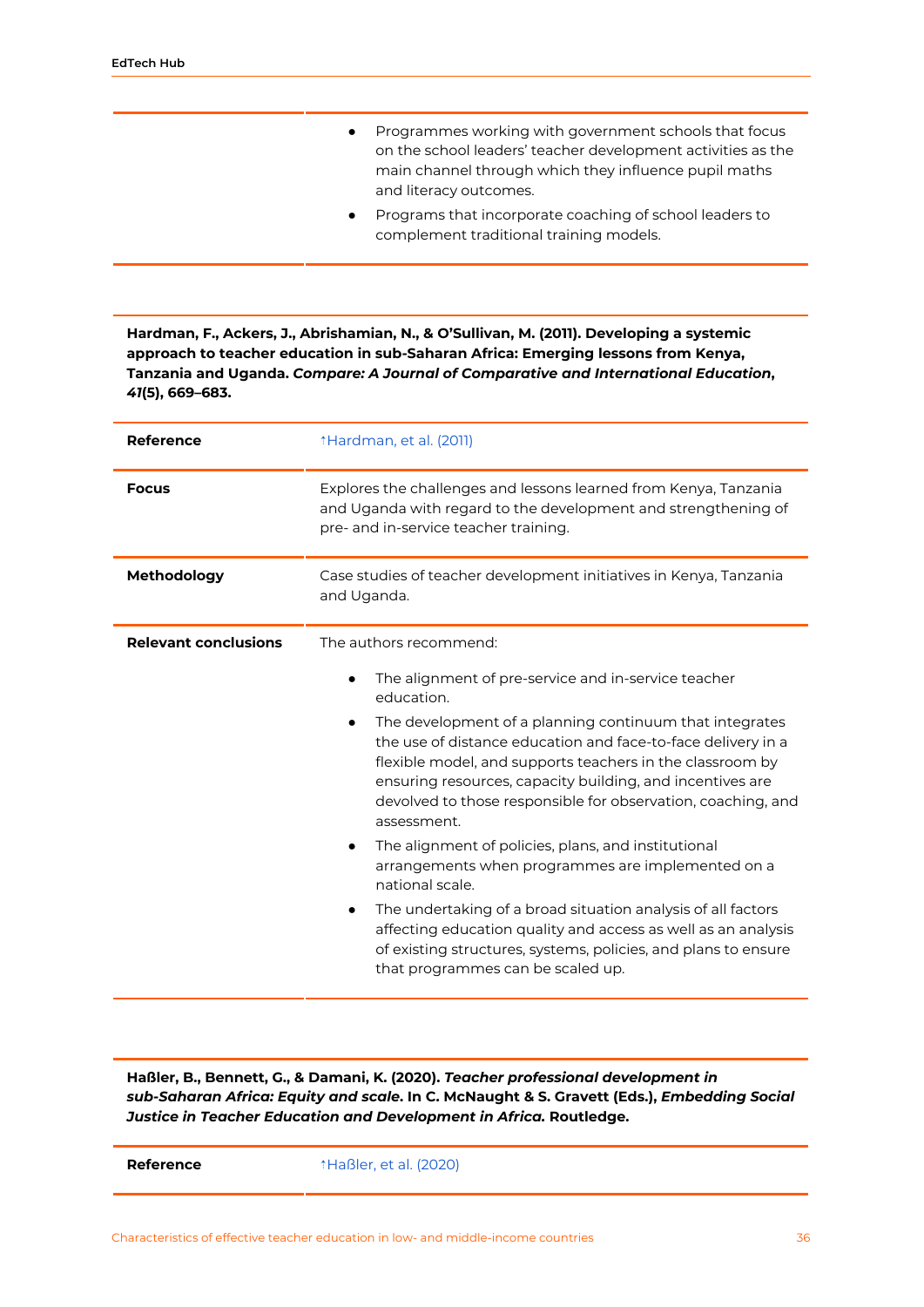| <b>Focus</b>                | Teacher professional development in sub-Saharan Africa, especially<br>mathematics education.                                                                                                                      |  |
|-----------------------------|-------------------------------------------------------------------------------------------------------------------------------------------------------------------------------------------------------------------|--|
| <b>Methodology</b>          | Review of reviews.                                                                                                                                                                                                |  |
| <b>Relevant conclusions</b> | Principles for effective teacher professional development:                                                                                                                                                        |  |
|                             | TPD should focus on pupil learning outcomes — what the<br>1.<br>pupil does.                                                                                                                                       |  |
|                             | TPDL should focus on effective teaching practices — what<br>2.<br>the teacher does.                                                                                                                               |  |
|                             | TPDL should promote teacher learning and recognise<br>3.<br>teachers as professionals.                                                                                                                            |  |
|                             | TPDL should be sequenced and long-lasting.<br>4.                                                                                                                                                                  |  |
|                             | 5.<br>TPDL should involve headteachers, school leaders, and the<br>community and comprise school-based professional<br>development with a focus on active teacher learning and<br>modelling interactive pedagogy. |  |

#### **McAleavy, T., Hall-Chen, A., Horrocks, S., & Riggall, A. (2018).** *Technology-supported professional development for teachers: Lessons from developing countries***. Education Development Trust.**

| <b>Reference</b>            | <i><b>McAleavy, et al. (2018)</b></i>                                                                                                                                                                                                                                     |  |  |
|-----------------------------|---------------------------------------------------------------------------------------------------------------------------------------------------------------------------------------------------------------------------------------------------------------------------|--|--|
| <b>Focus</b>                | Reflect on the potential of technology to enhance the professional<br>learning of teachers. Capture what might be                                                                                                                                                         |  |  |
|                             | learnt from a selection of the world's most interesting examples of<br>technology-assisted in-service professional development in<br>low-income countries.                                                                                                                |  |  |
| Methodology                 | Used three reviews of the characteristics of effective professional<br>development (*Timperley, et al., 2007; *Cordingley, et al., 2015;<br><i><b>*Darling-Hammond, et al., 2016) to come up with ten characteristics</b></i><br>of high impact professional development. |  |  |
| <b>Relevant conclusions</b> | Ten characteristics of high impact professional development:                                                                                                                                                                                                              |  |  |
|                             | 1.<br>Classroom-based expert coaching relationships can provide<br>good opportunities for learning.                                                                                                                                                                       |  |  |
|                             | Teachers need collaborative opportunities to process new<br>2.<br>professional learning.                                                                                                                                                                                  |  |  |
|                             | Professional learning takes time.<br>3.                                                                                                                                                                                                                                   |  |  |
|                             | Approaches should be based on sound principles of adult<br>4.<br>learning.                                                                                                                                                                                                |  |  |
|                             | Teachers should be encouraged to adapt guidance<br>5.                                                                                                                                                                                                                     |  |  |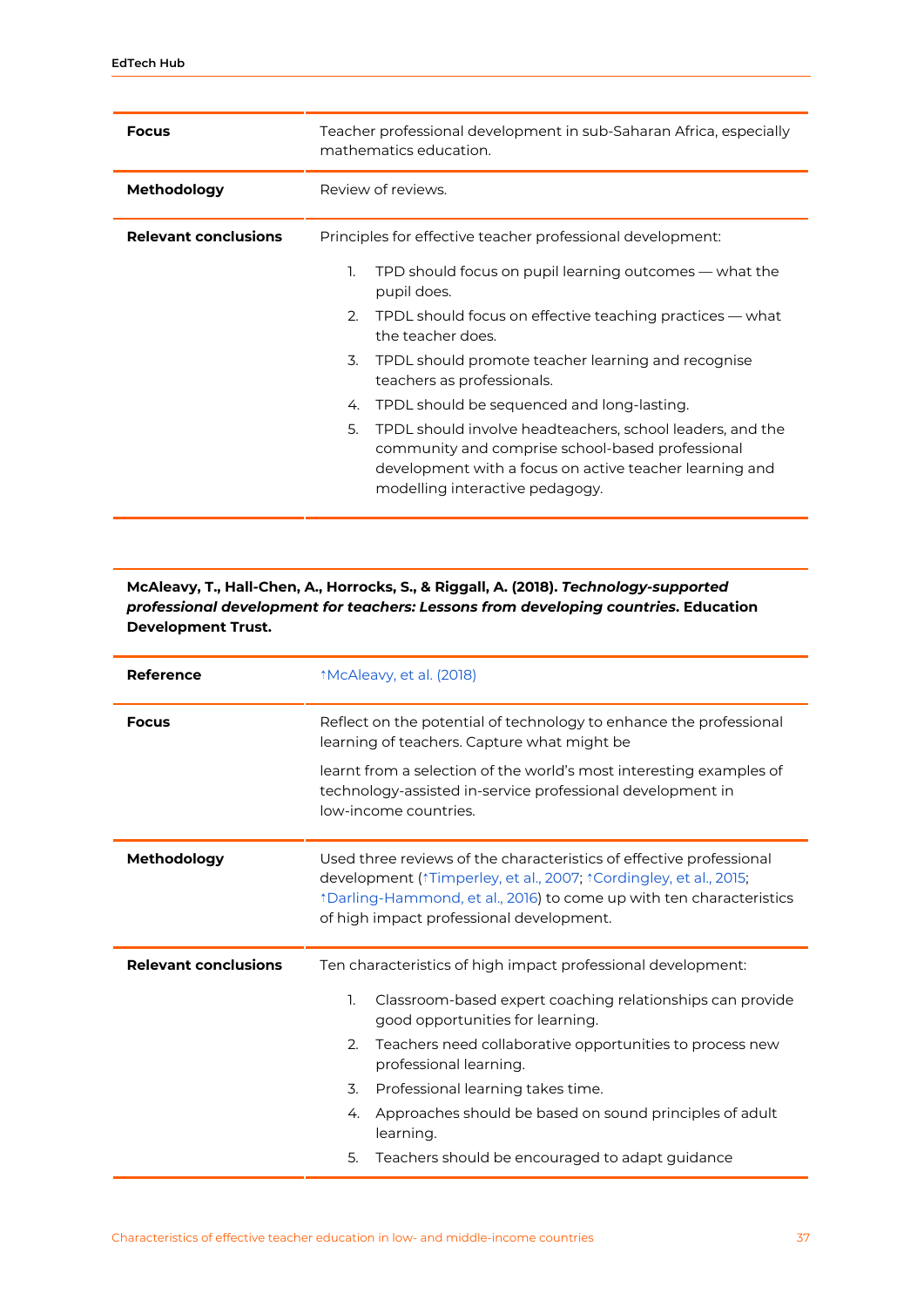principles to suit context.

- 6. Teachers particularly benefit from subject-specific training opportunities.
- 7. Teachers benefit from exposure to models of effective practice.
- 8. Effective professional development recognises differences between individual teachers and their different starting points.
- 9. School leaders have an important role to play in professional learning.
- 10. Teacher 'buy-in' is a key determinant of the success of professional development interventions.

**Orr, D., Westbrook, J., Pryor, J., Durrani, N., Sebba, J., & Adu-Yeboah, C. (2013).** *What are the impacts and cost-effectiveness of strategies to improve performance of untrained and under-trained teachers in the classroom in developing countries? Systematic review***. EPPI-Centre, Social Science Research Unit, Institute of Education.**

| <b>Reference</b>            | <b>Orr, et al. (2013)</b>                                                                                                                                                                                                                                                                                                                                                                |  |
|-----------------------------|------------------------------------------------------------------------------------------------------------------------------------------------------------------------------------------------------------------------------------------------------------------------------------------------------------------------------------------------------------------------------------------|--|
| <b>Focus</b>                | Investigate approaches to increasing the skills of untrained or<br>under-trained teachers that are likely to be most effective in LMICs.<br>Also, comment on cost-effectiveness.                                                                                                                                                                                                         |  |
| Methodology                 | Systematic review. Included 130 studies, 23 studies of which were<br>reviewed in-depth.                                                                                                                                                                                                                                                                                                  |  |
| <b>Relevant conclusions</b> | Ten conclusions for policy-makers and users:                                                                                                                                                                                                                                                                                                                                             |  |
|                             | Interventions should clearly state whether they aim to<br>1.<br>improve pupil learning, enhance teacher subject knowledge,<br>or grant certification.                                                                                                                                                                                                                                    |  |
|                             | 2.<br>It is better to target school clusters and individual schools, as<br>well as individual teachers.                                                                                                                                                                                                                                                                                  |  |
|                             | 3.<br>Interventions which are based on analysis of the knowledge,<br>experience, and needs of unqualified and under-trained<br>teachers (UUTs) in the contexts in which they work are more<br>likely to result in positive outcomes. The active involvement<br>of teachers and their mentors in the design of any<br>intervention is similarly more likely to have positive<br>outcomes. |  |
|                             | Interventions should involve frequent, regular engagement<br>4.<br>with self-study materials, and / or taught sessions, and / or<br>discussions with peers, and / or the opportunity to apply new<br>learning and skills in the classroom.                                                                                                                                               |  |
|                             | Proximity to the site of inputs to the UUTs' classroom<br>5.                                                                                                                                                                                                                                                                                                                             |  |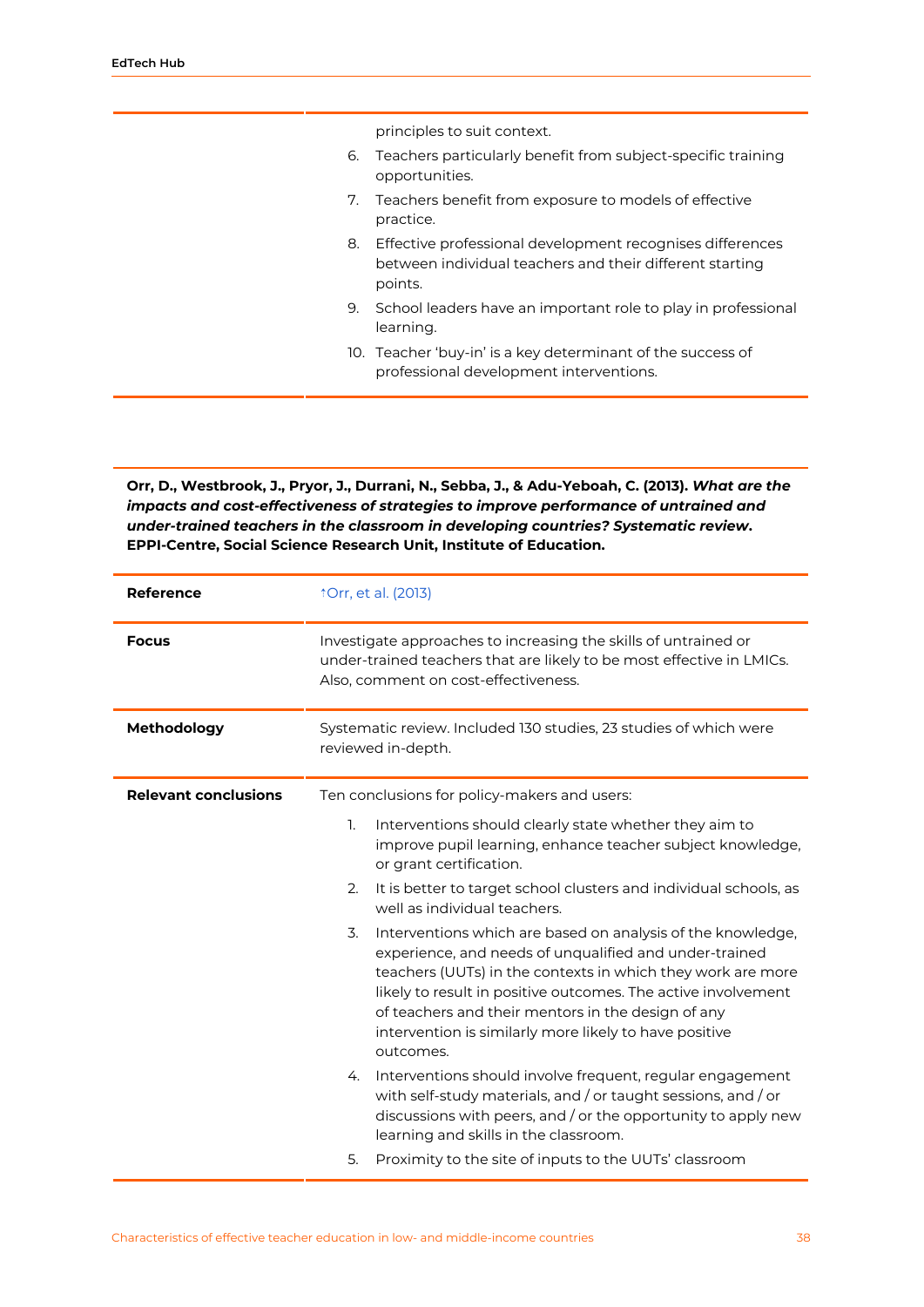|    | supports engagement and application of learning and<br>affects availability of support from local tutors, peers, or<br>experienced teachers.                                                                                                                                                                                                                                                                |
|----|-------------------------------------------------------------------------------------------------------------------------------------------------------------------------------------------------------------------------------------------------------------------------------------------------------------------------------------------------------------------------------------------------------------|
| 6. | Initially, workshops can be most effective when they are<br>used for specific purposes. Once a programme is up and<br>running, workshops used to discuss teaching methods in<br>the reality of the UUTs' classrooms and critical reflection<br>with smaller numbers of participants may be more effective<br>than the more traditional use of workshops to transmit<br>subject knowledge in a lecture mode. |
| 7. | Well planned and produced self-study materials focused on<br>subject knowledge but including practical activities can<br>support teacher learning at a distance.                                                                                                                                                                                                                                            |
| 8. | The quality of trainers is important, so interventions should<br>include plans for their training. Briefing, resourcing, and<br>capacity building of other stakeholders such as teacher<br>colleagues, headteachers, administrators, and community<br>members might create conditions to support interventions<br>more effectively.                                                                         |
| 9. | Demands on the time and resources of UUTs must be<br>balanced with their other daily commitments.                                                                                                                                                                                                                                                                                                           |
|    | 10. There needs to be recognition of the constraints to<br>classroom improvement within the specific contexts in<br>which the UUTs work. Sustainable change to professional                                                                                                                                                                                                                                 |

practice occurs slowly over a substantial amount of time.

| Reference    | <i><b>T</b></i> Popova, et al. (2018)                                                                                                                                                                                      |  |
|--------------|----------------------------------------------------------------------------------------------------------------------------------------------------------------------------------------------------------------------------|--|
| <b>Focus</b> | Propose a survey instrument — the In-Service Teacher<br>1.<br>Training Survey Instrument (ITTSI) — to document the<br>design and implementation details of in-service teacher<br>training programmes.                      |  |
|              | Characterise the current evidence on in-service teacher<br>2.<br>training in LMICs, comparing the characteristics of<br>programmes that resulted in large pupil learning gains with<br>those that did not.                 |  |
|              | Assess current in-service TPD practices from a sample of<br>3.<br>at-scale TPD programmes across the world, and to analyse<br>how current practice diverges from the best practices<br>coming out of evaluated programmes. |  |
| Methodology  | First, the authors developed a standardised instrument to<br>characterise in-service teacher training. Second, they applied this                                                                                           |  |

#### **Popova, A., Evans, D. K., Breeding, M. E., & Arancibia, V. (2018).** *Teacher Professional Development around the World: The Gap between Evidence and Practice***. World Bank.**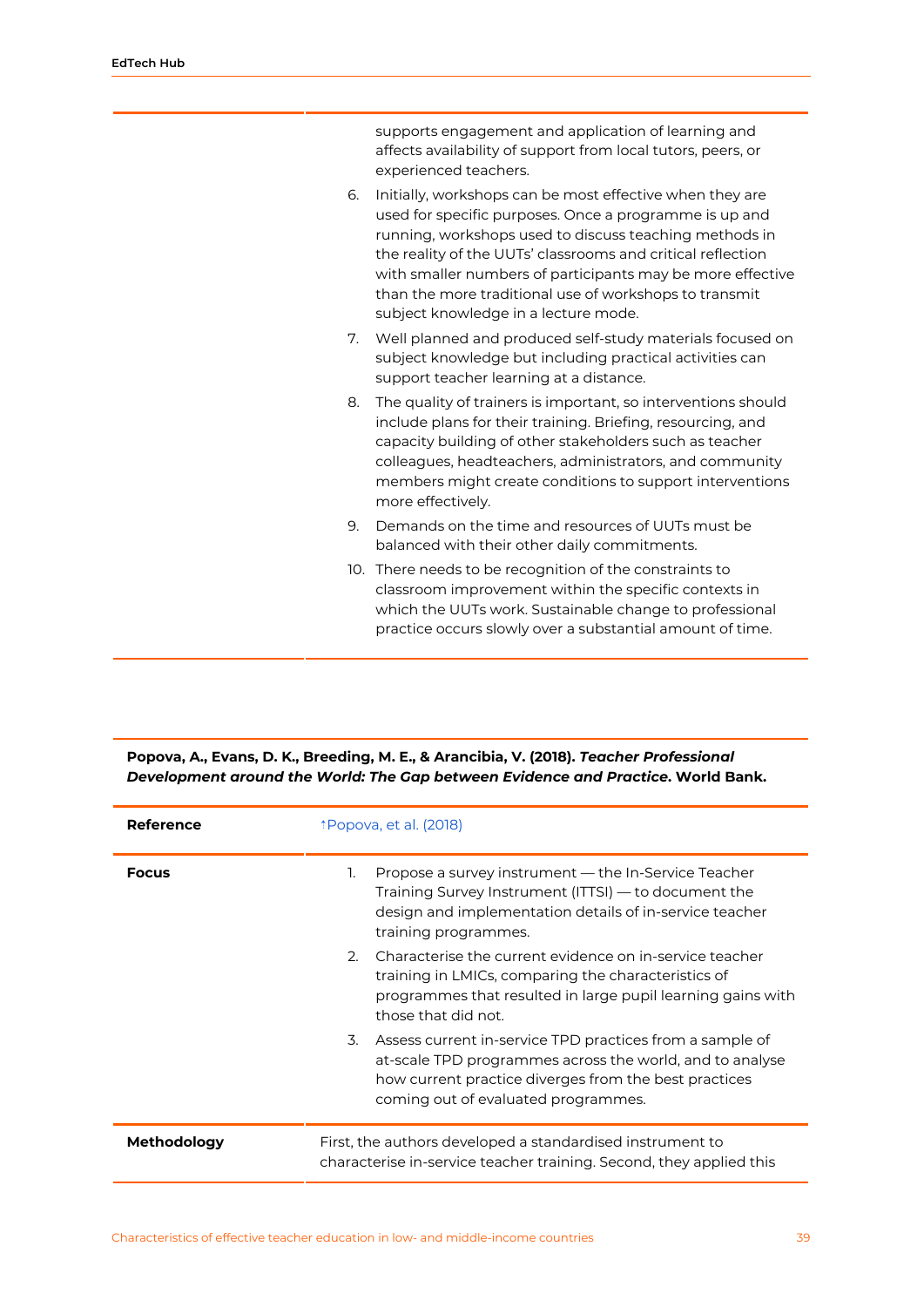|                             | instrument to already evaluated TPD programmes to understand<br>which TPD characteristics are associated with pupil learning gains.<br>Third, they applied the survey instrument to a sample of at-scale<br>TPD programmes to see how these programmes line up with what<br>evidence suggests works in teacher training.                                                                                                                                                                                                                                                                                                   |
|-----------------------------|----------------------------------------------------------------------------------------------------------------------------------------------------------------------------------------------------------------------------------------------------------------------------------------------------------------------------------------------------------------------------------------------------------------------------------------------------------------------------------------------------------------------------------------------------------------------------------------------------------------------------|
| <b>Relevant conclusions</b> | Characteristics positively associated with programme impact on<br>pupil learning include linking participation to incentives such as<br>promotion or salary implications, having a specific subject focus,<br>incorporating lesson enactment in the training, and including initial<br>face-to-face training, among others. Meanwhile, programme<br>implementers themselves most commonly mention the provision of<br>mentoring follow-up visits, engaging teachers for their opinions and<br>ideas, and designing programmes in response to local context as<br>being responsible for positive impacts on pupil learning. |

**Power, T., Hedges, C., McCormick, R., & Rahman, S. (2019).** *Evidence-based approaches to improving teachers' skills, in schools serving poor and marginalised communities***. Pan-Commonwealth of Learning Forum.**

| <b>Reference</b>            | <i><b>TPower, et al. (2019)</b></i>                                                                                                                                                                                                                                                                                                                  |
|-----------------------------|------------------------------------------------------------------------------------------------------------------------------------------------------------------------------------------------------------------------------------------------------------------------------------------------------------------------------------------------------|
| <b>Focus</b>                | Seek to set-out a succinct summary of the evidence-base on<br>effective approaches to improving teaching quality for the children<br>of poor and marginalised communities, before practically<br>considering how such evidence-based approaches are manifest<br>across different programmes from Bangladesh and India, to<br>Palestine and Zimbabwe. |
| Methodology                 | Review of reviews                                                                                                                                                                                                                                                                                                                                    |
| <b>Relevant conclusions</b> | Teacher development programmes are effective when there are:                                                                                                                                                                                                                                                                                         |
|                             | Teacher learning resources addressing subject knowledge<br>1.<br>and / or pedagogic practice.                                                                                                                                                                                                                                                        |
|                             | Clear expectations of application in the classroom, often<br>2.<br>with some aspect of prescribed activity (typically in the form<br>of guides or instructions for specific classroom activities<br>which teachers may follow or adapt), supporting resources<br>or even in extremis, scripted lessons.                                              |
|                             | 3.<br>Opportunities for teacher peer- or co-learning, supported<br>over time, within or between schools.                                                                                                                                                                                                                                             |
|                             | Significant, sustained follow-on support by someone outside<br>4.<br>the school, usually in a coaching / mentoring or facilitating<br>role (i.e., acting as a more experienced peer, not a 'trainer' or<br>'master trainer').                                                                                                                        |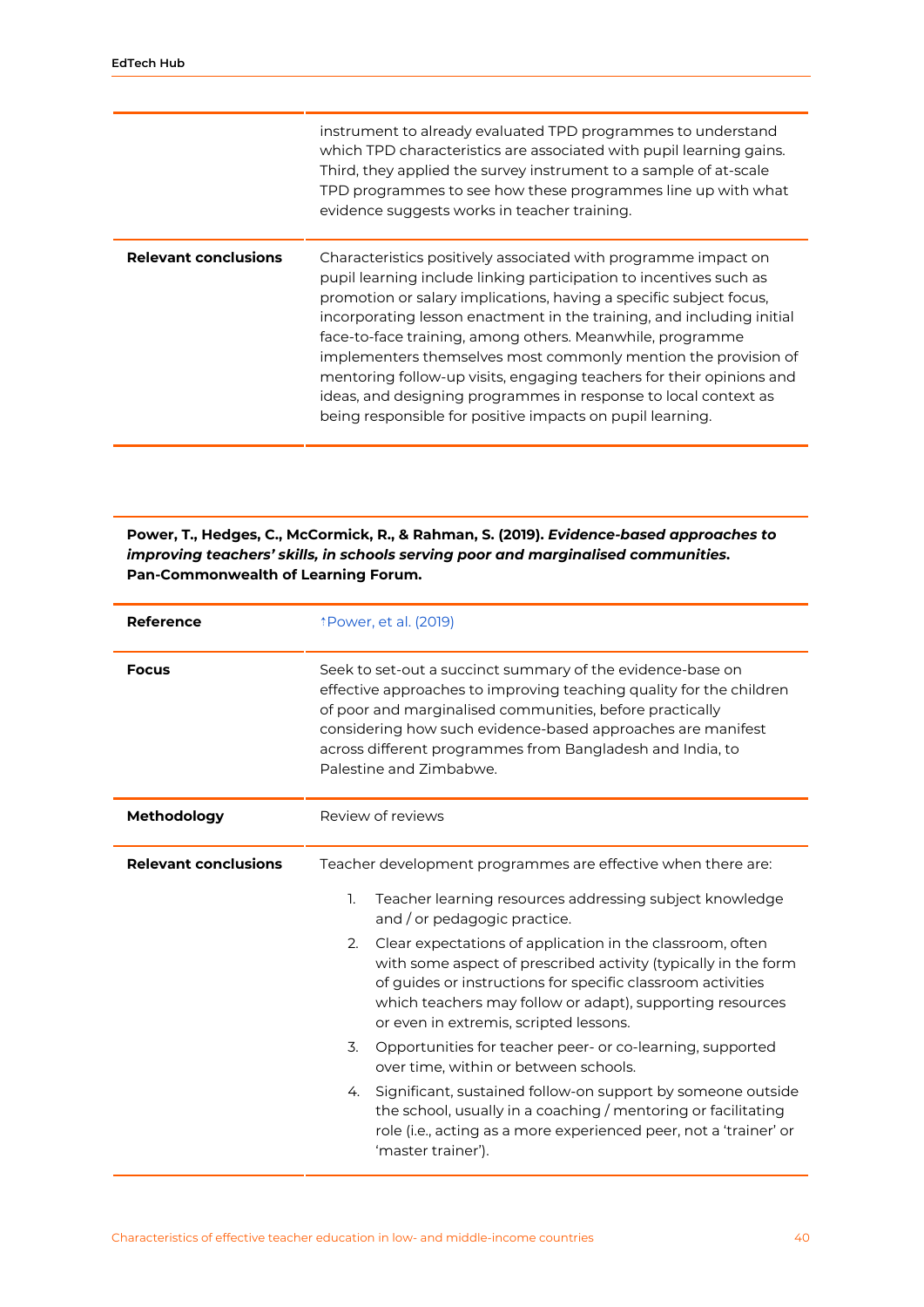5. Clear links to pupil curriculum and assessment requirements.

**Timperley, H., Education Counts, & Iterative Best Evidence Synthesis (programme). (2007).** *Teacher professional learning and development: Best Evidence Synthesis Iteration (BES)***. Education Counts.**

| <b>Reference</b>            | <i><b>Timperley, et al. (2007)</b></i>                                                                                                                                                                                                                                                                                                                                                                                                                                                                                                                                                                                                       |
|-----------------------------|----------------------------------------------------------------------------------------------------------------------------------------------------------------------------------------------------------------------------------------------------------------------------------------------------------------------------------------------------------------------------------------------------------------------------------------------------------------------------------------------------------------------------------------------------------------------------------------------------------------------------------------------|
| <b>Focus</b>                | Consolidate the international and New Zealand evidence around the<br>emerging knowledge base about how to promote teacher learning<br>in ways that impact on outcomes for the diversity of pupils in our<br>classrooms                                                                                                                                                                                                                                                                                                                                                                                                                       |
| Methodology                 | Create a theoretical framework made of 84 different characteristics<br>of the professional learning environment which was used to analyse<br>over 97 studies.                                                                                                                                                                                                                                                                                                                                                                                                                                                                                |
| <b>Relevant conclusions</b> | Opportunities for teachers to engage in professional learning and<br>development can have a substantial impact on pupil learning.                                                                                                                                                                                                                                                                                                                                                                                                                                                                                                            |
|                             | Seven elements in the professional learning context were found to<br>be important: providing sufficient time for extended opportunities to<br>learn and using the time effectively; engaging external expertise;<br>focusing on engaging teachers in the learning process rather than<br>being concerned about whether they volunteered or not;<br>challenging problematic discourses; providing opportunities to<br>interact in a community of professionals; ensuring content was<br>consistent with wider policy trends; and, in school-based initiatives,<br>having leaders actively leading the professional learning<br>opportunities. |
|                             | Four aspects of the content of professional learning were found to<br>be impactful: integrating theory and practice, as well as pedagogical<br>content knowledge, assessment information and how pupils learn;<br>creating clear links between teaching and learning and pupils and<br>teachers; using assessment to focus teaching and enhance<br>self-regulation; allowing for sustainability by delivering an in-depth<br>understanding of theory and the ability to judge the impact of<br>teaching.                                                                                                                                     |

**Westbrook, J., Durrani, N., Brown, R., Orr, D., Pryor, J., Boddy, J., & Salvi, F. (2013).** *Pedagogy, Curriculum, Teaching Practices and Teacher Education in Developing Countries. Final Report. Education Rigorous Literature Review***. Department for International Development.**